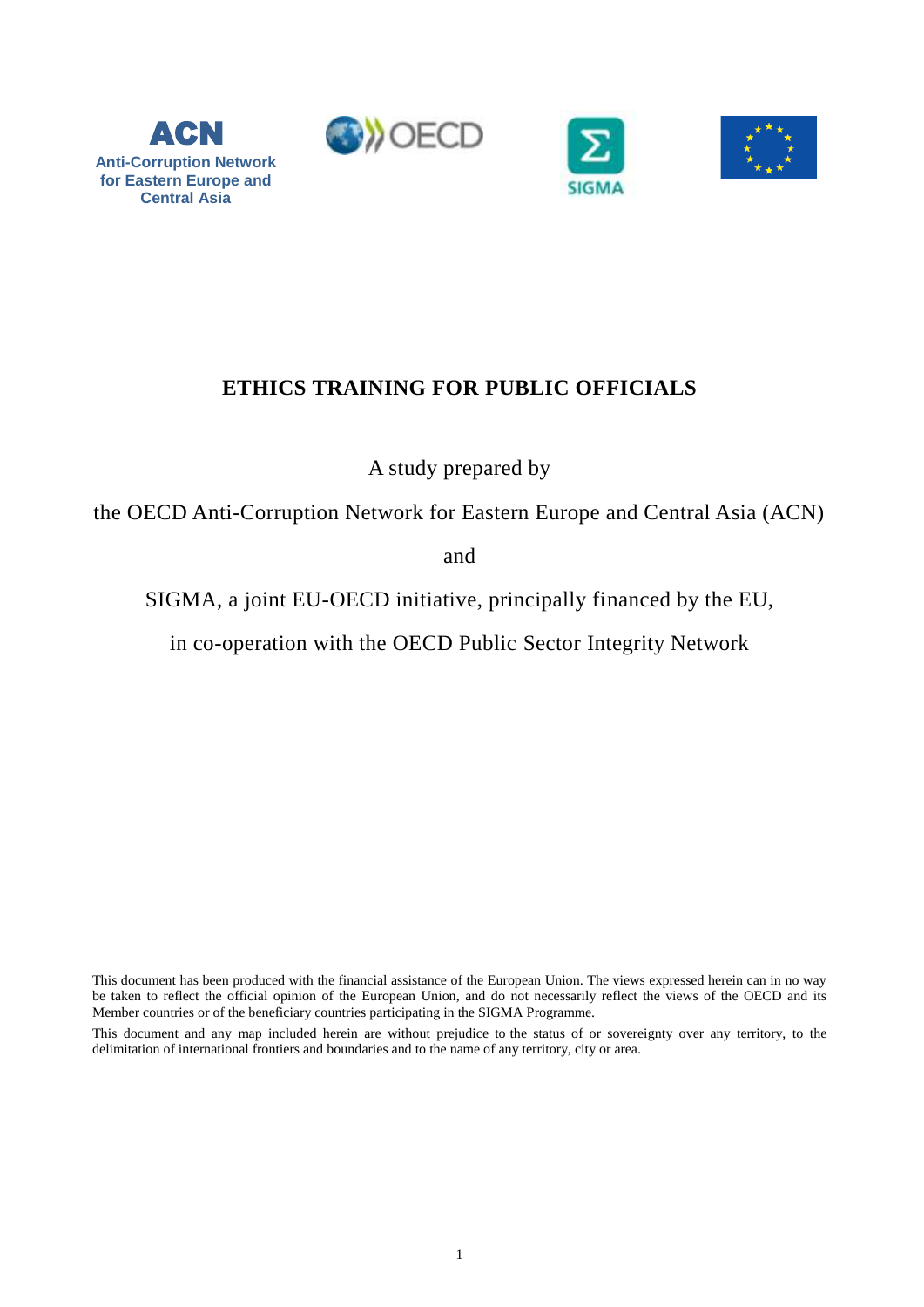## **The OECD Anti-Corruption Network for Eastern and Central Europe**

The Anti-Corruption Network (ACN) is a regional outreach programme of the OECD Working Group on Bribery. The ACN is open to countries in Eastern Europe and Central Asia. The main counterparts are the national governments and anti-corruption authorities of the participating countries. Civil society, business sector, international organisations and international financial institutions, as well as other countries take an active part in the ACN.

The ACN was established in 1998. Its main objective is to support its member countries in their efforts to prevent and fight corruption. It provides a regional forum for the promotion of anti-corruption activities, exchange of information, elaboration of best practices and donor coordination. The ACN operates through general meetings and conferences, sub-regional initiatives and thematic projects.

## **SIGMA**

SIGMA is a joint initiative of the European Union and the OECD, principally financed by the EU.

SIGMA provides assistance in five key areas: civil service management and administrative legal framework; public finance and audit; public procurement; policy making and coordination; public governance strategy and reform.

SIGMA assess: governance systems and institutions; legal frameworks; reform strategies and action plans; progress in reform implementation.

SIGMA provides methodologies and tools to support reforms; recommendations on improving laws and administrative arrangements; advice on the design and implementation of reforms; opportunities to share good practice from a wide range of countries; policy papers and multi-country studies.

SIGMA works with: Croatia as an EU accession country; Albania, Bosnia and Herzegovina, the former Yugoslav Republic of Macedonia, Kosovo\*, Montenegro, Serbia and Turkey as EU candidate and potential candidate countries; Algeria, Armenia, Azerbaijan, Egypt, Georgia, Jordan, Lebanon, Moldova, Morocco, Tunisia and Ukraine as EU Neighbourhood countries.

#### **The OECD Network for Public Sector Integrity**

This Network of the Public Governance Committee provides a forum for improving public sector governance through safeguarding integrity and preventing corruption in the public sector. The Network reviews trends, develops best practice guidelines, builds comparative data, disseminates lessons and supports a global policy dialogue with multiple stakeholders, at a time when these issues are high on the international agenda. Integrity is a key area in the Committee's programme of work, contributing to the OECD strategies for stronger fairer and cleaner economies through Open and Clean Government. The crisis has shown an urgent need to reassess how core public sector values, such as integrity, transparency and accountability, can be rethought and strengthened to prevent future deficiencies in the interface between the public and the private sector. Preventing corruption and safeguarding integrity also helps to restore trust in government, an overarching goal for public policies.

The Network also reviews issues related to risk areas at the interface between the public and private sector, including public procurement, lobbying, and post-employment conflict of interest. It supports the Public Governance Committee in implementing and reviewing progress made in relation to the following OECD instruments:

- C(2010)16 Recommendation of the Council on Principles for Transparency and Integrity in Lobbying

- C(2008)105 Recommendation of the Council on Enhancing Integrity in Public Procurement
- C(2003)107 Recommendation of the Council on OECD Guidelines for Managing Conflict of Interest in the Public Service

- C(1998)70 Recommendation of the Council on Improving Ethical Conduct in the Public Service Including Principles for Managing Ethics in the Public Service.

\* This designation is without prejudice to positions on status and is line with UNSCR 1244/99 and the ICJ Opinion on the Kosovo declaration of independence.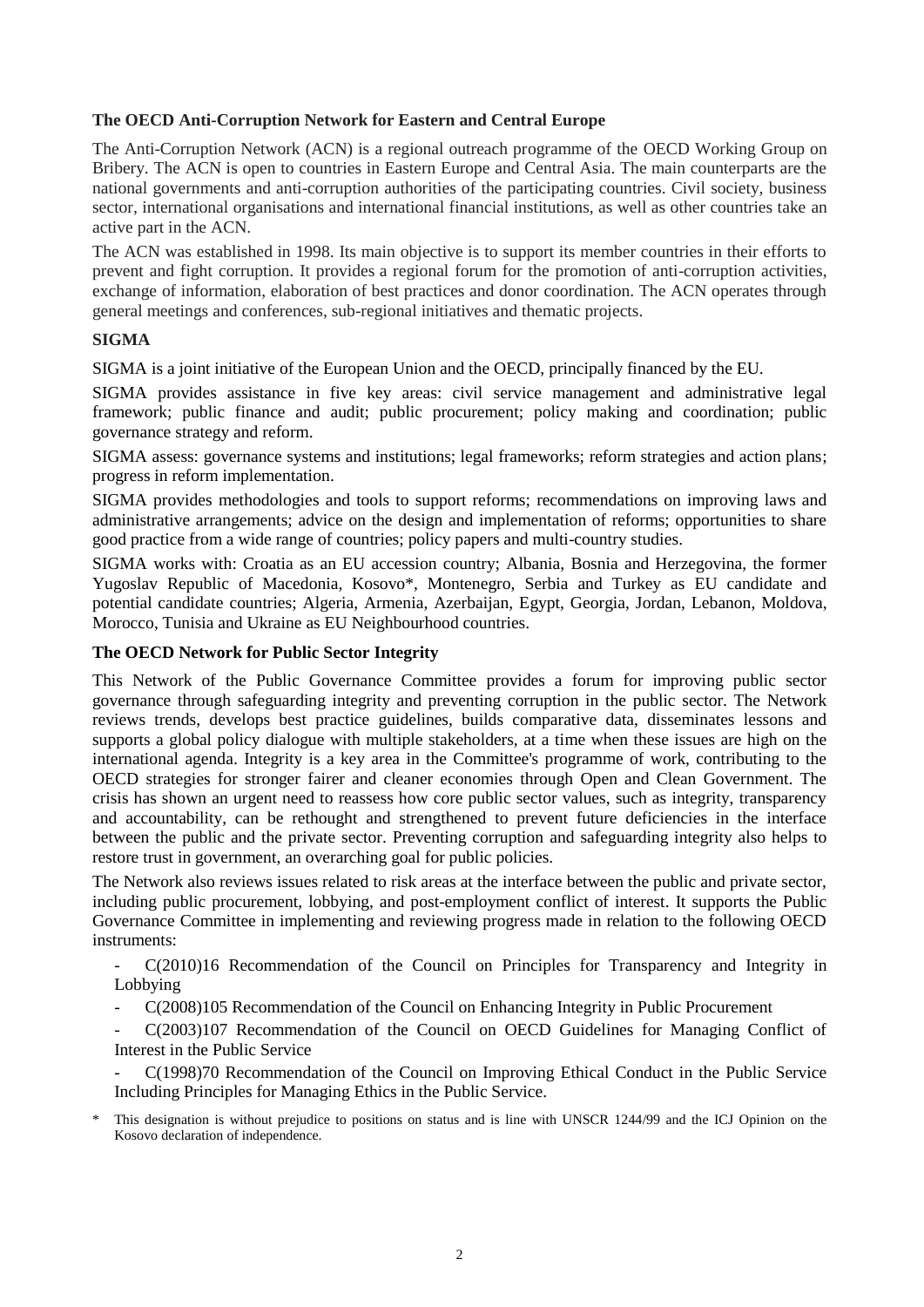#### **ACKNOWLEDGEMENTS**

The preparation of this study was led by the OECD Secretariat, including Olga Savran, ACN Manager, and Francisco Cardona, SIGMA Senior Advisor. Janos Bertok, Head of the Public Sector Integrity Division, provided valuable guidance. Rebecca Hart of SIGMA provided assistance during the implementation of the project.

The Advisory Group, composed of Annelie Sihver from Estonia, Jordi Tres from Spain, Alvis Vilks from Latvia, Stefan Ritter from Austria, Patricia Zemple from the United States, Liljana Selinsek from Slovenia, Yasemin Tugce Inan from Turkey, Volker Jacoby and Jolita Vasiliauskaite from the OSCE, provided important contributions to the design of the project and reviewed the study. Nina Lindroos-Kopolo from the OSCE assisted in the promotion of the project. Public officials from 22 countries provided detailed information on ethics training for public officials in their country.

Manuel Villoria, Henk Bruning and Alberto Moreno de Tejada carried out the analysis of the trends in ethics training and drafted chapter 2. Stefan Ritter and Isabella Spazierer-Vlaschitz prepared the Austrian case study, Annelie Sihver drafted the case study on Estonia, Ahmet Coskun prepared the case study on Turkey, and Patricia Zemple prepared the case study on the United States. The checklist was developed by Aive Pevkur from Estonia and Olga Savran.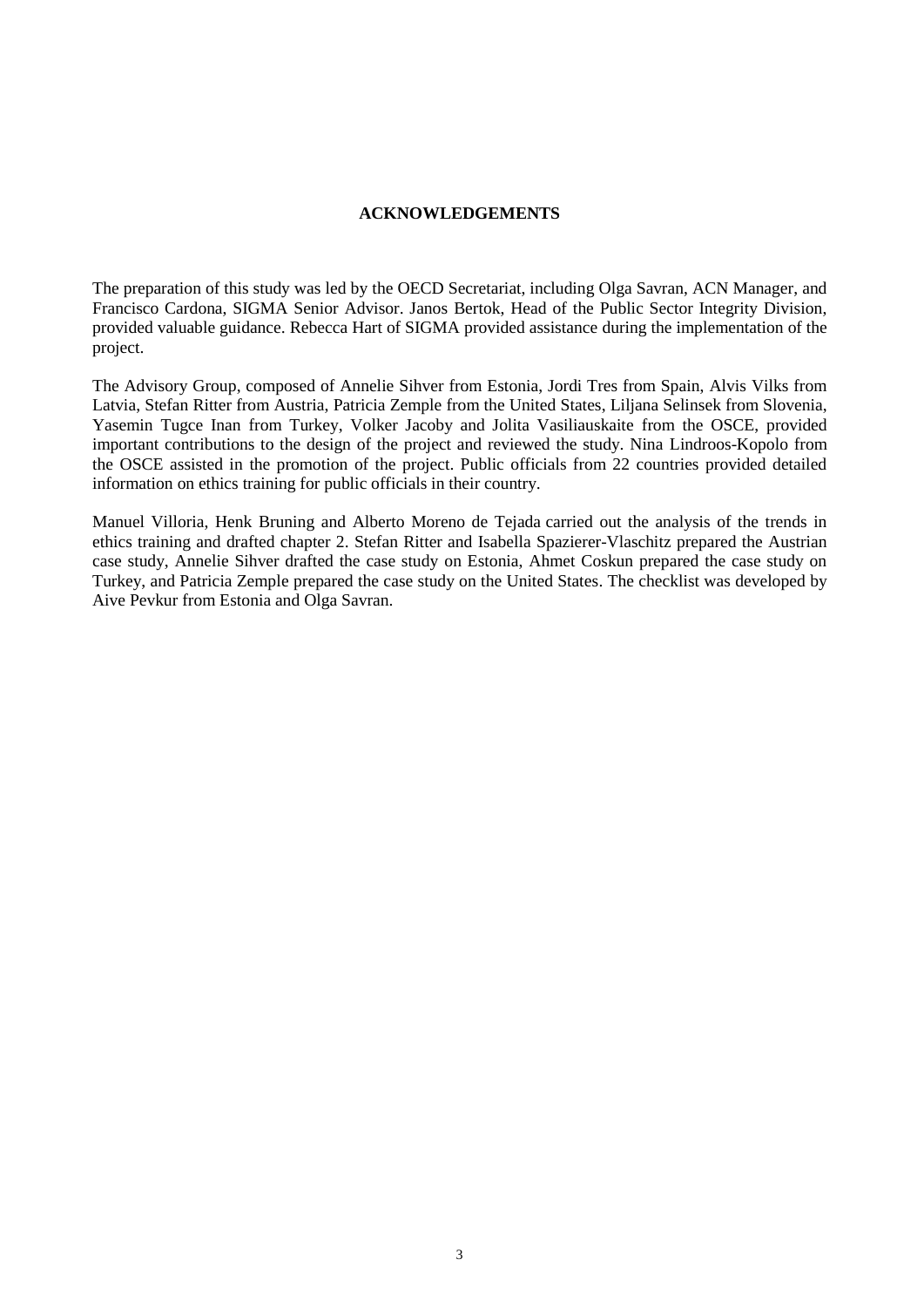## **TABLE OF CONTENTS**

| $1_{-}$ |                                                                                    |  |
|---------|------------------------------------------------------------------------------------|--|
| 1.1.    | Ethics training as a part of a comprehensive anti-corruption and integrity policy7 |  |
| 1.2.    |                                                                                    |  |
| 1.3.    |                                                                                    |  |
| 1.4.    |                                                                                    |  |
| 1.5.    |                                                                                    |  |
| 1.6.    |                                                                                    |  |
| 1.7.    |                                                                                    |  |
| 1.8.    |                                                                                    |  |
| 2.      |                                                                                    |  |
| 2.1.    |                                                                                    |  |
| 2.2.    |                                                                                    |  |
| 2.3.    |                                                                                    |  |
| 2.4.    |                                                                                    |  |
| 2.5.    |                                                                                    |  |
| 2.5.1.  |                                                                                    |  |
| 2.5.2.  |                                                                                    |  |
| 2.5.3.  |                                                                                    |  |
| 2.5.4.  |                                                                                    |  |
|         |                                                                                    |  |
| 2.6.1.  |                                                                                    |  |
| 2.6.2.  |                                                                                    |  |
| 2.6.3.  |                                                                                    |  |
| 2.6.4.  |                                                                                    |  |
|         |                                                                                    |  |
| 3.      |                                                                                    |  |
| 3.1.    |                                                                                    |  |
| 3.2.    |                                                                                    |  |
| 3.3.    |                                                                                    |  |
| 3.4.    |                                                                                    |  |
|         |                                                                                    |  |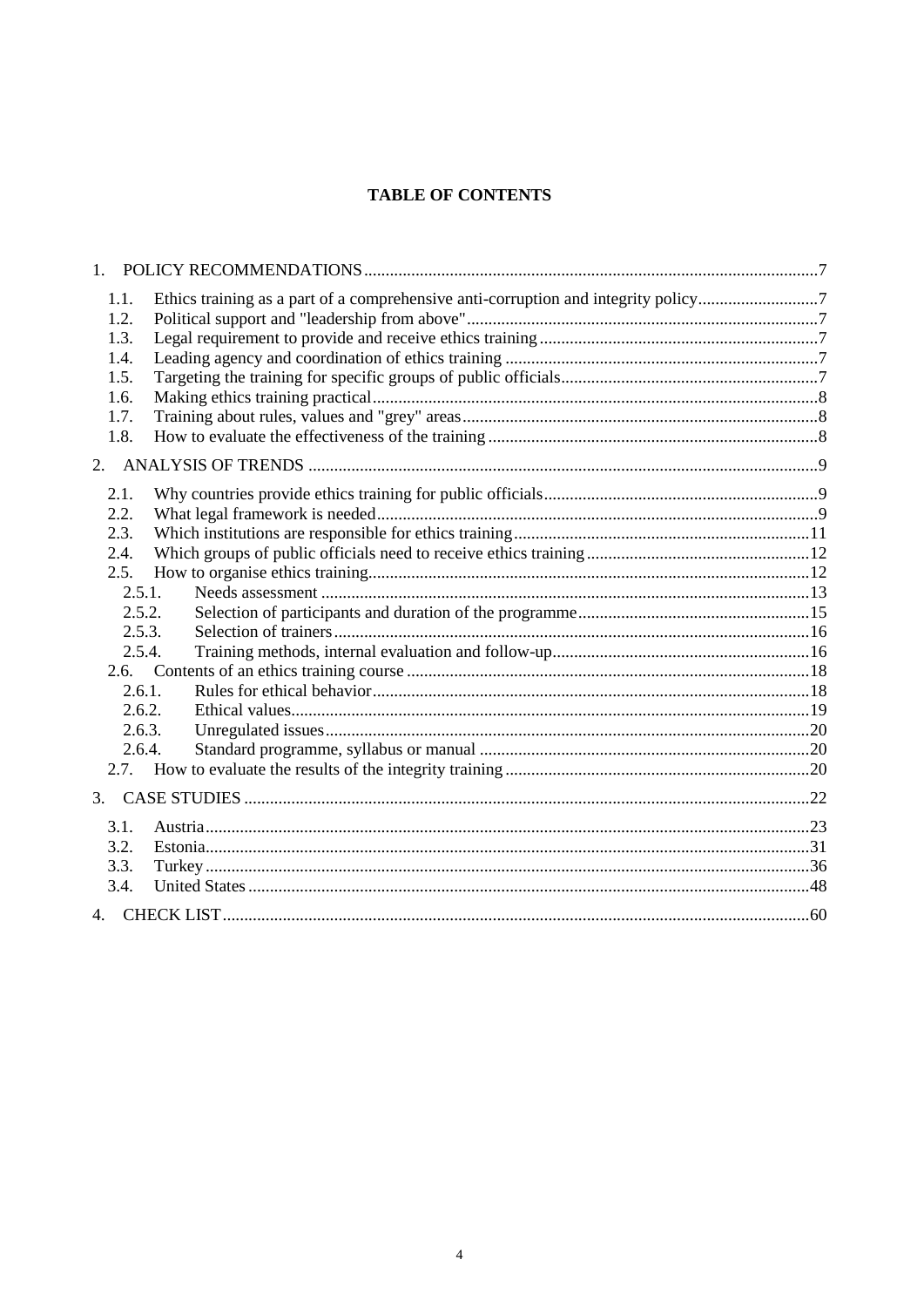#### **INTRODUCTION**

Integrity in the public administration is an important condition for the effective functioning of the state, for ensuring public trust in the government, and for creating conditions for sustainable social and economic development.

Ethics training for public officials is one of the instruments for building integrity in state institutions and ensuring good quality public governance. The UN Convention against Corruption (UNCAC) requires that the State Parties "promote education and training programmes to enable them [public officials] to meet the requirements for the correct, honourable and proper performance of public functions and that provide them with specialized and appropriate training to enhance their awareness of the risks of corruption inherent in the performance of their functions."<sup>1</sup>

Training on integrity, ethics and anti-corruption is provided in many countries around the world, including countries with relatively high levels of integrity in public administration as well as countries where corruption is widespread. However, there are not enough data and research on good practices in this area. Designing and delivering ethics training is a long term investment; it can be expensive, especially when it targets thousands of civil servants. It is also a high risk investment, as training alone will not be able to increase integrity. It is therefore important to know which programmes have the best design and produce the best results.

This study presents the findings of a project on ethics training for public officials implemented by the OECD-EU SIGMA Programme together with the OECD Anti-Corruption Network for Eastern Europe and Central Asia  $(ACN)^2$ , in cooperation with the OECD Public Sector Integrity Network.

The study analyses existing approaches for ethics training in Eastern Europe and Central Asian countries and selected OECD member countries. It proposes recommendations on how to improve the effectiveness of ethics training, which can be used by countries when they develop their own ethics training for public officials. The policy recommendations are illustrated with case studies from Austria, Estonia, Turkey and the United States. The report also contains a checklist for a training programme based on the best practices identified in this study, which can be used by Eastern European, Central Asian and other countries to develop or to improve the effectiveness of ethics training programmes.

 $\overline{1}$ UNCAC, Article 7 (d).

<sup>&</sup>lt;sup>2</sup> The ACN includes Albania, Armenia, Azerbaijan, Belarus, Bosnia and Herzegovina, Bulgaria, Croatia, Estonia, the former Yugoslav Republic of Macedonia, Georgia, Kazakhstan, Kyrgyzstan, Latvia, Lithuania, Moldova, Montenegro, Romania, Russia, Serbia, Slovenia, Tajikistan, Turkmenistan, Ukraine and Uzbekistan. SIGMA works with EU accession, candidates and potential candidate states (Croatia; the former Yugoslav Republic of Macedonia, Montenegro, Serbia and Turkey; Albania, Bosnia and Herzegovina and Kosovo\*) and countries covered by the European Neighborhood Policy (Algeria, Armenia, Azerbaijan, Egypt, Georgia, Jordan, Lebanon, Moldova, Morocco, Tunisia and Ukraine). This project focused mostly on the countries in Eastern Europe and Central Asia.

This designation is without prejudice to positions on status, and is line with UNSCR 1244/99 and the ICJ Opinion on the Kosovo declaration of independence.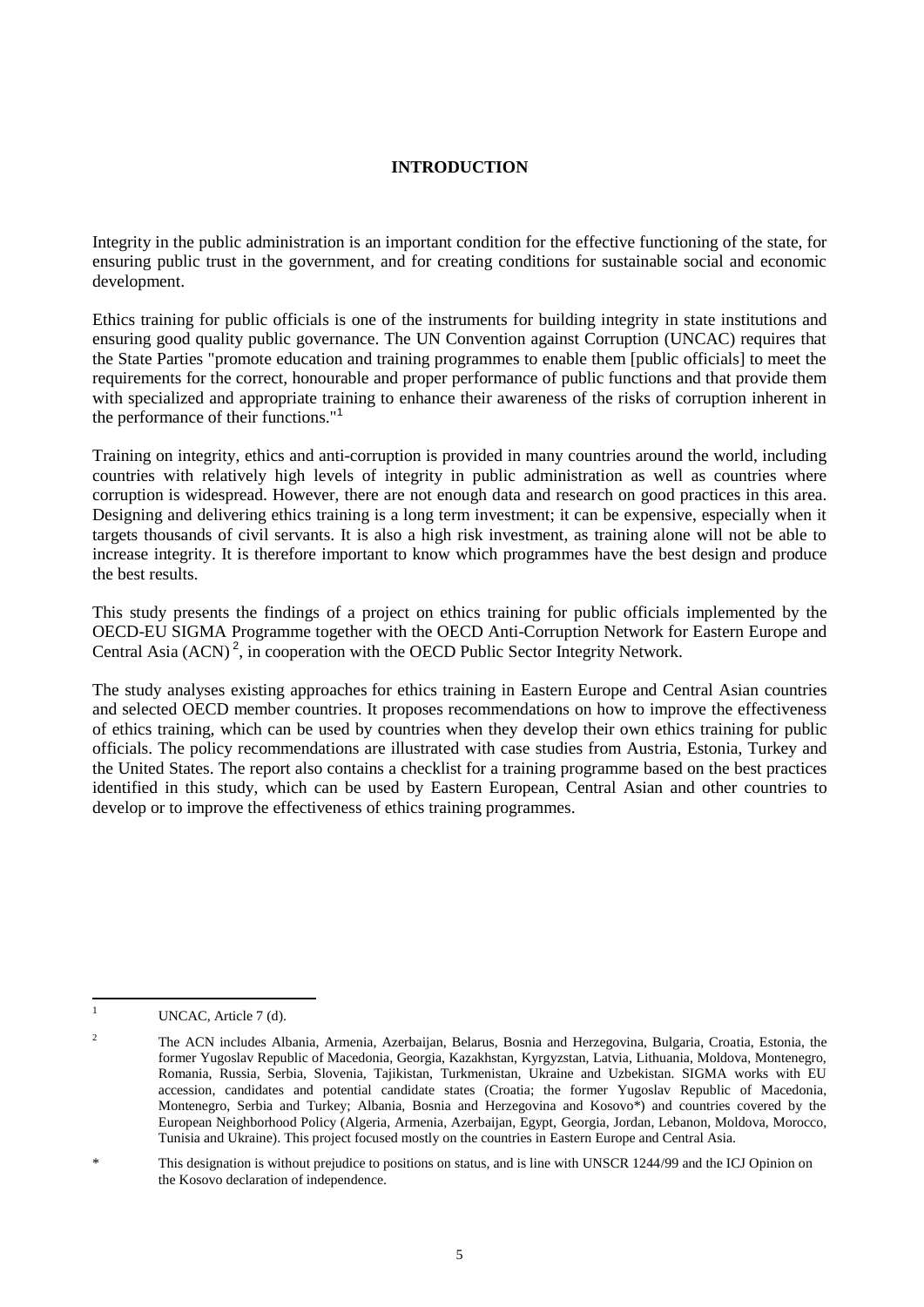#### **METHODOLOGY**

The idea for this study on ethics training for public officials was proposed at the expert seminar on "Anti-Corruption Policy and Integrity Training" organised by the OECD Anti-Corruption Network for Transition Economies (ACN) with the OSCE in Vilnius on 23-25 March 2011. During the seminar, experts from Eastern Europe, Central Asia and several OECD countries discussed how ethics training can contribute to fighting corruption and building integrity in public institutions, and agreed that "new and more advanced approaches, which included tailor-made practical ethics training about rules and values, delivered systematically by dedicated ethics officials, using an interactive approach" were needed.<sup>3</sup>

The project was developed by the OECD-EU SIGMA programme together with the ACN and in cooperation with the OECD Public Integrity Network. To guide the project an informal advisory group was established comprising experts from Austria, Estonia, Latvia, Spain, Turkey, United States, and OSCE field offices in Kyrgyzstan and Tajikistan.

The implementation of the project involved the following steps: (1) collection of data from the participating countries about the existing ethics training programme with the help of a standard questionnaire, (2) analysis of trends and development of policy recommendations for further improving ethics training for public officials, (3) preparation of case studies on selected countries to demonstrate useful approaches, and (4) elaboration of a checklist for training programmes to help ACN and SIGMA countries to develop and deliver effective trainings for their public officials.

The questionnaire was sent to public officials responsible for integrity training in Eastern Europe, Central Asia and several OECD countries. Feedback was received from the following 22 countries: Albania, Armenia, Austria, Azerbaijan, Bosnia and Herzegovina, Bulgaria, Croatia, Estonia Kazakhstan, Kosovo, Latvia, Lithuania, the former Yugoslav Republic of Macedonia, Moldova, Montenegro, Romania, Tajikistan, Turkey, Serbia, Spain (Regional government of Catalonia), United States and Uzbekistan.

To analyse the data collected through the questionnaire and to identify the main trends, a team of consultants was formed by SIGMA. On that basis, the OECD Secretariat developed policy recommendations on ways to improve ethics training for public officials.

At the request of the OECD Secretariat, members of the advisory group from Austria, Estonia, Turkey and the US agreed to prepare case studies on ethics training for public officials in their countries and to provide examples of training programmes targeting different groups of officials and implemented in diverse cultural contexts.

The OECD Secretariat also hired an external consultant to develop the checklist that can guide countries in designing and delivering ethics training programmes to their own public officials. The checklist aims to provide the main approaches on the substance and training methods, which can then be further adapted to different groups.

The study was compiled by the OECD Secretariat on the basis of the above mentioned inputs.

—<br>3

Proceedings of the Vilnius seminar are available a[t http://www.oecd.org/dataoecd/3/17/47912383.pdf.](http://www.oecd.org/dataoecd/3/17/47912383.pdf)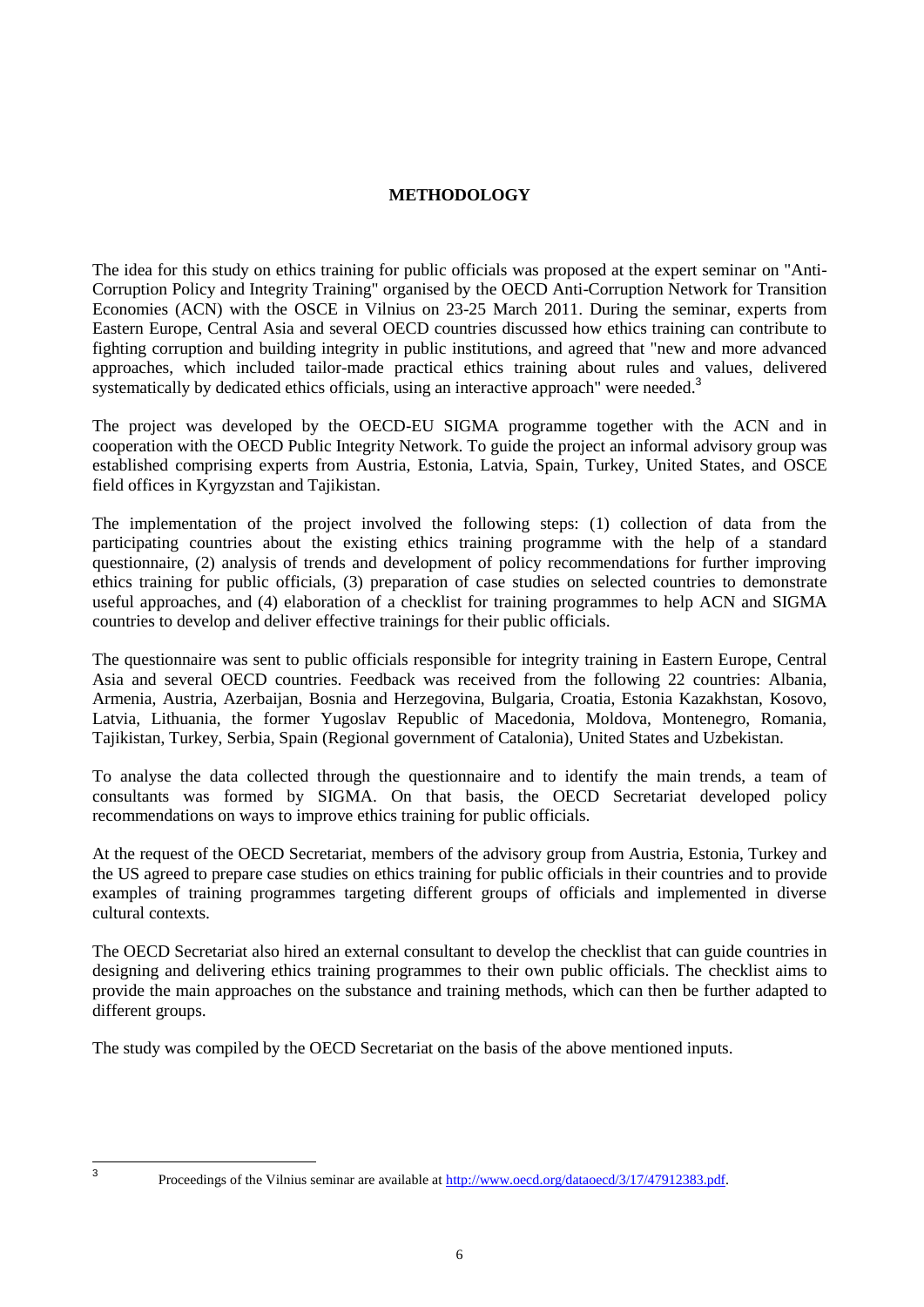# <span id="page-6-0"></span>**1. POLICY RECOMMENDATIONS**

## <span id="page-6-1"></span>**1.1. Ethics training as a part of a comprehensive anti-corruption and integrity policy**

Ethics training is a useful tool for strengthening ethics and preventing corruption in public administration if applied together with other tools as part of a comprehensive anti-corruption and pro-integrity policy. Ethics training alone cannot produce sustainable results, especially in countries with high levels of corruption. Ethics training produces observable results only in the long-term.

## <span id="page-6-2"></span>**1.2. Political support and "leadership from above"**

Political support for ethics training should be demonstrated not only through declarations but also through the practical actions of the leadership, e.g. by setting an example of ethical behaviour and by allocating funds and staff for the implementation of the ethics training programmes. Lack of such "leadership from above" undermines motivation for participation in ethics training and thwarts their positive impact on the behaviour of civil servants.

## <span id="page-6-3"></span>**1.3. Legal requirement to provide and receive ethics training**

Ethics training should be a part of a broader and comprehensive public policy on anti-corruption/integrity and public administration reform, and should be reflected in programmatic documents. However, a requirement to provide ethics training established in policy and programmatic documents alone may not be sufficient to ensure its practical implementation. It is important to have a legislative or other official requirement to deliver and receive integrity training for public officials established in, for example, a Law on Civil Service, an Anti-Corruption Programme, a Code of Ethics and other appropriate regulations.

## <span id="page-6-4"></span>**1.4. Leading agency and coordination of ethics training**

It is important that there is at least one public agency responsible for the overall framework for ethics training, for central planning, coordination and evaluation of results. Civil service, anti-corruption or ethics agencies can play this role; clear formulation of responsibilities of these institutions should be complemented with proper coordination among them, as well as with other institutions that provide ethics training at central and local levels. In addition, ethics should be integrated in the everyday management of public institutions and managers of public institutions should be required to promote ethics in their institutions.

## <span id="page-6-5"></span>**1.5. Targeting the training for specific groups of public officials**

When there is a limited budget for training programmes, it is important to prioritise the target groups. Targeting also helps to make the training more focused on the practical needs of a specific group of public officials, thus increasing their motivation in participating. Several groups should be targeted for ethics training: all new public officials should be provided with ethics training; senior public officials in management positions and public officials in areas of risk should also be trained on ethics. Compulsory programmes for these target groups are advisable. It is also important to develop ethics training programmes for political/elected public officials. Finally, ethics/HR officers in sector ministries and local level governments should also be trained for their important role in the dissemination of the integrity policy in the organisation.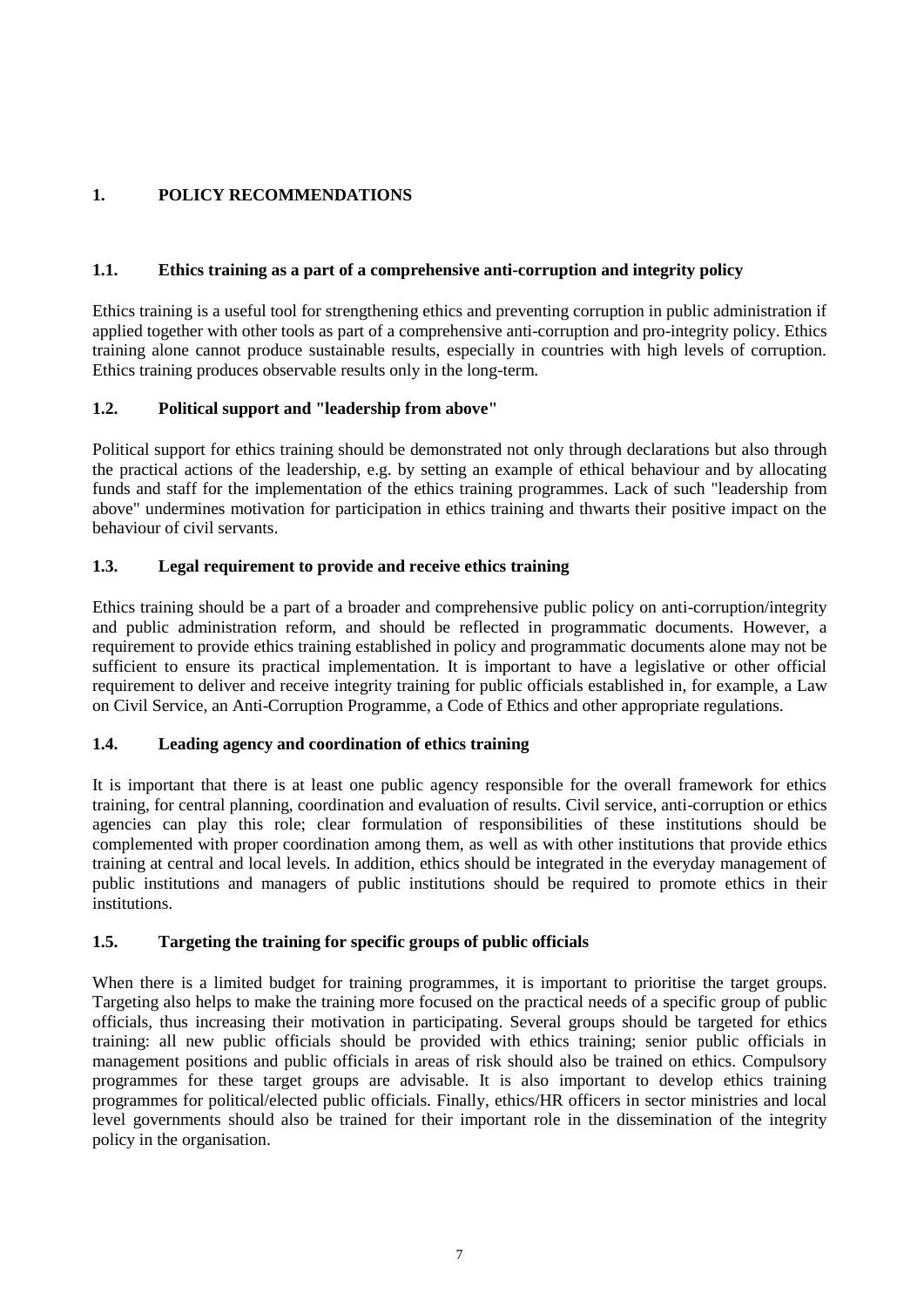## <span id="page-7-0"></span>**1.6. Making ethics training practical**

Assessments of ethics risks and training needs should be carried out in order to adapt the training programmes to the needs of the target groups. Specialised ethics related surveys could be a useful tool for such needs assessment. Close cooperation between the agency that provides the training and the agency that employs the public officials at the stage of developing the training programme is also important in order to adapt the programme to the specific needs of a given institution.

To make the training less formalistic and more practice oriented, and to use the limited time allocated for ethics training to its best, it is very important to apply modern training methods. This can include a combination of theoretical lectures and practical tailor-made case studies and workshops.

It is also recommended to use evaluation methods to assess both the knowledge received by the participants of the training and to identify ways to further improve the training. Finally, countries could consider developing follow-up measures, such as individual ethics action plans for participants in the training programmes, and additional coaching in the workplace to support the implementation of such plans.

## <span id="page-7-1"></span>**1.7. Training about rules, values and "grey" areas**

It is important to combine the training on ethics rules established in the legislation, ethics codes and other regulations with training on ethical values in order to change attitudes and to strengthen participants' understanding of why anti-corruption reforms are necessary and possible. It is also important to provide practical guidance on ethical behaviour in situations where official rules contradict traditions or do not provide clear answers on how to behave in concrete situations. It is especially important in countries with high levels of corruption where many grey areas have not yet been addressed by formal rules. While lectures appear appropriate for training on rules, interactive and tailor-made practical methods may be more useful for training on values and ethical conduct in risk situations.

#### <span id="page-7-2"></span>**1.8. How to evaluate the effectiveness of the training**

Evaluation of the effectiveness of ethics training is a challenging task. Current evaluation methodologies focus mostly on outputs such as the number of public officials trained. Direct evidence that the training has led to improvement in ethical behaviour among the target group of public officials is usually not available; the overall impact of the ethics training can be assessed only in the long term.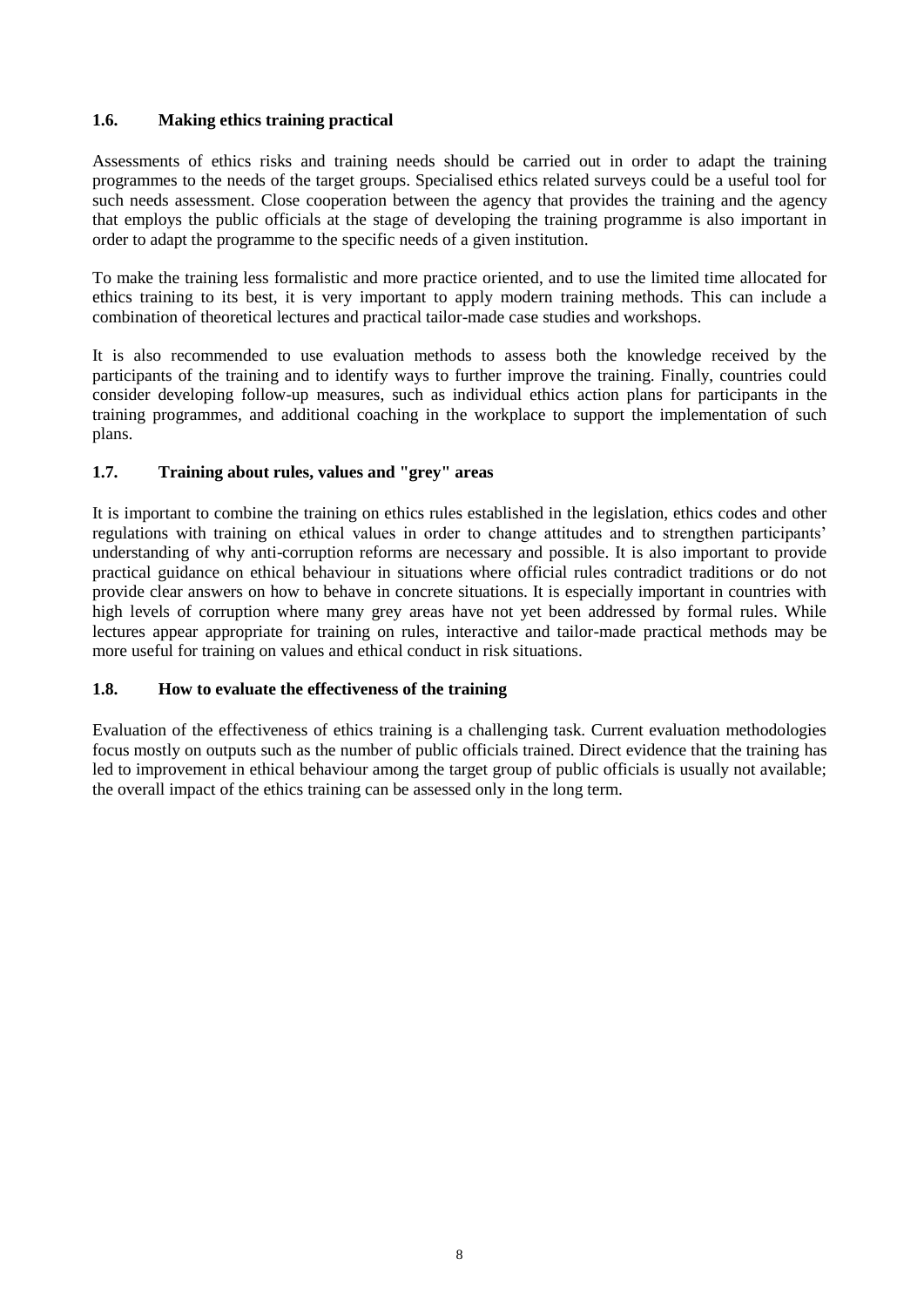# <span id="page-8-0"></span>**2. ANALYSIS OF TRENDS**

# <span id="page-8-1"></span>**2.1. Why countries provide ethics training for public officials**

The main aim of ethics trainings for public officials is to prevent corruption and to provide good public service. Ethics training is provided to public officials in all countries examined by this study, both in countries with high and low levels of corruption. While both groups of countries confirmed that integrity in their public administration is a concern, the challenges they face are of different scale. It appears that countries with lower levels of corruption and with better developed public administration systems provide better ethics training for their public officials. Conversely, in countries with higher levels of corruption, where integrity in public administration is a serious concern, such training programmes appear to be less developed.<sup>4</sup>

This can be due to a number of reasons. Firstly, countries with higher levels of corruption usually face many challenges and need to introduce important reforms on many fronts simultaneously. They have less experience and resources necessary to provide good ethics training. Citizens in countries with high level of corruption usually want to see real results of the fight against corruption quickly, including criminal cases, arrests and court proceedings. Ethics training can deliver results only in the long term and in combination with other anti-corruption law-enforcement and preventive measures. Ethics training therefore can be treated as a low priority investment in countries where governments seek quick results in a highly corrupt environment, and allocating budget funds to ethics training, especially in times of financial crisis, may not be popular.

The second, and probably more important reason is the lack of political will in these countries to fight corruption. In their answers to the questionnaire, many countries responded that their political leaders supported ethics training, which is reflected in various statements and speeches and in the adoption of anticorruption or integrity programmes. However, some of them also noted that the lack of participation of politicians in ethics training is one of the main obstacles, leading to a lack of motivation among other public officials. The missing "leadership from above", together with a cultural environment where corruption is a normal way of doing things, may explain why ethics training remains formalistic and unpopular, and does not have a practical impact on the behaviour of public officials. Respondents to the questionnaire also highlighted the lack of clear allocation of responsibility for ethics training among the key challenges.

Nevertheless, the recognition of the importance of integrity training for ensuring longer-term sustainability of anti-corruption and integrity measures is growing. Many international organisations recommend that countries boost their efforts to educate their public officials on ethics. Donor agencies often support such trainings in recipient countries. The EU played an important role in promoting ethics training in EU candidate countries. However, more efforts are needed to increase political and social support for ethics training programmes. Many experts agree that new and advanced approaches to ethics training should be promoted, and that the quality of such training should be improved, especially in countries with serious problems of integrity in the public administration, including many SIGMA and ACN countries.

# <span id="page-8-2"></span>**2.2. What legal framework is needed**

Recognising the problems regarding integrity and corruption in the public administration, many countries have developed strategies, programmes and other policy documents that include ethics training. Ethics

 $\frac{1}{4}$ 

Proceedings of the Vilnius seminar are available a[t http://www.oecd.org/dataoecd/3/17/47912383.pdf.](http://www.oecd.org/dataoecd/3/17/47912383.pdf)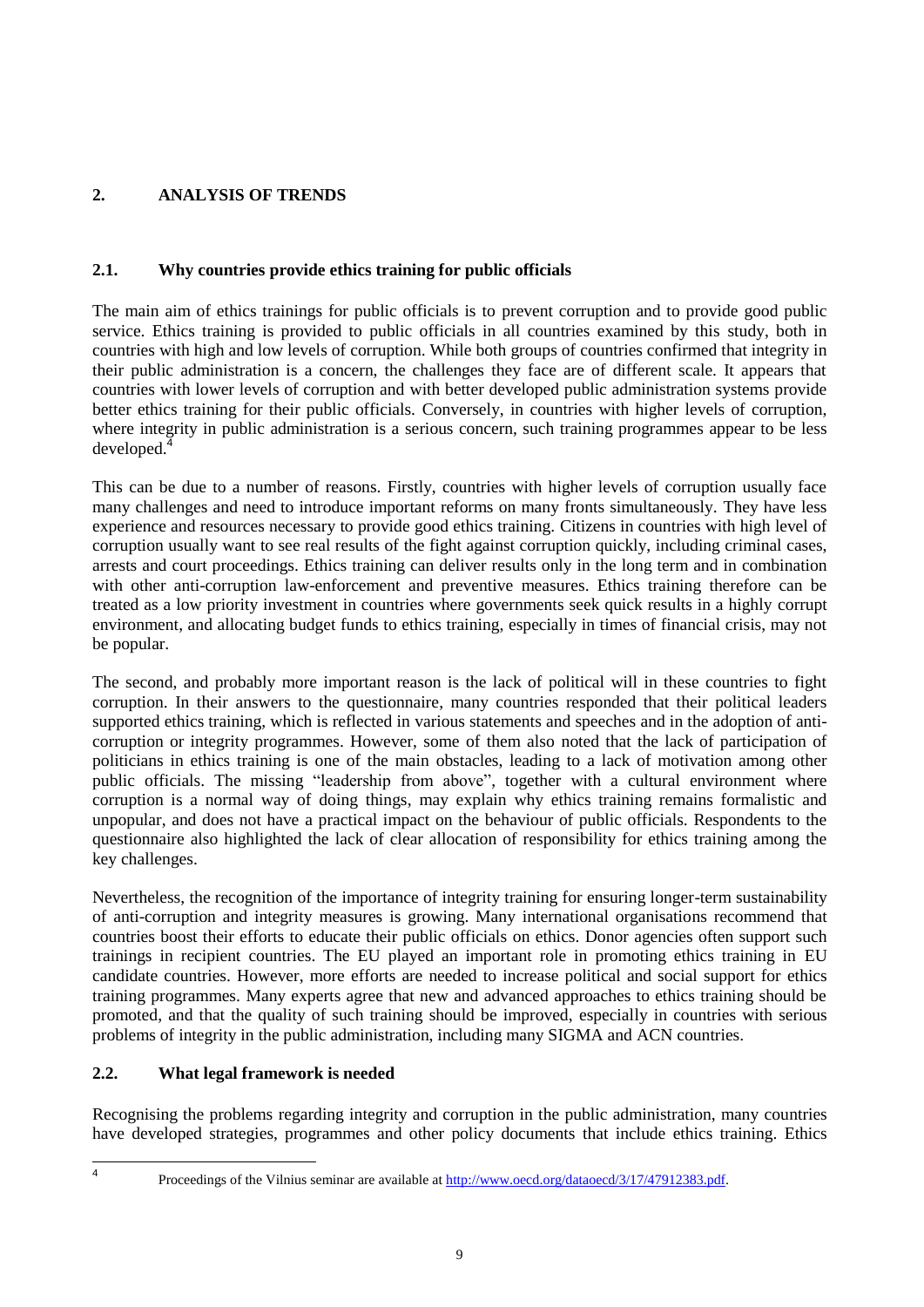training is often required by anti-corruption strategies (Armenia, Azerbaijan, Austria, Bosnia and Herzegovina, Croatia, Estonia, Latvia,<sup>5</sup> Lithuania, the former Yugoslav Republic of Macedonia, Montenegro, Moldova, Serbia, Spain (Catalonia), Tajikistan) and integrity strategies (Romania and Turkey). Ethics training requirements can also be provided in human resource development or training strategies (Croatia, Lithuania) and public administration reform strategies (Albania and Kosovo).

The inclusion of ethics training in strategic documents is a positive indicator of the growing recognition of its importance, especially if these documents include implementation action plans, with specific actions, allocation of tasks to responsible institutions, timelines and budgets. However, the strategies may not be not sufficient to ensure the practical implementation of the training, especially in countries where such strategies do not establish a legally binding obligation, do not have their own budgets, and where their implementation depends on the budgets of various public institutions. In these cases, it may be useful to establish ethics training as a legal requirement, at least for some categories of public officials, such as new officials or officials working in sectors with high integrity risks.

In many countries, receiving training is a right of public officials; this right is often established in the public service legislation. Usually, public officials are required to participate in various training programmes on a regular basis, and are also obliged to comply with the codes of ethics. However, the areas of training that must be provided to the public official are rarely specified. For instance, in Estonia and Montenegro, there is no direct legal requirement for public officials to receive ethics training. In Romania, professional training is required, but ethics training is not specified as one of the mandatory subjects. In other countries, the ethics training is required indirectly. For example, in Lithuania, all new public officials have to participate in introductory training (that which includes integrity issues). Only in several countries is ethics training directly required by law. For instance, in the US, ethics training is required for executive branch employees. In Turkey, ethics training has, since 2009, been provided to all public officials working both at the central and local level.

In addition to the direct or indirect legal requirement for ethics training established by law, there may be other approaches to provide an official basis for such training. Usually, these include codes of ethics and regulations of individual public institutions. For example:

- In Serbia, the Law on Civil Servants states that "the Human Resource Management service organises professional training for civil servants, particularly in the area of fight against corruption".
- In Croatia, ethics commissioners are appointed by the Law on Civil Service; they are obliged to participate in comprehensive integrity programmes.
- In Bosnia and Herzegovina, there is a legal obligation to inform all employees of the public administration about the basic principles of ethics (Law on Civil Service art. 50).
- Training on the Code of Conduct is a right for every civil servant in Spain (Basic Civil Service Law).
- In Latvia, there are specific training courses for employees in special positions (prosecutors and judges) and functions (responsible for public procurement and other areas involving risks on conflicts of interest, fraud and corruption) (Law on Prevention of Conflict of Interest in Activities of Public Officials).
- In Austria, a special training on integrity is provided for political advisors of ministers.
- 5

For example, in Latvia, anti-corruption guidelines

[<sup>\(</sup>http://www.knab.gov.lv/uploads/eng/guidelines\\_for\\_corruptionprevention\\_combating\\_2009\\_2013.pdf\)](http://www.knab.gov.lv/uploads/eng/guidelines_for_corruptionprevention_combating_2009_2013.pdf) and anti-corruption programme

[<sup>\(</sup>http://www.knab.gov.lv/uploads/eng/corruption\\_prevention\\_and\\_combating\\_programme\\_2009-2013.pdf](http://www.knab.gov.lv/uploads/eng/corruption_prevention_and_combating_programme_2009-2013.pdf) ) both include a requirement of ethics training.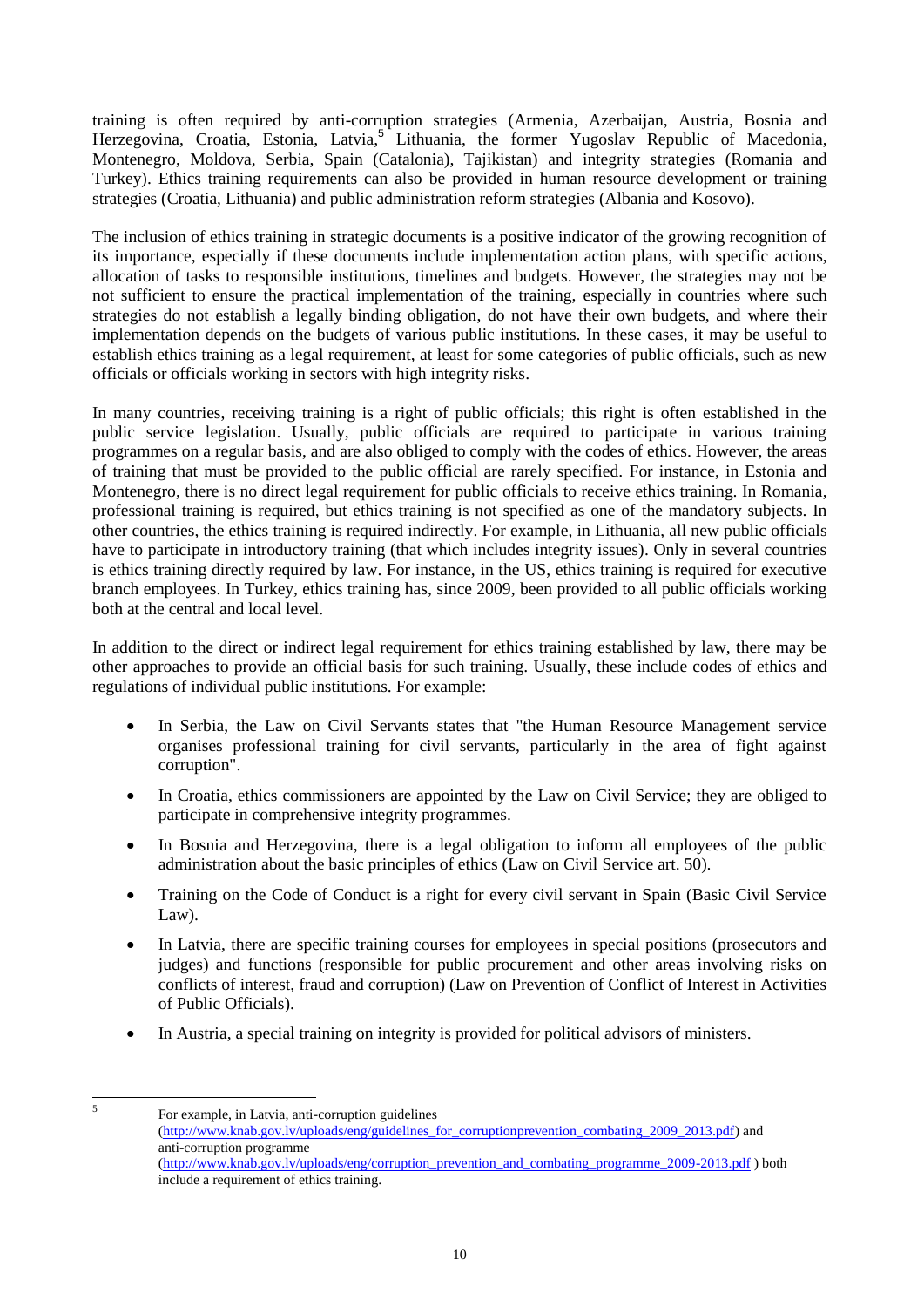In Turkey, ethics commissions established in public institutions are responsible for the provision of ethics training in cooperation with the Council of Ethics for Public Officials of the Prime Ministry.

On the basis of the above analysis, it is possible to assume that ethics training is more effective if it is a part of a holistic and well-implemented strategy. However, such strategies alone may not provide a sufficient basis for ethics training, and need to be reflected in other formal regulations supported with appropriate budgets. Direct legal requirements to provide integrity training to certain categories of public officials may be more effective in the SIGMA and ACN countries.

Legal requirements to provide integrity training can, on the other hand, lead to formalistic results, where public officials take the training to "tick the box", or when new public officials take ethics training as a part of their introductory training but do not pay sufficient attention to it. Senior public officials and political appointees do not always take ethics training, thus failing to set the example. Efforts to promote the involvement of senior officials, together with the programmatic and legal requirements of such training are needed to provide a solid official basis, political support and motivation for ethics training.

## <span id="page-10-0"></span>**2.3. Which institutions are responsible for ethics training**

As discussed in the previous section, the responsibility for the delivery of ethics training is established in strategies and legislation. In practice, there are often several ethics or anti-corruption training programmes in each country. Ethics can also be covered in other training programmes delivered to various categories of public officials. In many countries, central executive bodies have their own training programmes. In addition, individual public institutions and local administrations may have their own programmes.

As a result, there are several bodies responsible for the delivery of ethics training. The bodies most frequently mentioned by countries covered by the study are the civil service or human resource agencies and the anti-corruption or integrity bodies. Internal human resources departments are also important for the effective delivery and impact of the training, especially in those countries where there are no specialised training institutes for public officials. The role of all these institutions can be complementary or noncomplementary.

They are complementary when all the bodies involved work towards a shared goal and support integrity measures. However, relations between bodies involved are often competitive, reflecting established cultures and structures. For instance, internal HR departments are often well-established parts of public institutions, with their own objectives, methods and traditions, and they sometimes perceive ethics training as additional workload. While they may play a very important role in ethics training, they themselves need to be taught about the importance of integrity policy as part of a modern HR policy and about the available integrity instruments. Civil service agencies are responsible for HR policy but they too have a lot of other responsibilities, and ethics training is not a priority for them. Anti-corruption agencies with an explicit task of preventing corruption normally have ethics training among their priorities, but usually do not have the appropriate resources and skills for providing the training by themselves.

Therefore it is important to ensure a collaborative management between all the bodies involved to avoid inefficiency, organisational rivalry or self-promotion in the search for public money. A clear regulation of the mission and responsibilities of each body, together with a mechanism for coordination and collaboration, could help to avoid these problems. The best way to organise a sustainable ethics training programme is through regular contact between the bodies involved, in order to discuss and to solve problems during the execution of the programme.

Anti-corruption coordinative bodies established in many countries to coordinate the implementation of anti-corruption strategies, or similar bodies responsible for the coordination of public administration and civil service reforms, can also be used as instruments for coordinating ethics training.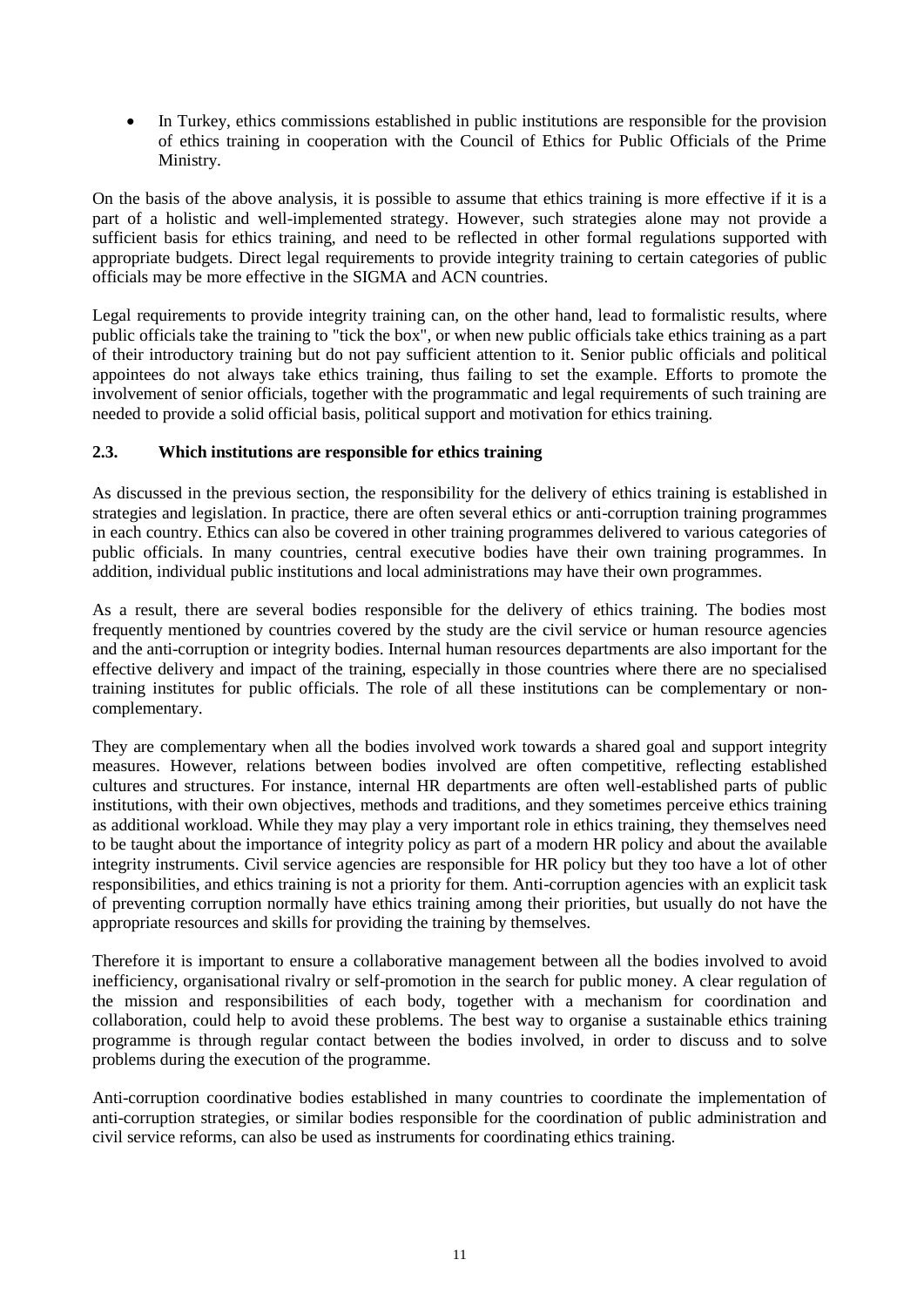In some countries, coordination, as well as central planning and evaluation, are provided by one leading body. For instance, in Estonia, the Ministry of Finance coordinates the horizontal "Central Training Programme" and is responsible for commissioning various training programmes, such as the induction programme and the general programmes on civil service and public service ethics. In Turkey, the Council of Ethics for Public Officials is the leading institution in the provision of ethics training.

The clear allocation of the central coordinating role for ethics training to a leading institution may be a useful approach for countries with high levels of corruption and an underdeveloped public administration, in order to ensure effective use of funds and to avoid overlaps.

## <span id="page-11-0"></span>**2.4. Which groups of public officials need to receive ethics training**

The question of which groups of public officials need to receive ethics training has one easy answer: all public officials need and should receive such training. Indeed, many countries covered by this study responded that they provided general ethics training to all public officials. While there is good reason in aiming to provide ethics training to all public officials, in reality only basic training can be provided to all.

Since the delivery of training involves public funds and is time-consuming, it is necessary to prioritise, especially if dealing with more sophisticated training. Most of the countries examined in this study prioritise three target groups:

- new civil servants:
- public officials in areas of risk, such as tax, police, procurement;
- senior civil servants, such as heads of departments.

Several countries responded that ethics training is provided to political public officials (e.g. US, Turkey, Austria, Estonia, Lithuania, Montenegro, Serbia, Spain) and to public officials at the local level, including regional administrations and municipalities (e.g. Turkey provides training to governors and mayors; Austria, Croatia, Estonia, the former Yugoslav Republic of Macedonia, Latvia, Romania, Serbia also provide training to local officials).

A few countries provide special training to the ethics officers in various public institutions, or to the human resource managers responsible for integrity issues (e.g. Estonia, Romania, Turkey and the US). This approach seems very promising as ethics or HR officers know the integrity challenges in their institutions better than outside trainers, and can deliver training focused on specific and practical issues that their colleagues face in their work.

Only in some countries (Estonia, Croatia, Moldova and Turkey) is ethics training provided to public sector employees who do not have the status of public officials or civil servants, but who may work in sectors with high risks of corruption, such as doctors and teachers.

In general, there is a difference between countries that already have a history of anti-corruption or integrity policy and newcomers to this field. The longer that policy has been active, the more specific the other groups of civil servants involved are and the broader the range of issues considered is..

#### <span id="page-11-1"></span>**2.5. How to organise ethics training**

As noted above, the quality of the ethics training appears to be worse in countries with high levels of corruption. For instance, the following description of anti-corruption and ethics training in Ukraine, where the level of corruption remains high despite a very large amount of ethics training provided to public officials, probably suggests that the quality of these trainings is not high.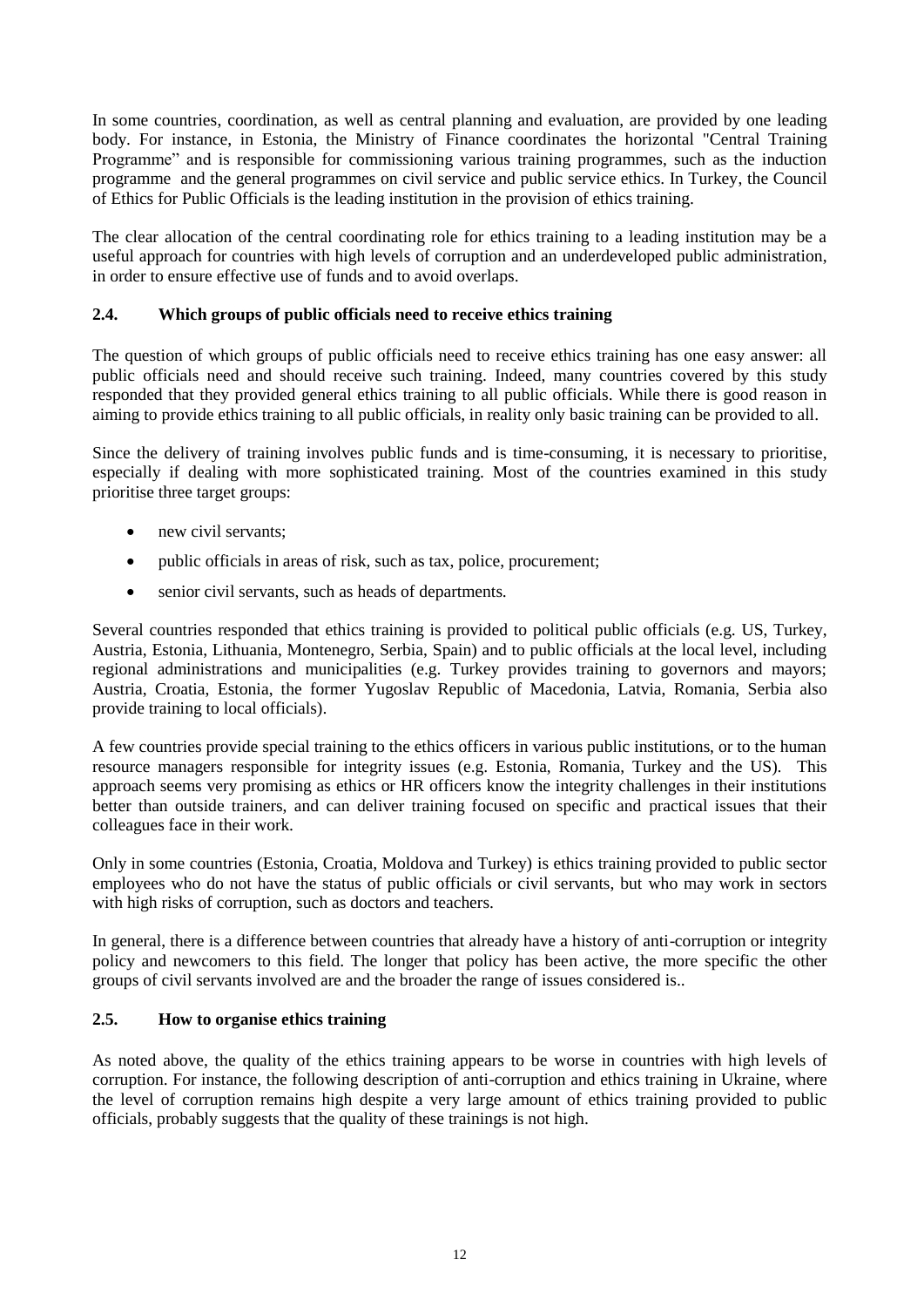#### **Box 1. Extract from the monitoring report on Ukraine**

[...] a number of awareness raising and training activities were provided to the state officials according to the Public Service Development Program for 2005–2010 approved by Decree of the Cabinet of Ministers of Ukraine on 8 June 2004 and in line with Decree of the Cabinet of Ministers of Ukraine of 2 June 2003 on Measures for Upgrading the Qualifications of Public Officials and Local Self-Government Officials in Anti-Corruption Issues. The Main Department of Civil Service (MDCS) carries out a variety of activities, including conferences and seminars for public officials: in 2009 approximately 500 public officials responsible for corruption prevention participated in training; in 2010 approximately 1500 high officials and specialists were trained.

[...] The National Academy of Public Administration organises courses and workshops on ethics. 11, 276 graduates were trained in the Academy over the past 5 years, all received training on ethics, including 300 academic hours, about mission of service, legal requirements, staff relations and codes.

[...] It was reported that since the creation of the Government Agent and the Bureau on Anti-Corruption Policy, members of the Bureau and its head have participated in training and awareness raising events. According to the Ukrainian authorities, during July-October 2010 more than 4,000 seminars, roundtable discussions, lectures on anti-corruption issues were organised, in which about 26,000 officials have participated. More than 550 meetings of collegiums (collective advisory bodies at the executive bodies) and thematic internal meetings were held during this time period. While the number of activities is impressive, no information is available about the substance, quality and the results of these activities. […]

*Source*: OECD/ACN, Istanbul Anti-Corruption Action Plan, Second Round of Monitoring report for Ukraine, 2010, <http://www.oecd.org/dataoecd/31/55/46832397.pdf>

Therefore, the search for new and more effective training methods is crucial. As was noted during the Vilnius seminar, "special attention should be paid to the preparation and design of ethics training; such training should be specially developed for individual public institutions, or target group of officials. They should address legal requirements/rules and values; they should be practical and based on real cases relevant to the activities of the institution or group of officials; … and should be delivered using interactive approaches".

## <span id="page-12-0"></span>*2.5.1. Needs assessment*

As the needs for integrity training vary significantly between countries, it is important to understand these needs before embarking on a long-term investment in training programmes. A needs assessment can help prioritise and focus training efforts and improve their cost effectiveness. Surveys or studies that analyse the level of corruption or the level of integrity in the public administration could help diagnose the problems and evaluate the training needs.

In order to determine the needs for integrity training, many countries have used surveys or studies that analyse the integrity of public officials, the trust of citizens in the public administration, the prevalence of corruption, and other related issues. There are various approaches to the conduct of such surveys. In several countries, specialised anti-corruption bodies conduct general anti-corruption surveys which can also be used for ethics training planning (Spain (Catalonia), Lithuania, Montenegro). In many countries, governments use a variety of surveys, both commissioned by the central government or individual ministries and those prepared by NGOs and research institutes (Austria, Romania, and Croatia). Some countries rely exclusively on non-governmental surveys (US, Moldova), or surveys carried out by various donor-supported programmes (Armenia).

Not all surveys are equally useful for the assessment of the needs for ethics training of public officials. For instance, well-known international surveys, such as Transparency International's Corruption Perception Index, can provide a general indication of the level of corruption in a country in comparison with other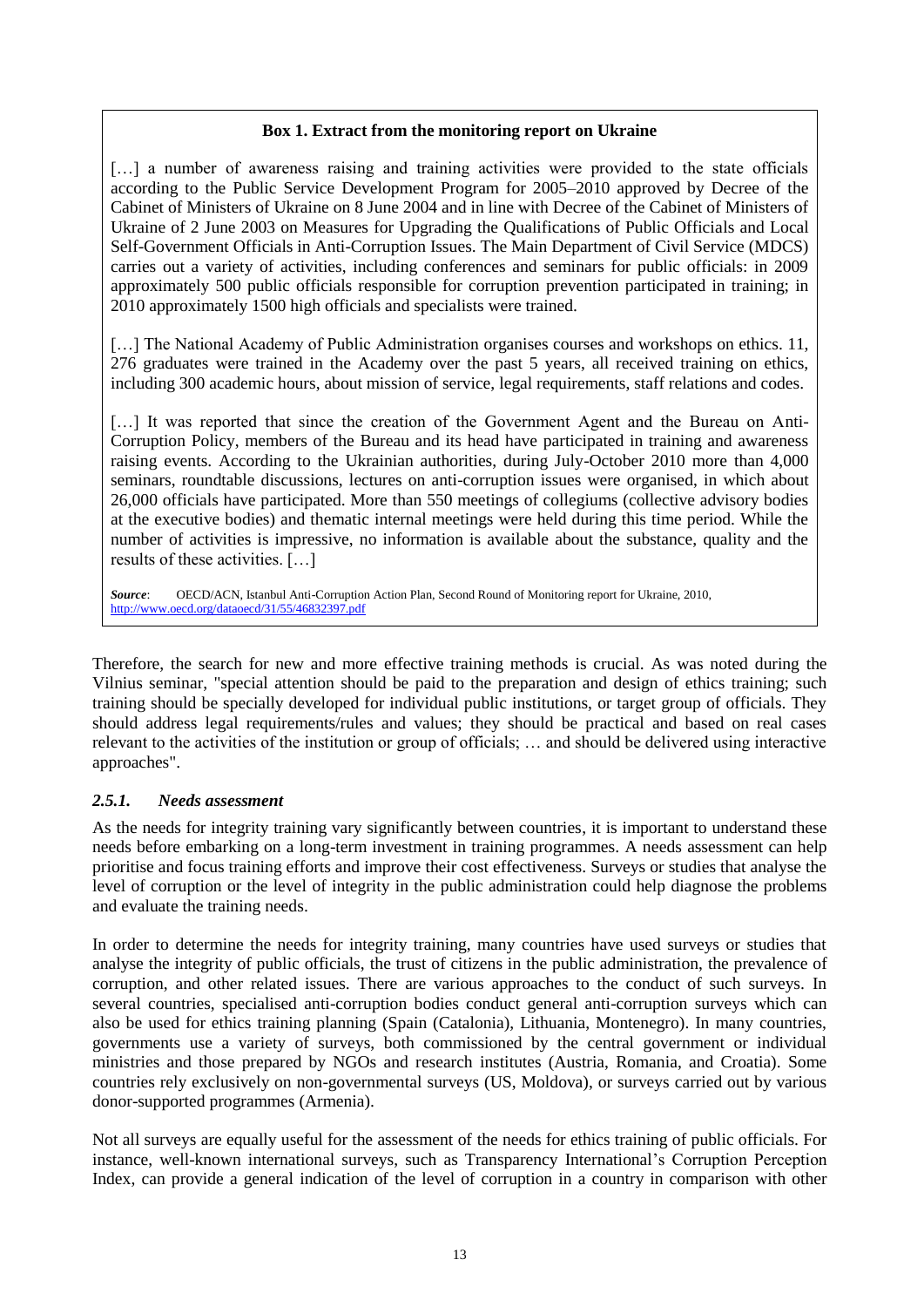countries, but are not sufficient for identifying ethics training needs. Country specific anti-corruption surveys provide more useful results. For instance, the corruption survey conducted in Lithuania among citizens showed that 54% of Lithuanians do not trust state and municipal institutions, and that only 34% think that most public officials work in an honest and responsible manner. The 'Lithuanian Corruption Map' (2007-2008) further investigated the opinion of public officials on the prevalence of corruption, leading to the following indicators:

- 54% of public officials said nepotism was a widespread practice;
- 43% named the abuse of power as a widespread practice and 15% mentioned bribery;
- 78% of public officials mentioned that politicians were responsible for corruption, 57% mentioned businessmen, 47% public officials and 30% citizens.

While such indicators identify general problems, they are still not sufficient to assess ethics training needs. Special surveys that focus on ethics in the public administration are more useful for the assessment of ethics training needs. When such surveys are carried out on a regular basis, they can also provide a tool for assessing trends, and provide an insight into the effectiveness of training programmes. For instance, in Estonia, the Ministry of Finance (until 2010 the Estonian Government Office) - the body responsible for the public administration and public service development - carries out several regular surveys on ethics, which help to identify the specific concerns that need to be addressed by the ethics training. In particular, the MoF carries out regular surveys about ethics and trust in the public sector, including the survey "Roles" and Values in Civil service" among civil servants and "Survey on Competence and Trust of Civil Servants" among citizens. Furthermore, the Ministry of Justice, a body responsible for general anticorruption policy in Estonia carries out a regular "Survey of Corruption among Three Target Groups" among public officials, citizens and entrepreneurs.

The results of such surveys provide useful information on ethics training needs. For instance, the answers (presented below) to the survey question on attitudes towards ethically questionable practices help to identify the integrity issues on which training may be required.



**Graph 1. Attitudes Towards Ethically Questionable Practices in Estonia**

**Source:** Government Office, 2009 Survey "Roles and Attitudes in Public Service"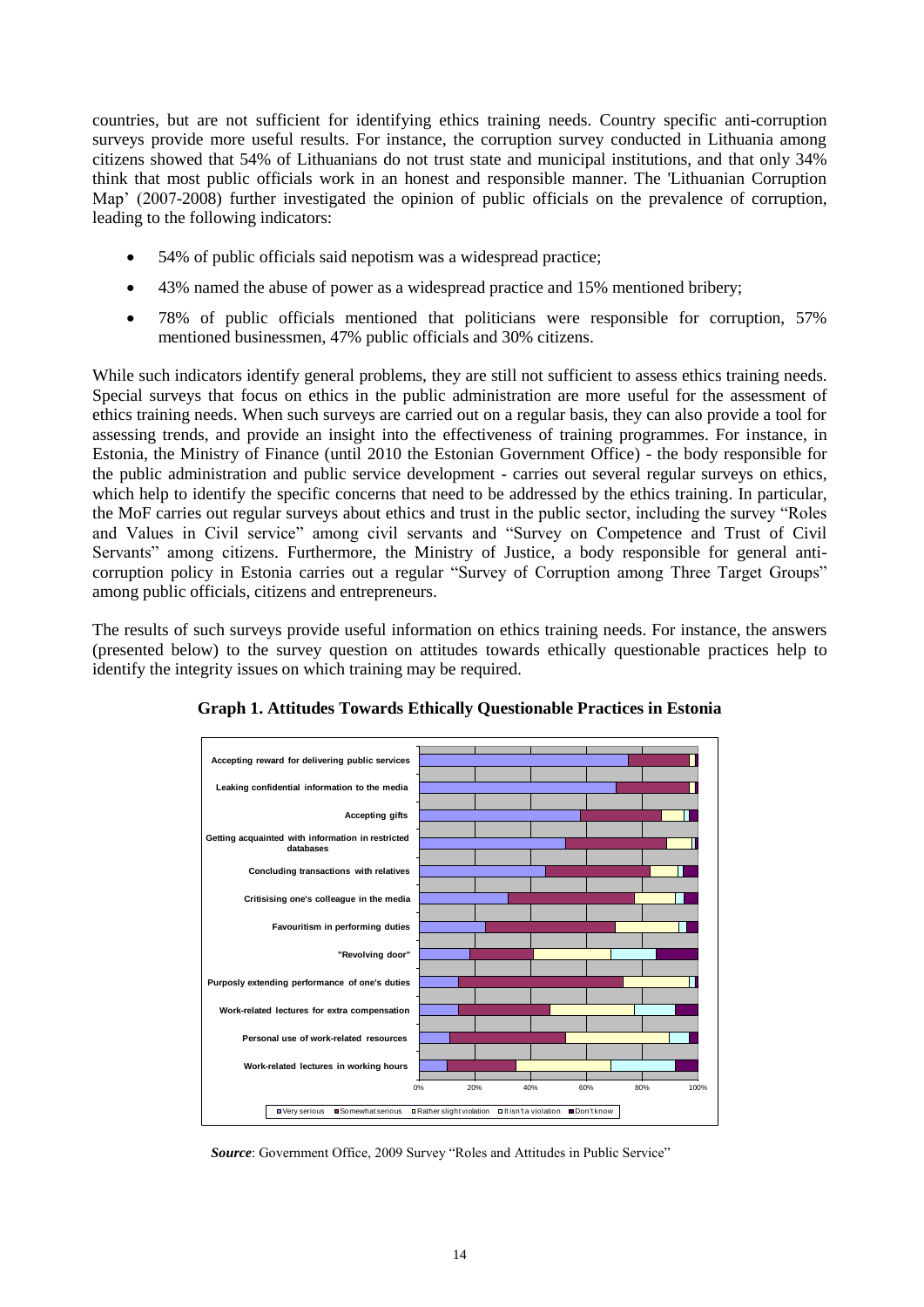Similarly, answers to the survey question on the approaches to ethics training help to identify the best training methods adapted to the needs of the audience. The majority of participants in the survey tend to reject theoretical and legalistic approaches. Some are in favour of discussing practical issues and case studies, and the majority would prefer a combination of theoretical and practical approaches in ethics training programmes. It is important to also note that more than 25% of interviewed officials thought that they did not need ethics training, especially in the ministries. This is another aspect that should be analysed in all the surveys, as it represents an obstacle for the successful delivery of integrity training.



**Graph 2. Expected Approaches for Ethics Training Programmes**

**Source:** Government Office, 2009 Survey "Roles and Attitudes in Public Service"

Among SIGMA and ACN countries, there are also several countries where no surveys on ethics in public administration have been carried out yet. This is the case of Bosnia and Herzegovina, Bulgaria, the former Yugoslav Republic of Macedonia, Serbia, and Tajikistan. Several countries report that surveys were commissioned by the governments but that the results were not published, meaning that little is known about their usefulness for integrity training (Azerbaijan, Uzbekistan).

## <span id="page-14-0"></span>*2.5.2. Selection of participants and duration of the programme*

As discussed in the section on the legal basis, the requirement for ethics training is in many countries established by law (for instance by the Civil Service Law in Armenia, Azerbaijan and Bulgaria), or by other official documents (e.g. by the Code of Ethics in Croatia). The mandatory requirement of ethics training is usually applicable to new civil servants (e.g. ethics training is mandatory for new career employees in Turkey) or to some specific categories of public officials, such as in the executive branch of the US. In some countries, ethics training is not mandatory; for instance, in Estonia, all examined ethics programmes are voluntary. There are also countries where ethics training is mandatory for some groups of public officials, while for others it is not. For instance in Lithuania ethics training is provided to politicians on a voluntary basis. In some countries training is mandatory, but there are no sanctions in case of absence (Turkey).

Whether the training is mandatory or voluntary, the number of participants who can be accepted for a given training programme is usually limited. This raises the issue of how to select participants. Selection is important not only because of budget constraints but also because it is important to have the most relevant participants in the programme, for instance officials dealing with high risks of corruption or public exposure. It is also important because the design of the programme has to be based on the needs, objectives and competences of participants and contents have to be tailored to address the needs. As discussed in the above section on the groups of civil servants that need to be trained, it appears that several groups are often prioritised, including new civil servants, senior managers, civil servants working in risk sectors, managers responsible for ethics and anti-corruption, and sometimes political officials.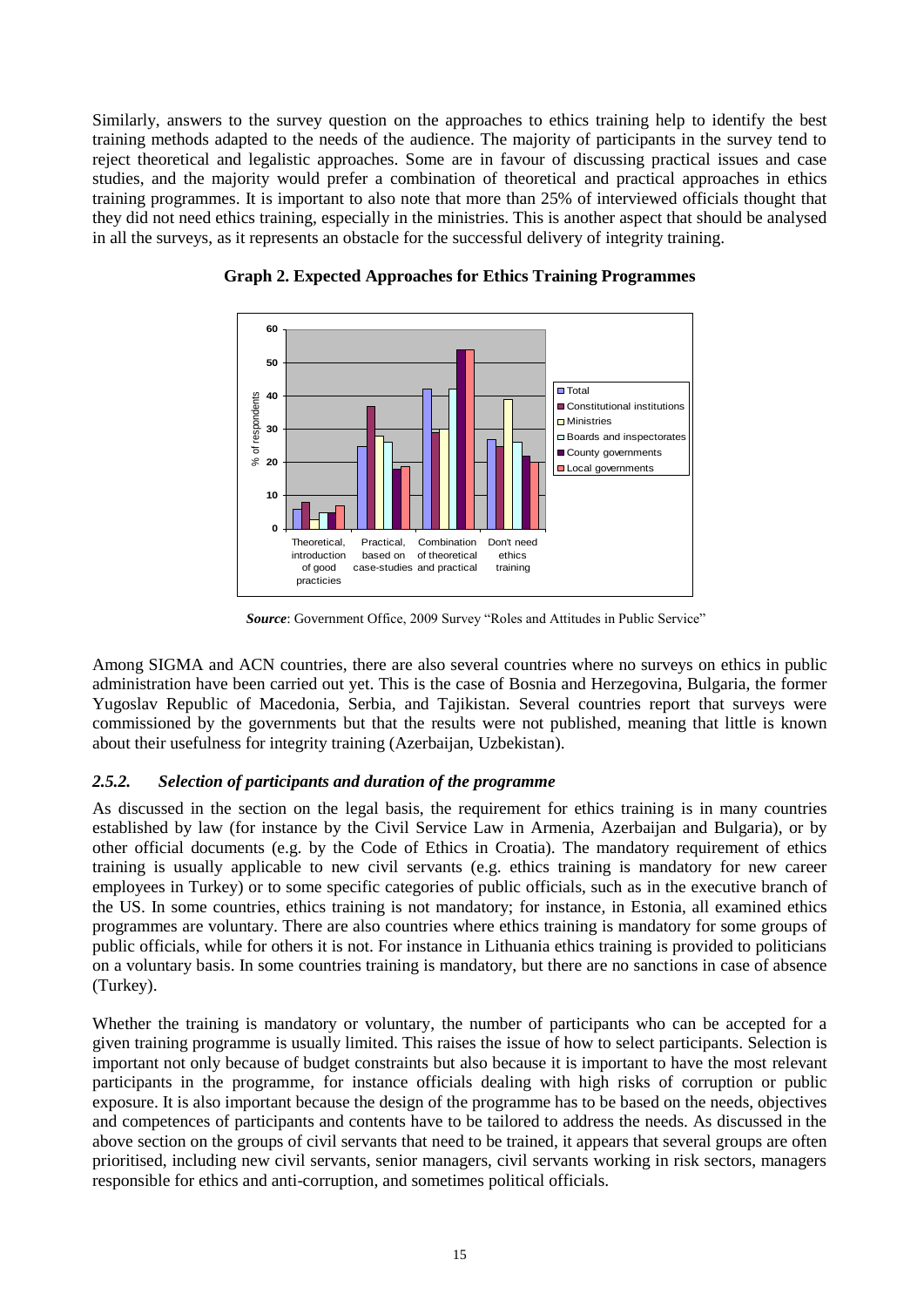When the possibility of providing central training to all public officials is limited, it is important to train the trainers, e.g. ethics officials responsible for integrity in their own institutions, as well as managers and leadership, in order to "leadership from above" in respective institutions. Austria, for example, gives priority to the training of managers and employees responsible for anti-corruption or integrity issues within their public institutions. Croatia gives priority to those who work for institutions that have a strategic role in integrity and anti-corruption, like the audit institutions, and selects for training the public servants who apply the earliest. Estonia, where all examined ethics programmes are voluntary, uses several criteria for selection, such as the length of service or the ethical risk of the public officials' positions.

The normal length of an introductory ethics programme is from half a day to three days. An exception is Armenia where training takes ten days. As the time available for ethics training is usually very short, it is very important to make sure that it is used very effectively.

In their responses to the questionnaire, several countries noted that they had serious difficulty in raising the interest and encouraging the target groups to participate in the ethics training programmes. One reason they suggested for that was that the training was not obligatory and was not linked to the performance appraisal system, or other administrative procedures and regulations. However, as discussed earlier in the report, the lack of motivation can also be due to the lack of real political support and "leadership from above" set by the political leaders. Besides, the quality of training may not be high; training is often too general and does not address practical needs of the participants. It is important to better compose the training group based on specific categories of public officials, and provide training on practical issues such as appropriate conduct in "grey" areas.

## <span id="page-15-0"></span>*2.5.3. Selection of trainers*

The selection of trainers is an important issue for ensuring high quality training. In 65% of the countries examined, permanent staff at the institution responsible for the training of public officials are also responsible for delivering the ethics training programmes (i.e. human resources managers, senior civil servants, etc.). In 53% of the countries, trainers who are specialised in anti-corruption issues deliver the training. Train-the-trainer (ToT) programmes are organised in 29% of the countries; in these countries integrity trainers have to pass the courses if they want to be selected. The trainers are also private sector trainers (41%), academics (53%) and international experts (35%).

It appears that although many countries use permanent staff from the domestic training institutes, they are open to a mixture of internal and external trainers joined sometimes by international experts. Many countries (e.g. Turkey) also involve academics in the training of public officials.

As discussed above, some countries provide training for trainers, such as ethics officials in various ministries and other public bodies, who then provide training inside their institutions. For instance, in Turkey, public institutions can request training for trainers. Based on the requests, the Council of Ethics provides a two-day certified ethics training for the future trainers, who can later on organise their own courses within their institutions.

To be effective, ethics training requires many new skills, knowledge of ethics issues specific to a given institution, and the use of modern training techniques. The experience of several countries (e.g. Estonia, Spain) shows that when trainers from institutions delivering ethics training work very closely with the managers of the institutions to which the training is provided, better results are achieved.

#### <span id="page-15-1"></span>*2.5.4. Training methods, internal evaluation and follow-up*

According to questionnaire answers, a variety of training methods is used. For example:

- Conferences and lectures (in 82% of countries);
- Seminars and workshops (88%);
- Interactive methods and cases studies (71%);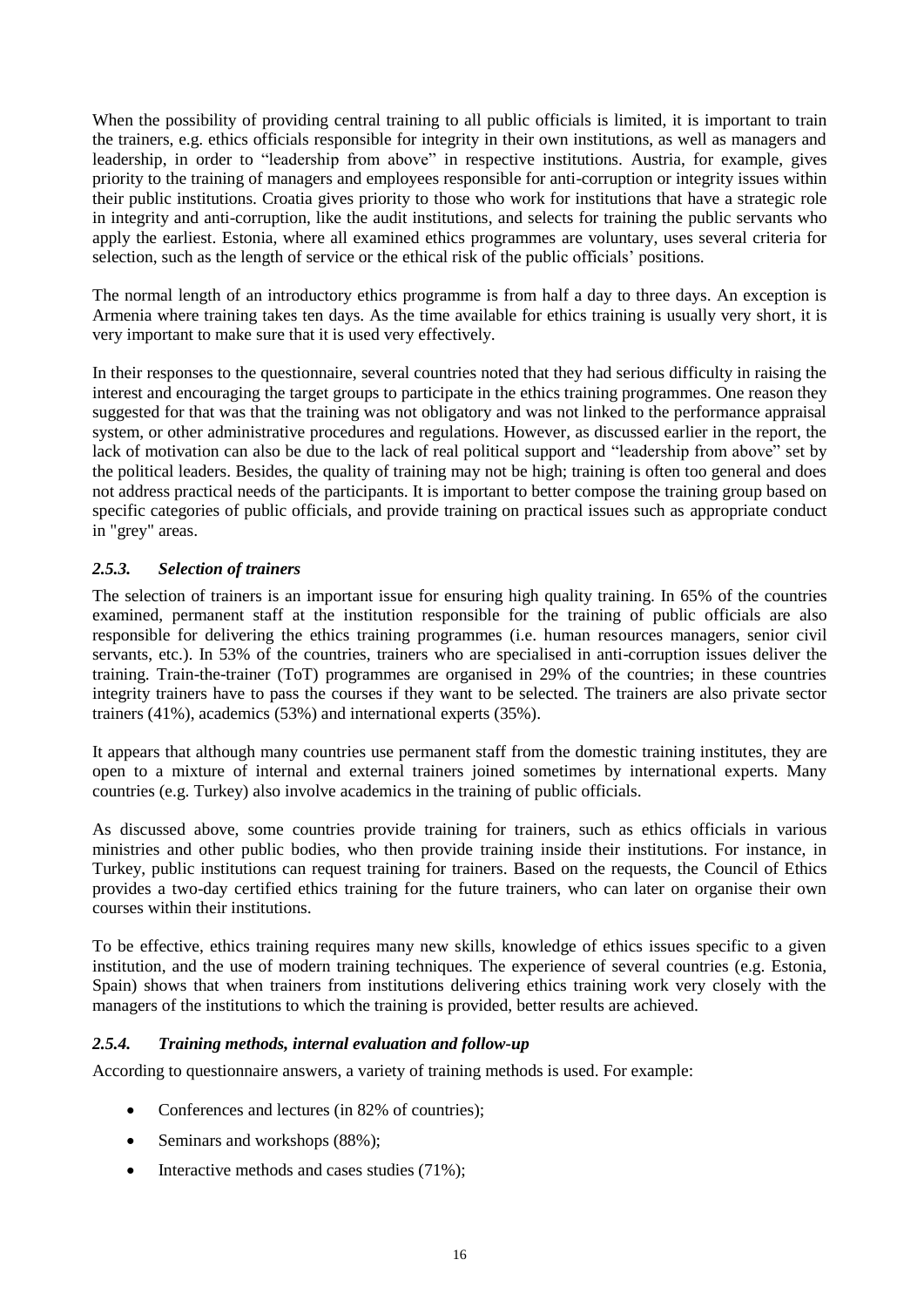$\bullet$  Internet-based training (24%).

Many countries (e.g. Estonia and Turkey) provide a combination of theoretical training methods, such as lectures, with practical tailor-made methods, such as real-life case studies.

However, there is little detailed information about these various training methods. It appears that there are no rules for the selection of the training methods; with the choice largely depending on the traditions and pedagogical strategy, as well as on the participants and the available budget. It appears that the most commonly used methods are traditional ones: lectures, seminars, conferences and sometimes the use of case studies. It appears that the use of pro-active practical and tailor-made methods, such as case studies based on real life scenarios adapted to specific institutions or groups of civil servants are rarely used, especially in the countries where corruption levels are higher.

Regarding the evaluation of training, there are normally two objectives: (1) evaluation of a specific training course in order to identify recommendations for its improvement, and (2) evaluation of the impact of the training course or programme on integrity in the public administration (see 2.7 for this second objective). According to the questionnaire answers, the evaluation of a specific training course, or its internal evaluation, is carried out using the following methods:

- Evaluation form filled out by participants  $(76%)$
- Report of the trainers  $(41\%)$
- Tests for participants  $(41\%)$

Once again, little is known about the results of such internal evaluations or about the use of their results. Based on the limited information provided in the questionnaire answers, it appears that evaluation methods are very traditional and formalistic, and can be further improved. For example, evaluation forms to be filled by the participants could include detailed and practical questions. Reports by trainers could invite them to propose recommendations for improvements, and these could be shared with the agencies responsible for ethics training, such as the civil service agency, anti-corruption agency or integrity commissions. The results of the evaluations could be made public.

Follow-up measures are useful to support the application of the newly acquired knowledge by the participants in the training courses in their work. The measurement of such follow-up may include individual action plans for participants and coaching at the workplace. It may also be possible to include ethics as an element of civil servants' performance appraisal. This option may be particularly important for civil servants working in high corruption risk sectors. Most of the countries covered by the project do not use follow-up measures. Spain (Catalonia) provided a useful example, where participants in training are invited to develop their own individual ethics plan, which they start developing during the training course and continue implementing when they return to their workplace.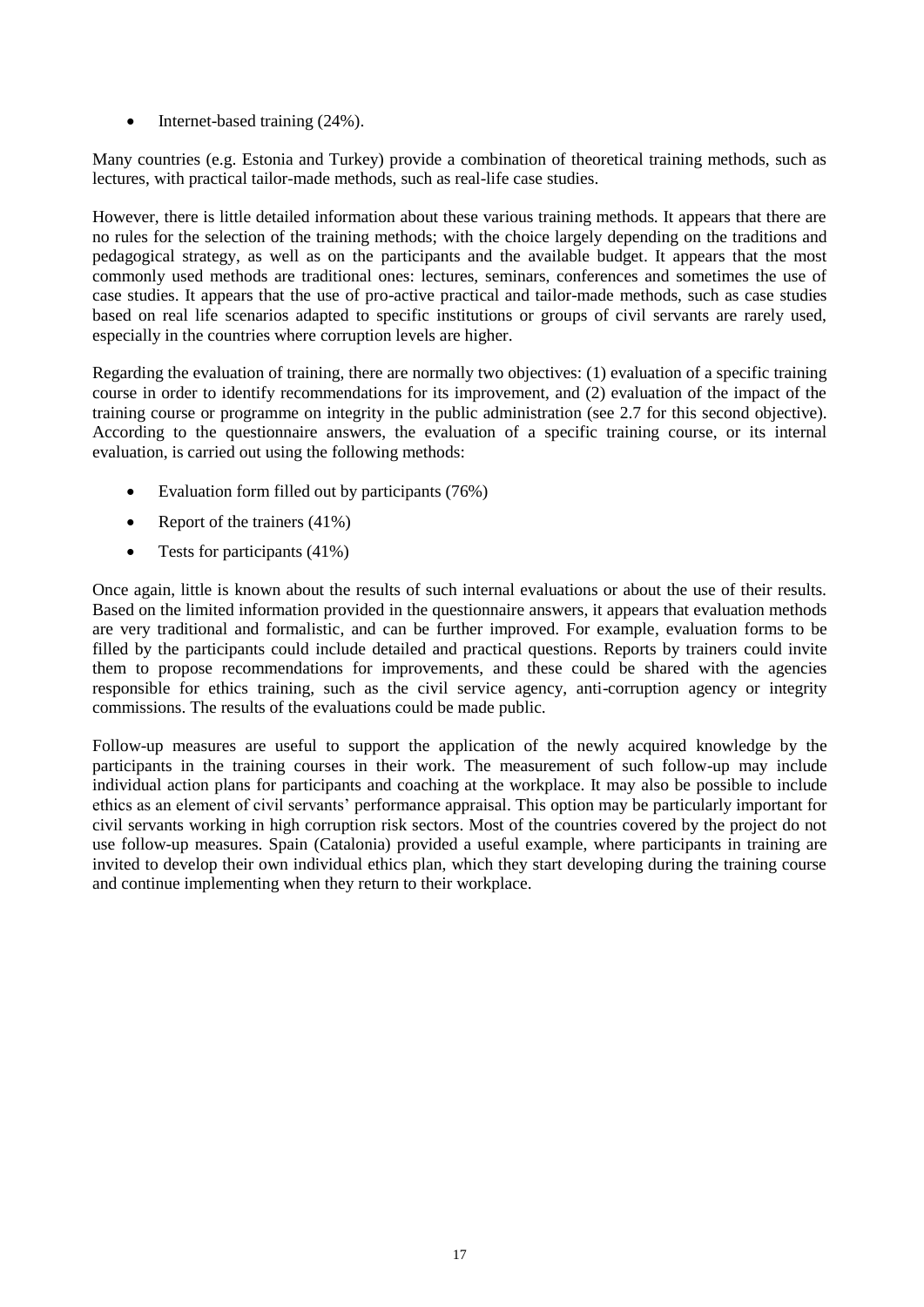# **Box 2. Follow-up to ethics training in Catalonia**

Ethics training provided by the Anti-Fraud Office of Catalonia is based on a training itinerary rather than on a one-off training course approach. Follow-up to a training course is an important part of the itinerary. During the training course, each participant develops his or her own integrity action plan. In this plan each participant identifies integrity risks and challenges in their individual workplace. During the follow-up trainings, participants discuss the implementation of their personal plan. They discuss barriers that have been identified in implementing the actions proposed in their individual action plan, and provide to each other support and share ideas about solutions. The form for the development of individual action plans is presented below.



# <span id="page-17-0"></span>**2.6. Contents of an ethics training course**

Ethics training can be based on a compliance approach and a focus on rules (which is more legalistic), or on a values approach (which is more values-oriented or "philosophical"). The training can also cover so called "grey" areas, including areas not regulated by formal rules, such as possible conflicts between rules and traditions, unregulated benefits and integrity risks specific to public officials in specific sectors.

# <span id="page-17-1"></span>*2.6.1. Rules for ethical behavior*

All the countries have a compliance approach for many of their courses (although most of them do use the two approaches: legalistic and values-oriented). The answers to the questionnaire show that a comprehensive package of laws and regulations are included in the contents of the courses (see Table 1).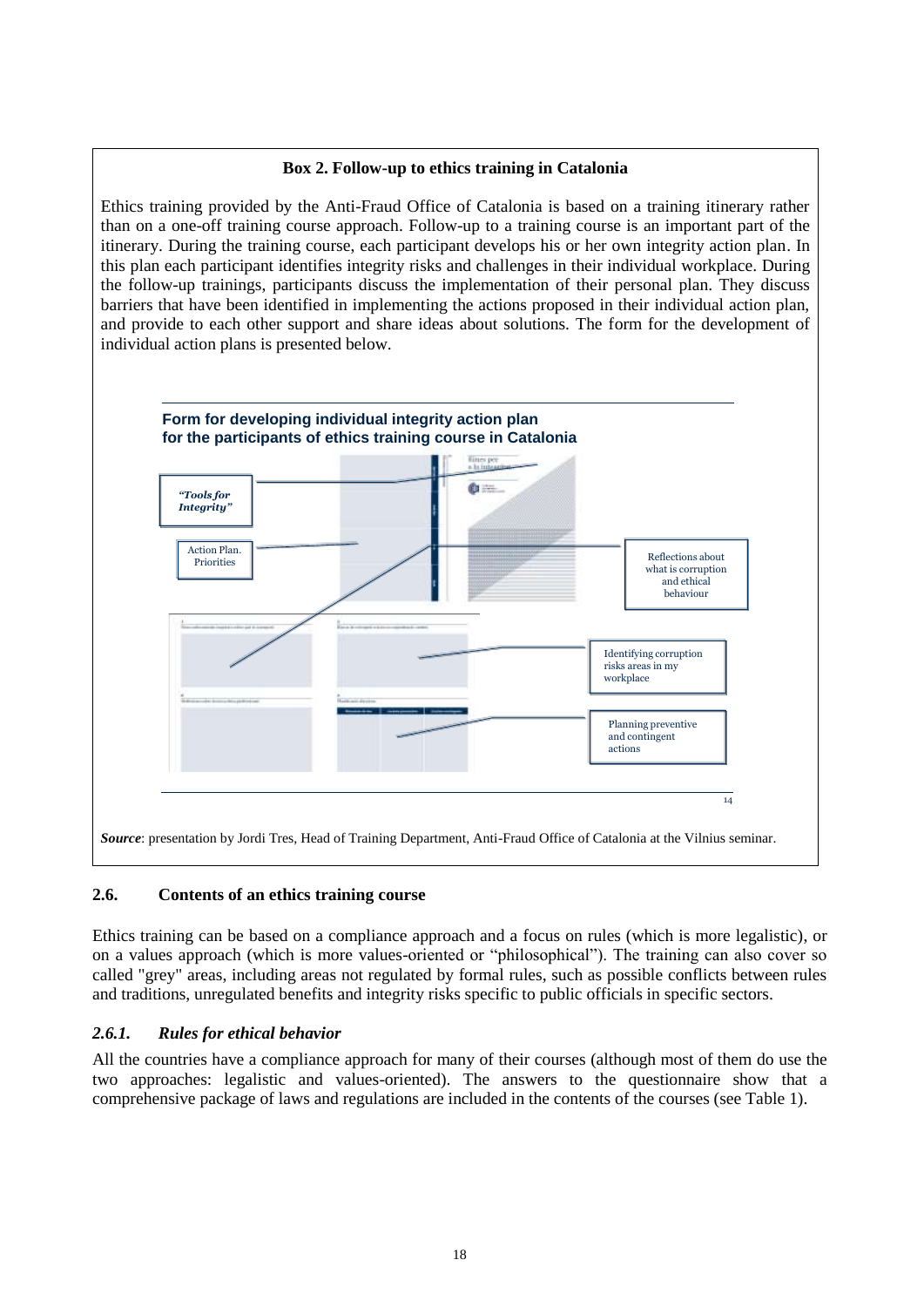| <b>Laws and regulations</b>                             | <b>Percentage of respondents</b> |
|---------------------------------------------------------|----------------------------------|
| Civil service legislation                               | 94                               |
| Conflict of interest law                                | 76                               |
| Anti-corruption legislation<br>$\overline{\phantom{a}}$ | 76                               |
| Administrative code                                     | 53.                              |
| Public procurement law<br>$\overline{\phantom{a}}$      | 53                               |
| Laws on access to information                           | 59                               |
| Criminal code                                           | 47                               |

# **Table 1. Laws and regulations included in the contents of the integrity training**

Most countries include a combination of different laws in their training programmes (Armenia and Kosovo only include the civil service legislation). Teaching laws and regulations fits well with lectures and conferences, which probably explains why lectures are the most used method of training.

# <span id="page-18-0"></span>*2.6.2. Ethical values*

In their responses to the questionnaire, the majority of countries declared that they provide training on ethical values. The only two countries that do not provide training on values and principles are Armenia and Bosnia and Herzegovina. The values that should drive the behaviour of public officials and which are covered by the training are the following:

|                              | <b>Values</b>  | <b>Percentage of respondents</b> |
|------------------------------|----------------|----------------------------------|
| -                            | Impartiality   | 82                               |
| ٠                            | Responsibility | 82                               |
| $\qquad \qquad \blacksquare$ | Transparency   | 82                               |
| ٠                            | Legality       | 76                               |
| $\qquad \qquad \blacksquare$ | Integrity      | 76                               |
| $\overline{\phantom{0}}$     | Efficiency     | 71                               |
| $\overline{\phantom{a}}$     | Equality       | 71                               |
|                              | Justice        | 65                               |

# **Table 2. Values covered by the ethics training programmes**

However, how the training on values is provided in practice is not well know. These values are often mentioned in national constitutions and further established by the civil service legislation or codes of ethics. In most cases, no information was provided about practical guidance for the application of these values, and it appears that lecturing on these issues may not be the most effective form of training. The United States incorporates values in the discussion on the basic obligations of public service. Estonia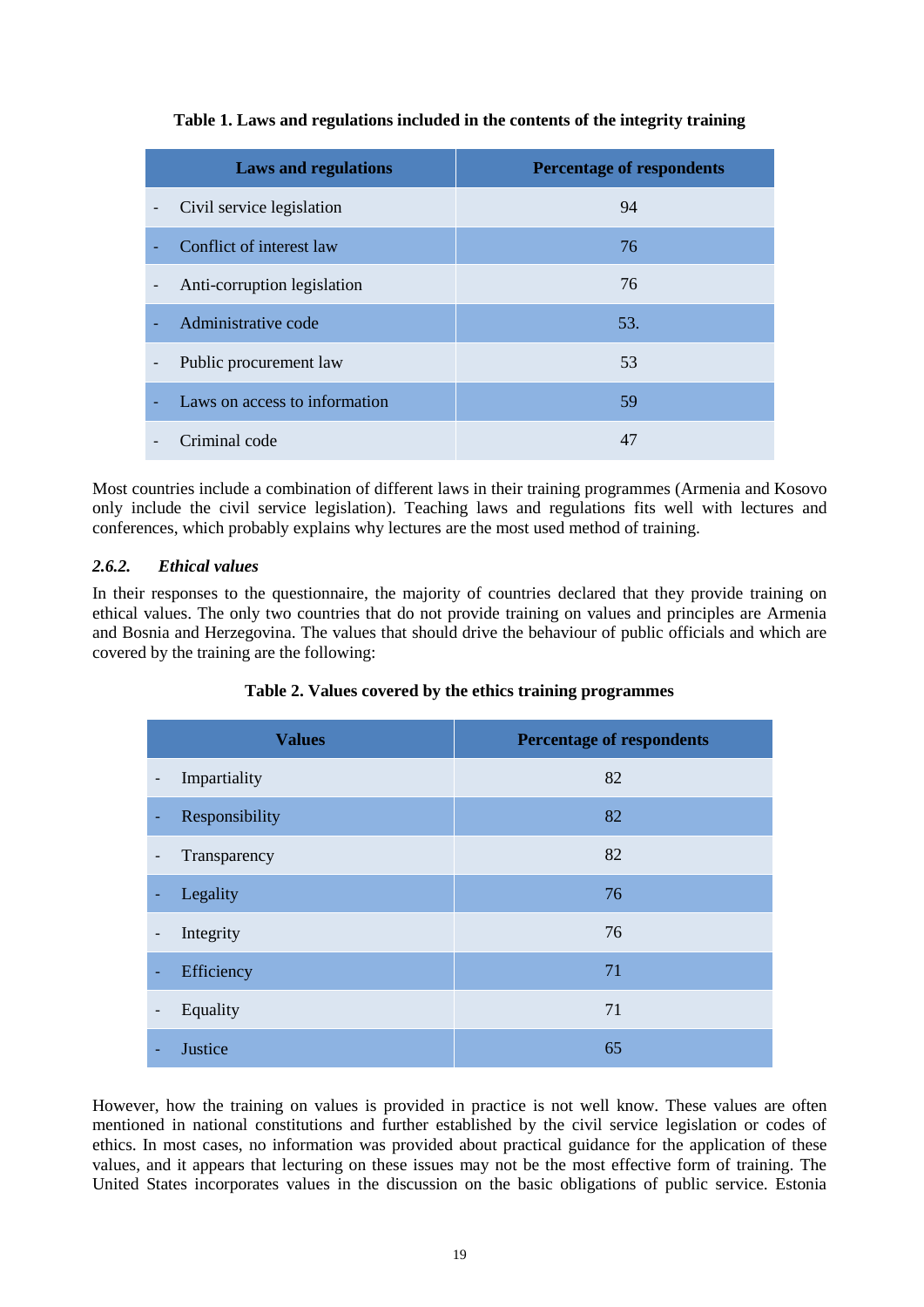addresses values through the application of an ethical decision-making model as part of the ethics training programmes. Turkey sets special rules for ethical behaviour like ‗consciousness of serving the community', and included 'mobbing' as a special issue.

# <span id="page-19-0"></span>*2.6.3. Unregulated issues*

Concerning the so-called "grey" areas or unregulated issues, there are important differences between the countries covered by this project. The United States, for instance, stated that in the area of integrity, because it has a well-developed set of regulations, most issues regarding standards of conduct for US public officials are addressed and "*employees who do not follow those rules could be subject to administrative action*". At the same time, in the SIGMA and ACN regions, public officials may often face dilemmas linked to the contradictions between culture and traditions of the country and the officially established rules (18% of respondents recognised this challenge). Such "grey" areas in the SIGMA and ACN countries can range from such new issues as the personal use by civil servants of frequent flyer points gained through work travel, which are not always regulated; to more traditional problems such as gifts (a new regulation was recently issued in Tajikistan to address the issue of wedding gifts, which limits the number of persons that can be invited to the wedding of a public official. However, it is doubtful that this regulation can be effective). 59% of countries include the issue of "grey" areas in discussions during the training programmes.

It appears that the contents of ethics training programmes are compliance-oriented in most of the countries. The main objective in these cases is to enhance the knowledge of the laws and regulations related to conflict of interest, incompatibilities, civil service duties, procurement, criminal acts, administrative procedures and codes of conduct. This emphasis may be reasonable in countries with high levels of corruption, where basic rules must be enforced as a matter of priority. Nevertheless, it may be worth noting that some countries with an exclusively compliance-based approach have very low Corruption Perception Index scores. This could suggest that a entirely compliance-based approach to ethics training is not sufficient to develop ethical public service or good governance. It is also important to note that a valuesbased approach requires innovative and interactive training methods.

## <span id="page-19-1"></span>*2.6.4. Standard programme, syllabus or manual*

The use of standard programmes, syllabuses or manuals is an extensive practice. 71% of the respondents covered by this project confirmed the existence of a programme or manual in their countries. For instance, Croatia provided three curricula of training programmes, including Basic Course, Advanced Course and Train-the-Trainer course.

However, in most cases such programmes, syllabuses and manuals are only available in local languages, meaning it is difficult to examine their structure and contents. No information is available on how these programmes and manuals were developed. The development of such manuals should be undertaken through cooperation between the anti-corruption or integrity bodies as well as with bodies responsible for human resources and the training of civil servants. This will allow for a more comprehensive and holistic approach to the promotion of integrity in the public administration.

# <span id="page-19-2"></span>**2.7. How to evaluate the results of the integrity training**

It is important to evaluate the results of ethics training in order to ensure that the use of public money is producing the desired effects, and to look for ways to improve and to modernise the training approaches to make them more effective. The evaluation of results can focus on outputs and outcomes. For instance, it may be possible to estimate the costs of the training and the number of public officials who were actually trained. It may also be possible also to assess whether the training led to an improvement in the ethical behaviour among the target group of public officials; however, this is more difficult and can only be measured in the long-term. Information about the total number of civil servants who should be provided with ethics training and the number of those who actually received this training was available in many of the countries examined by the project. Much less information was available about the costs associated with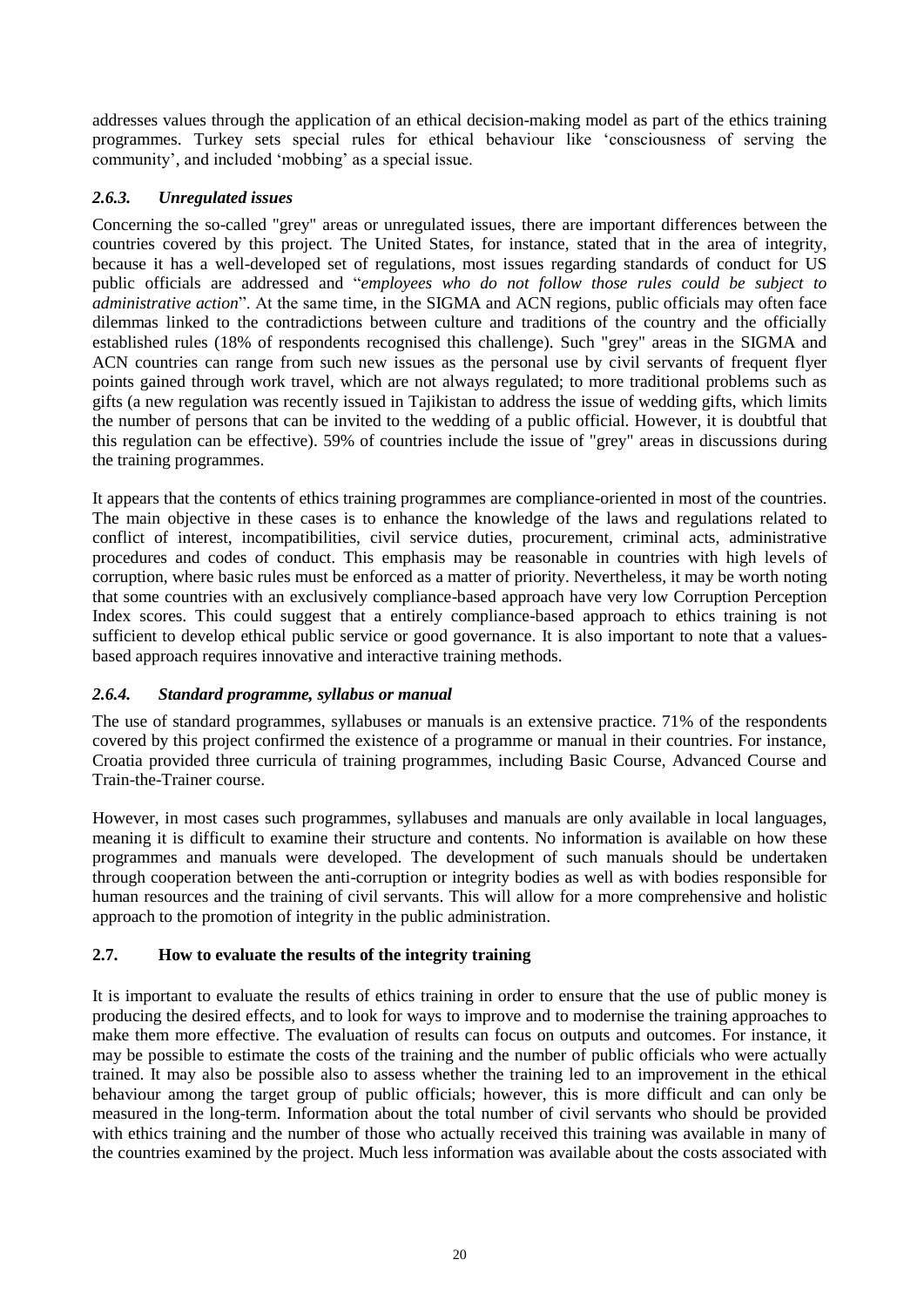ethics training, and no information was provided about measures to assess the link between the training and the level of integrity in the public administration.

The countries covered by the study can be broadly divided into two different groups it terms of the evaluation issue. The first group is made up of countries that have provided integrity training programmes for several years (like Austria, US and Estonia) and have a long tradition of ethics training. The second group is made up of those where these programmes are relatively new (some of them only started in 2010) and do not have extensive experience with evaluations.

For the first group, the participation ratio (the number of target participants/real participants) seems very high. It is important to consider that in some countries, like the US, these programmes are mandatory and are effectively implemented. For example, for newly appointed public officials in agencies, the participation ratio is almost 100%. In Estonia, where programmes are voluntary, this ratio is much lower because fewer places are offered. As on average 8 induction training courses are provided annually from the central programme, the ratio for new civil servants was 12% in 2008-2010. For the second group of countries, the ones where these programmes are relatively new, an upward trend in participation can be observed.

Concerning the measurement of the effectiveness of the ethics training, countries that tried to measure the outcomes mentioned the following indicators as indicators of success.

Ultimately, the best way to evaluate the impact of an ethics training course on the participants' conduct is to study their performance in terms of integrity in their workplace. Discussing integrity issues in regular work meetings and as part of the annual performance appraisal interviews can provide additional intermediary methods.

#### **Table 3. Indicators as proofs of success**

Improved knowledge on ethical rules by public official participating on training sessions. (Azerbaijan)

Fewer questions on ethics legislation are received by state agencies after the implementation of the training programmes. (Azerbaijan)

Raised awareness of issues such as professional codes of conduct, ethics, and the prevention of corruption. (Bosnia and Herzegovina)

Increase in the number of detected crimes in the anti-corruption area. (Croatia)

Officials who have attended courses on ethics are more critical towards ethically questionable activities compared to those officials who have not. (Estonia)

Fewer conflicts of interest or ethical violations; more cases in which politicians evade voting in council because possible conflict of interest; more consciousness and therefore prevention of nepotism; increasing number of requests about donations or gifts received. (Lithuania)

The activities and reports of the ethics officers improved, as measured by the National Agency for Civil Servants. (Romania)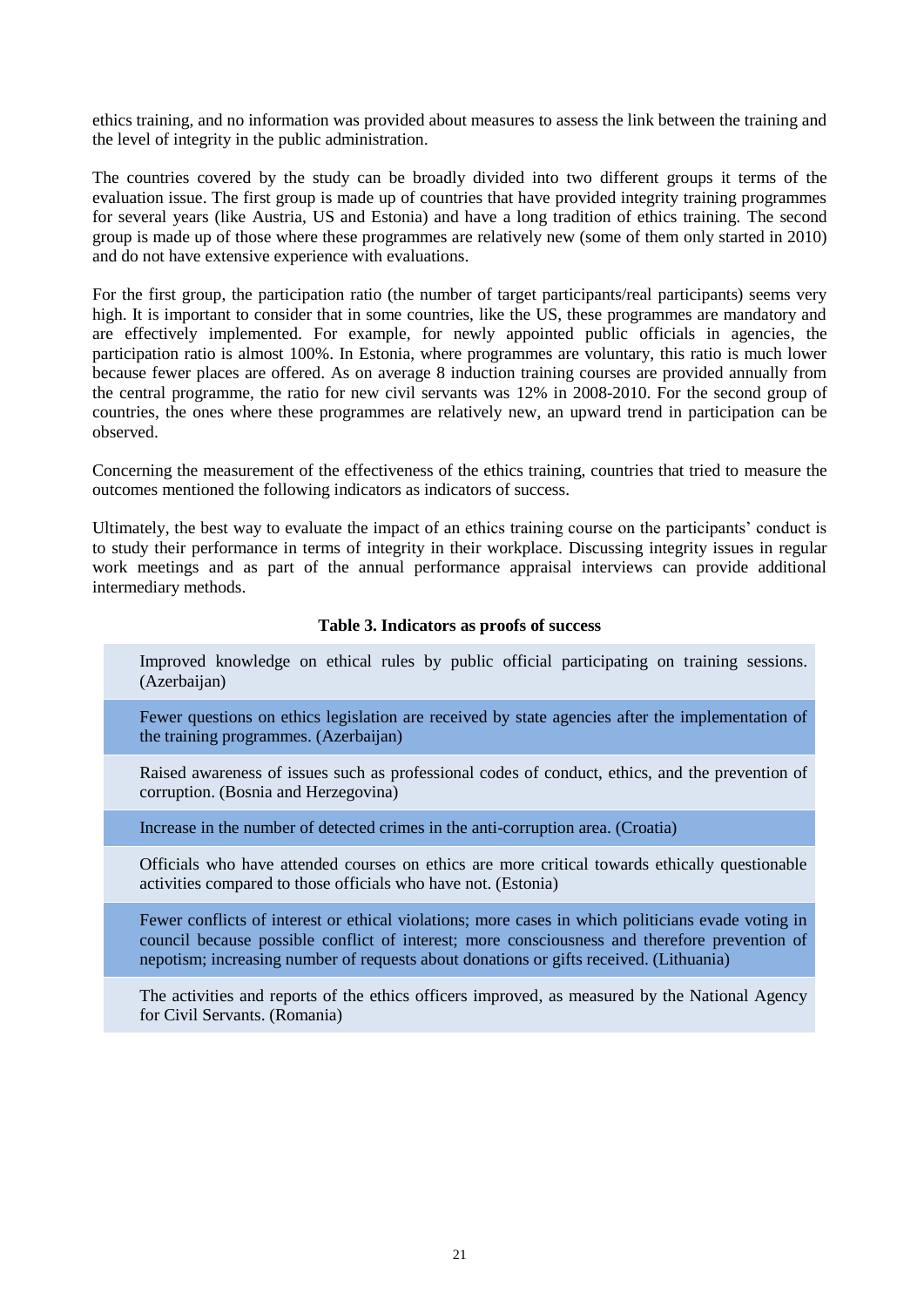# <span id="page-21-0"></span>**3. CASE STUDIES**

The purpose of the case studies is to illustrate the various approaches analysed in the previous section with specific country examples. They provide more detailed descriptions and insights into the practice of the development, delivery and evaluation of specific real-life training programmes. Case studies describe modern and innovative approaches, success stories and best practices, as well as real life challenges. They were developed by practitioners from the selected countries.

- The case study on Austria describes the basic course for all officials and courses for officials in risk sectors in the police service.
- The case study on Estonia presents the basic course for all officials.
- The case study on the United States presents the courses for political and senior officials, and courses for ethics officials.
- The case study on Turkey describes the training-the-trainer courses.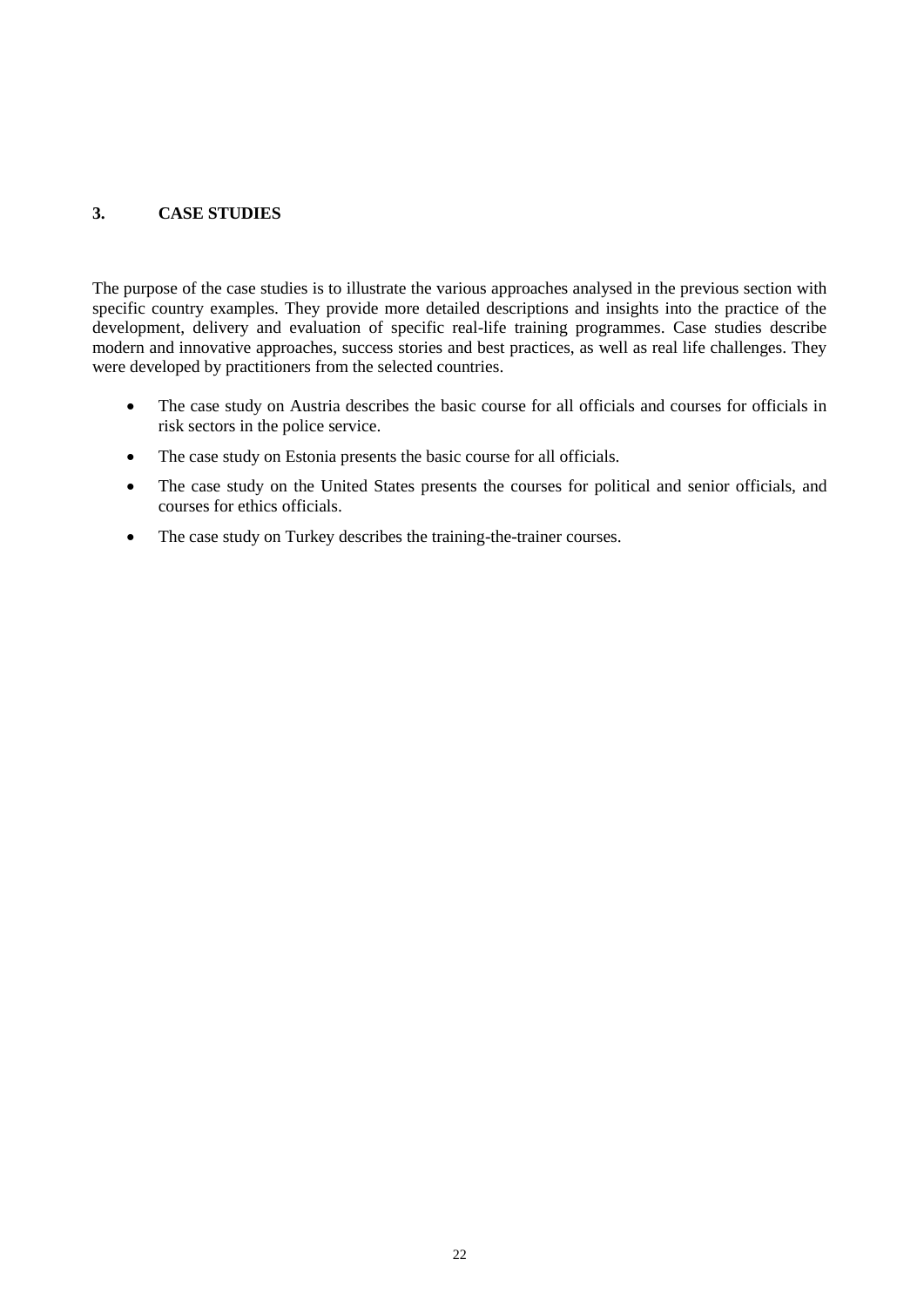## <span id="page-22-0"></span>**3.1. Austria**

Stefan Ritter Policy Advisor, Federal Chancellery (Part 1)

and

Isabella Spazierer-Vlaschitz Department for Prevention, Education and Basic Groundwork Federal Bureau of Anti-Corruption, Federal Ministry of the Interior (Part 2)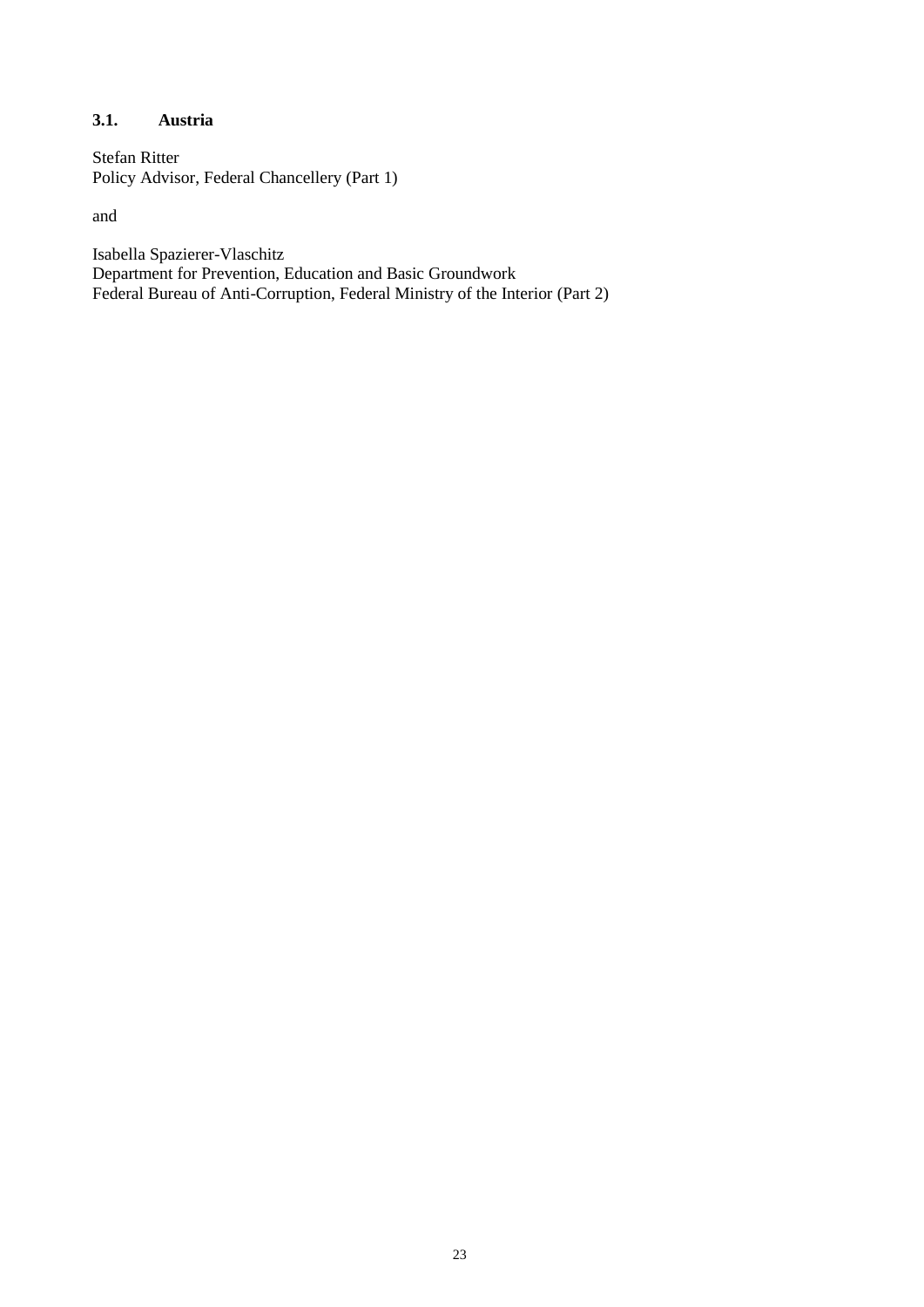#### **PART 1 GENERAL TRAINING PROGRAMME**

#### **"CORRUPTION PREVENTION – COMPLIANCE – INTEGRITY"**

#### **INTRODUCTION**

In October 2008, the Austrian code of conduct for the prevention of corruption titled "The responsibility lies with me" [\(http://www.bundeskanzleramt.at/DocView.axd?CobId=40151\)](http://www.bundeskanzleramt.at/DocView.axd?CobId=40151) was published by the Federal Chancellery. This Code was drafted by a working group consisting of experts from all ministries, the Länder, the municipalities and the public sector trade unions. It incorporates an explicit dedication of all participating organisations to providing appropriate training in the field of integrity and prevention of corruption to their staff.

#### Preparation

To this end, the Federal Administrative Academy in the Federal Chancellery has established a special training course "Corruption prevention – Compliance – Integrity" with the aim of strengthening the integrity of the performance of duties in the entire Austrian public administration and thus enabling participants to set the necessary measures to prevent misconduct and corruption. The three-day seminar is held twice a year.

The Seminar was designed and includes lectures by specialists from the Federal Chancellery, the Federal Ministry of Finance, the Federal Bureau of Anti-Corruption and the Federal Court of Audit. Through this common effort, prior sector-specific efforts in the field of integrity and corruption prevention could be utilised.

#### Target Group

The main target group of the seminar are managers, their deputies and staff in charge of integritymanagement, but, depending on availability, it is open to all interested staff. As the Austrian code of conduct – also from an organisational point of view – follows a holistic approach, the seminar is open to staff from all levels of public administration (federal, regional and local level). The maximum number of participants is limited to 20 persons per seminar. Although participation in the seminar is completely voluntary, more than 200 employees from all administrative levels attended the seminar between 2008 and 2010.

The costs of the seminar, including seminar venue, and lecturers' fees, are borne by the Federal Administrative Academy; participating organisations are only required to cover the expenses for travel and accommodation of their delegates.

#### **Methods**

Several methods of delivery are being applied, depending on the preference of the individual lecturer:

- Lectures
- Discussions
- Case studies
- Group work

In order to ensure maximum transferability of the seminar contents, participants are asked, several days prior to the seminar, to hand in current case studies or (legal) problems from their professional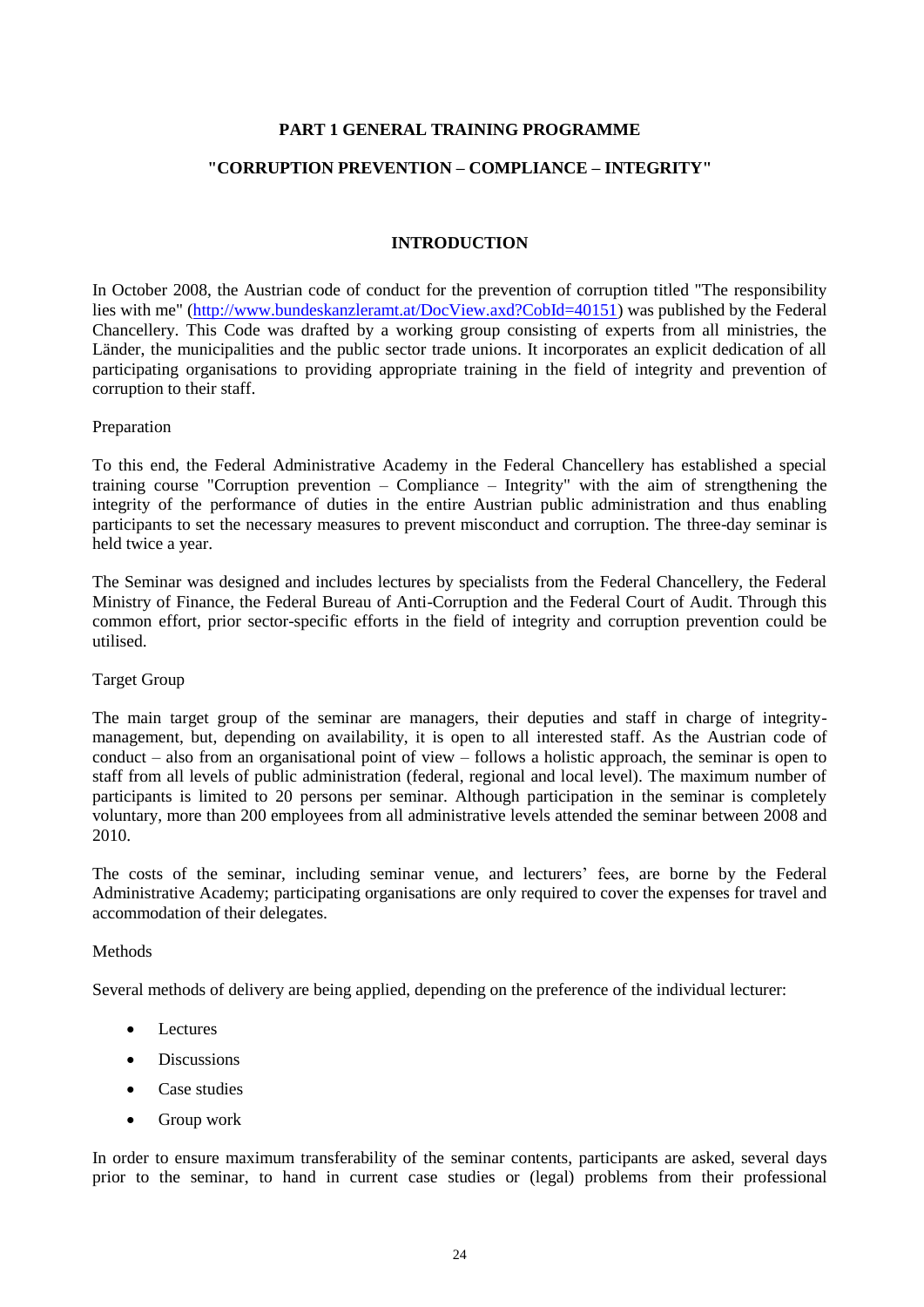environment in written (and if necessary in anonymised) form. These case studies/problems are then discussed and solved in the course of the seminar.

#### Content

On the basis of the aforementioned code of conduct, the seminar is designed to provide participants with the necessary information and scientific facts enabling them to recognise unethical behaviour, corruption and organisational and individual vulnerabilities in this field as well as to correctly deal with problematic situations (especially within their capacity as senior officials). The seminar therefore focuses on the following content:

- Administrative ethics, values and principles with focus on the aims and content of the Austrian code of conduct for the prevention of corruption
- Civil service law (rules on conflict of interest, post-public employment, general and specific duties and obligations of civil service staff including topics such as transparency and access to information)
- Criminal law (corruption offences punishable under the penal code)
- Corruption and corruption prevention
- Risk assessment and risk management
- Recognising corruption indicators for corruption and misconduct
- Side notes and future prospects (e.g. technical whistle-blower systems, regulation on lobbying, administrative sponsorship)

#### Evaluation

The seminar is evaluated on the basis of a questionnaire participants receive after the seminar. The following aspects are evaluated:

- General impression of the seminar
- Usability for everyday working life
- Quality of documentation
- Degree of achievement of announced aims of the seminar
- Duration of the seminar
- Ouality of the lecturers (expertise, didactical skills)

#### Conclusion

Despite the fact that there is no general (legal) obligation for (federal) public service staff to attend training on ethics and anti-corruption on a regular basis, the seminar "Corruption prevention – Compliance – Integrity" can be considered as having contributed to the elimination of major shortcomings in the field of corruption prevention in the public sector as evaluation results indicate that the seminar is of a very high professional benefit for participants. The seminar also serves as an opportunity for participants to strengthen their professional networks and commonly engage in the fight against corruption and for a cleaner administration.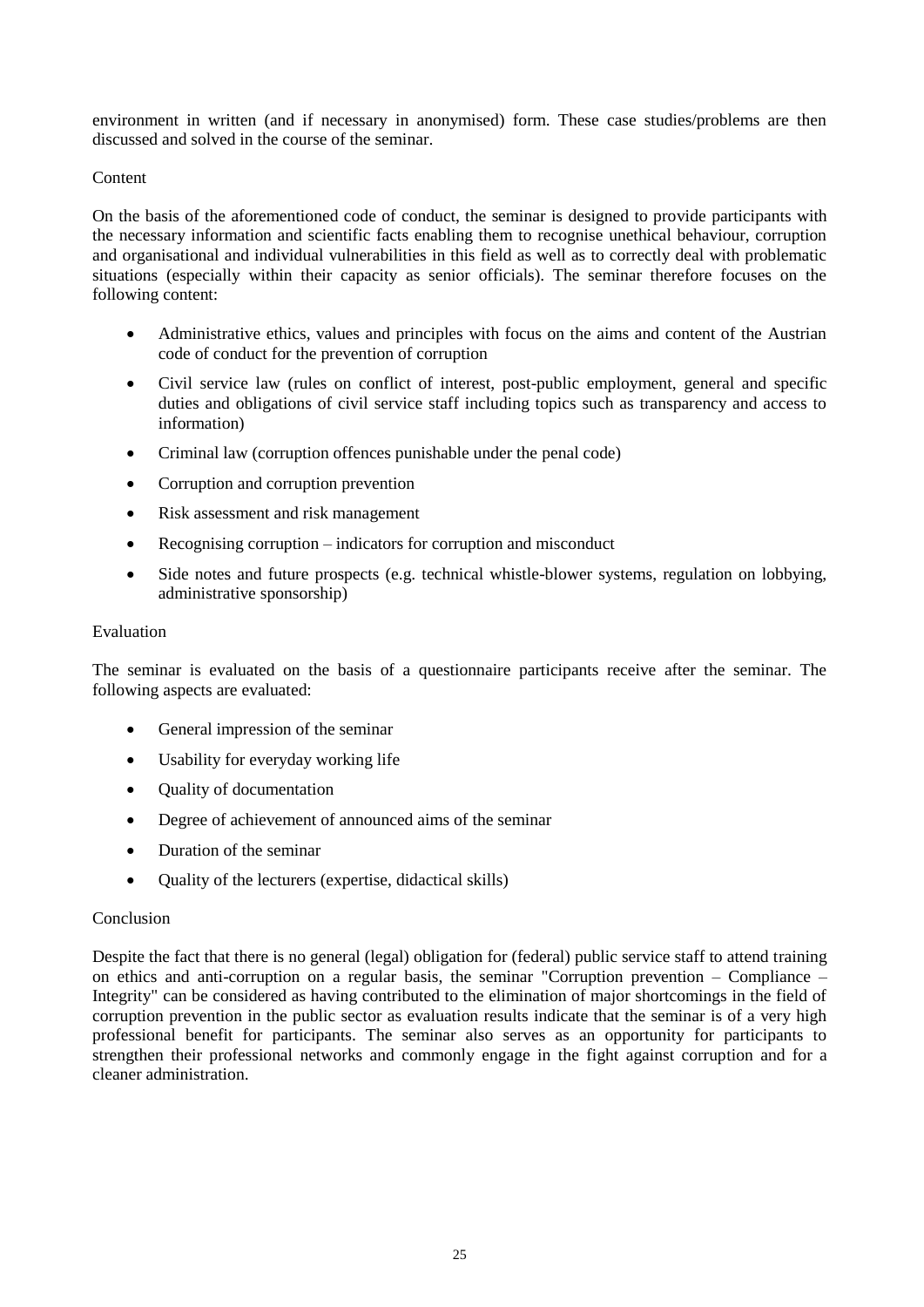#### **PART 2**

#### **TRAINING PROGRAMME "PREVENTING AND COMBATING CORRUPTION" AT THE MINISTRY OF INTERIOR**

#### **INTRODUCTION**

The 350,000 public officials in Austria can choose from a multitude of courses and training programmes dealing with, inter alia, ethics, values and integrity. In addition, a great variety of information and awareness-raising activities focusing on corruption risks is offered at federal, regional and municipal level. Examples would be the multi-day seminars of the Federal Academy of Public Administration entitled ―Corruption Prevention – Compliance – Integrity‖, specific courses for public officials of the Länder, the online learning programme "A Question of Ethics" of the Austrian Association of Cities and Towns, as well as the full range of anti-corruption training opportunities provided by the Federal Bureau of Anti-Corruption (BAK).

Basically, there are two types of training courses: those with a focus on ethics and integrity and those with a special emphasis on corruption prevention. In the field of anti-corruption training, the BAK has established itself as a competence centre and has developed a variety of training modules. Priority is given to the public service; however, specific courses are also offered to interested parties in the private sector, and, more recently, to the target group of pupils.

At present, most of the BAK's anti-corruption training programmes are being implemented for the Federal Ministry of the Interior. Seminars on ethics, integrity and corruption prevention are mandatory elements of the training and further training for its approximately 32,000 employees. Thus, all staff members of the ministry are trained in this field in the obligatory basic training courses; all senior officials must attend these courses as part of their compulsory management training. Furthermore, the code of conduct of the Ministry of the Interior is communicated to all employees by means of personal training courses and a specially developed e-learning programme.

The present case study describes an anti-corruption training course developed and organised by the BAK, which is entitled "Preventing and Combating Corruption".

Preparation

Development of the programme

The first anti-corruption training was initiated in 2005 by the BAK's predecessor, the Federal Bureau for Internal Affairs (BIA). On the one hand, the programme was developed to respond to the growing demand of the ministry's employees for a comprehensive anti-corruption training facilitating an in-depth exploration of the issue. On the other hand, the BIA strived to strengthen its role in the field of corruption prevention, and – to complement police investigation into corruption – to increase its commitment to raising awareness and imparting knowledge on corruption and abuse of authority. In the course of their lectures and seminars, the Bureau's employees had repeatedly identified shortcomings in recognizing corruption as well as a lack of knowledge about the dangers of corruption and how to deal with grey areas. Based on these perceptions, scientific studies and international recommendations, the BIA added prevention as a new focus to its main task, the investigation of corruption and abuse of authority. In order to impart evidence-based knowledge about preventing and combating corruption to interested staff members, the Bureau, with the approval and support of the minister, set up a new course for the staff of the Ministry of the Interior.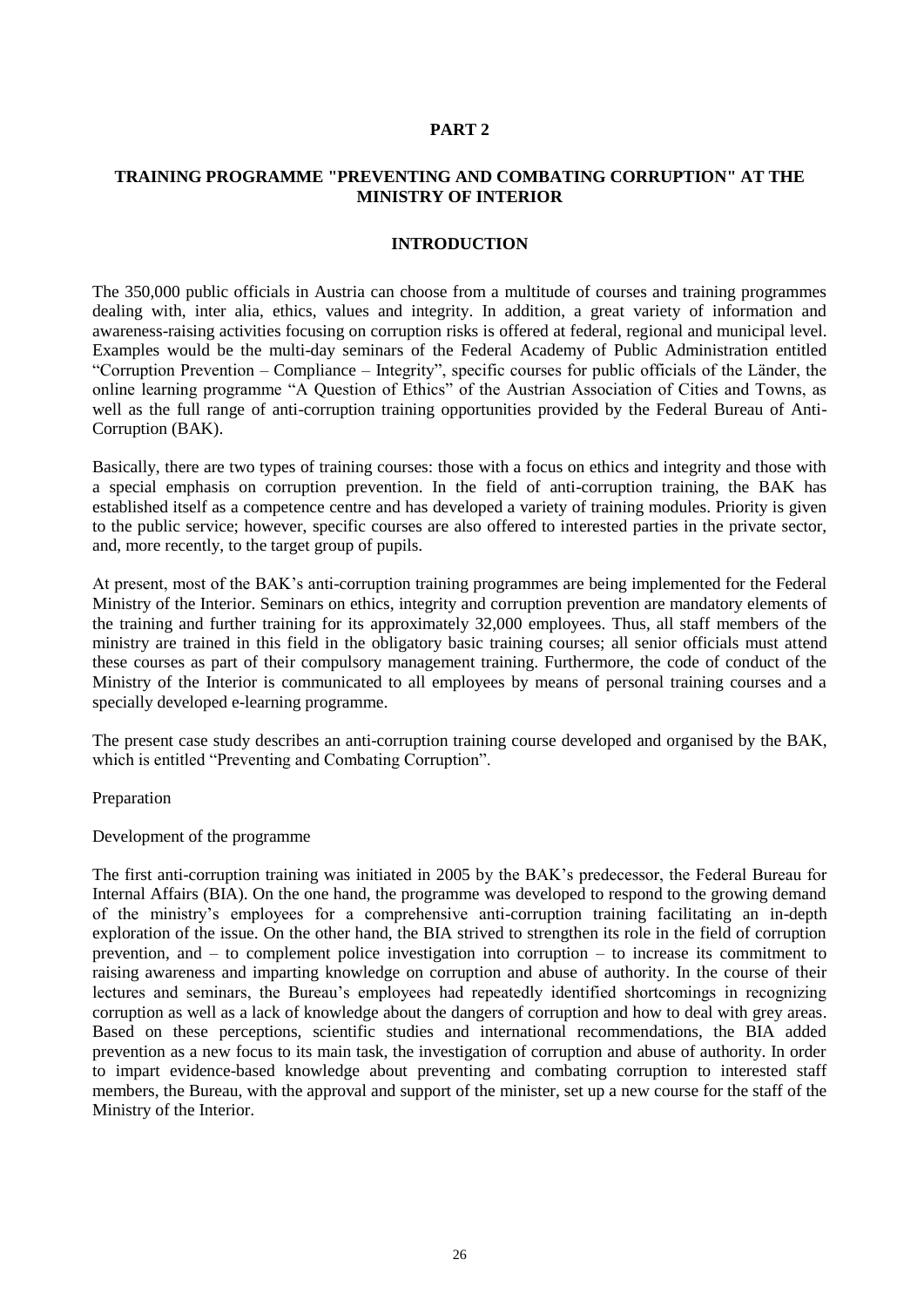## Legal basis

The activities in the field of corruption prevention had not been enshrined in law until the adoption of the Law on the Establishment and Organization of the Federal Bureau of Anti-Corruption (BAK-G) in the year 2010. According to section 4, paragraph 3, of the BAK-G, the Bureau shall analyse corruption phenomena, gather information on preventing and combating them and develop appropriate preventive measures. On the basis of this legal mandate, the BAK – in addition to its prevention work in the narrow sense (structural prevention) – carries out all training and awareness raising measures to promote integrity and corruption prevention.

#### **Costs**

The Federal Ministry of the Interior bears the cost of the training; the BAK pays the lecturers' fees and the teaching materials. The accommodation costs and expenses for seminar rooms are paid by the participants themselves. The ministry covers these costs for its employees.

## Target group

The main target group are employees of the Ministry of the Interior, including persons working in fields particularly prone to corruption, or criminal investigators who are not assigned to the BAK but, due to their area of responsibility, must carry out investigations into corruption and abuse of authority. Sometimes, employees of other ministries or the Court of Audit may participate. Staff members of all hierarchical levels and from the most diverse fields of work are represented. The maximum number of participants is 25.

The heterogeneity of the participants may well facilitate the exchange between them but, at the same time, poses a major challenge to the development of the training curriculum and to the trainers. For this reason, some of the courses offered in recent years focused on a specific staff group. For example, the BAK organised a special course for senior officials and HR professionals with modules adapted to the requirements and needs of this target group.

#### Selection process

Four to five months before the start of each training the exact date of the course as well as the registration formalities are notified and application forms are provided. In cooperation with the organisers of the training, the central human resources department of the Ministry of the Interior forwards this information to all departments in an official email. Immediately after the end of the application period (four to six weeks), the unit of the BAK responsible for the organisation of the training starts the selection process. One to two months before the beginning of the course, selected participants receive the formal invitation to the training.

The selection criteria for the training courses were developed in 2005 by the organisers in cooperation with psychologists of the Federal Security Academy (SIAK), the educational institution of the Federal Ministry of the Interior. Applicants are required to write a cover letter describing their field of work, their interest in preventing and combating corruption, and their reasons for participating in the course. Together with curriculum vitae, this letter must be submitted to the organisers of the course. The selection will be made on the basis of the following criteria:

- working in a field with a particularly high risk of corruption
- working in a supervisory position
- employed in a department where cooperation with the BAK is required
- there should be a certain balance between:
	- the different Austrian regions (Länder)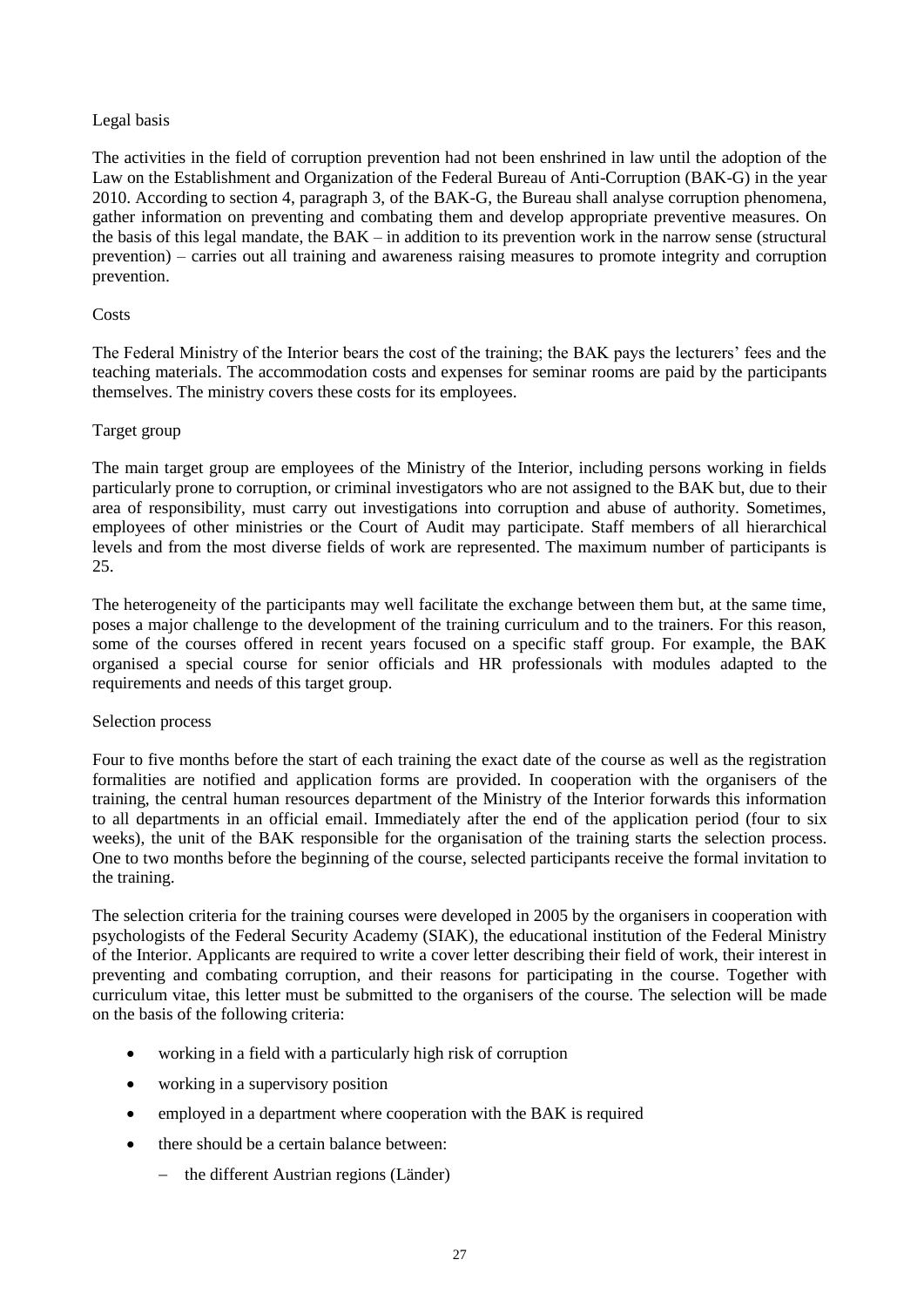- representatives of the police and administration, as well as
- female and male participants

The original selection concept also included interviews of the candidates. The hearing committee consisted of a representative of the Psychological Service of the SIAK, the course leader and another person in a leading position of the BIA/BAK. After some years, however, as the interviews were very time and labour intensive, the hearings were abolished, and the application process was shortened.

#### Lecturers

The training is organised by the Department of Prevention and Education of the Federal Bureau of Anti-Corruption. Anti-corruption experts of the BAK give lectures on the prevention of and fight against corruption. All other modules are delivered by specialists from the Federal Ministry of Interior, other institutions, or the private sector (Federal Ministry of Finance, Federal Ministry of Justice, Court of Audit, University of Vienna, auditing companies, etc.). They must be experienced lecturers with many years of professional experience. Throughout the evaluation of each training course, participants will assess lecturers for their expertise as well as their rhetorical and didactic skills.

## Delivery

## Methods

Great importance is attached to the diversity of methods and an appropriate balance between expert presentations and practice-oriented simulation games. All lecturers can choose the teaching method they deem appropriate.

The methods applied are:

- **e** lectures
- case studies
- simulation games, role plays
- instructional films
- group work
- discussions

On the basis of specific investigation cases and simulation games, investigative knowledge as well as information related to criminal law and public service law is provided. In the modules "Psychology", "Ethics" and "Corruption Prevention", the learning content is presented with the help of case examples. Group work and group discussions relating to these examples round off the course.

The BAK does not carry out any tests to assess the participants' learning progress. Preference is given to the active involvement of participants in the teaching and learning process. Upon completion of the training, all participants receive a certificate confirming their participation.

Content

#### Aim of the course

The course aims to create a multiplier effect by imparting knowledge to employees who will not only apply their expertise in practice, but will also pass on their knowledge to their colleagues or staff members in the different departments or police units. The intention is that participants are provided with scientific information on corruption phenomena as well as on legal, criminological and psychological/sociological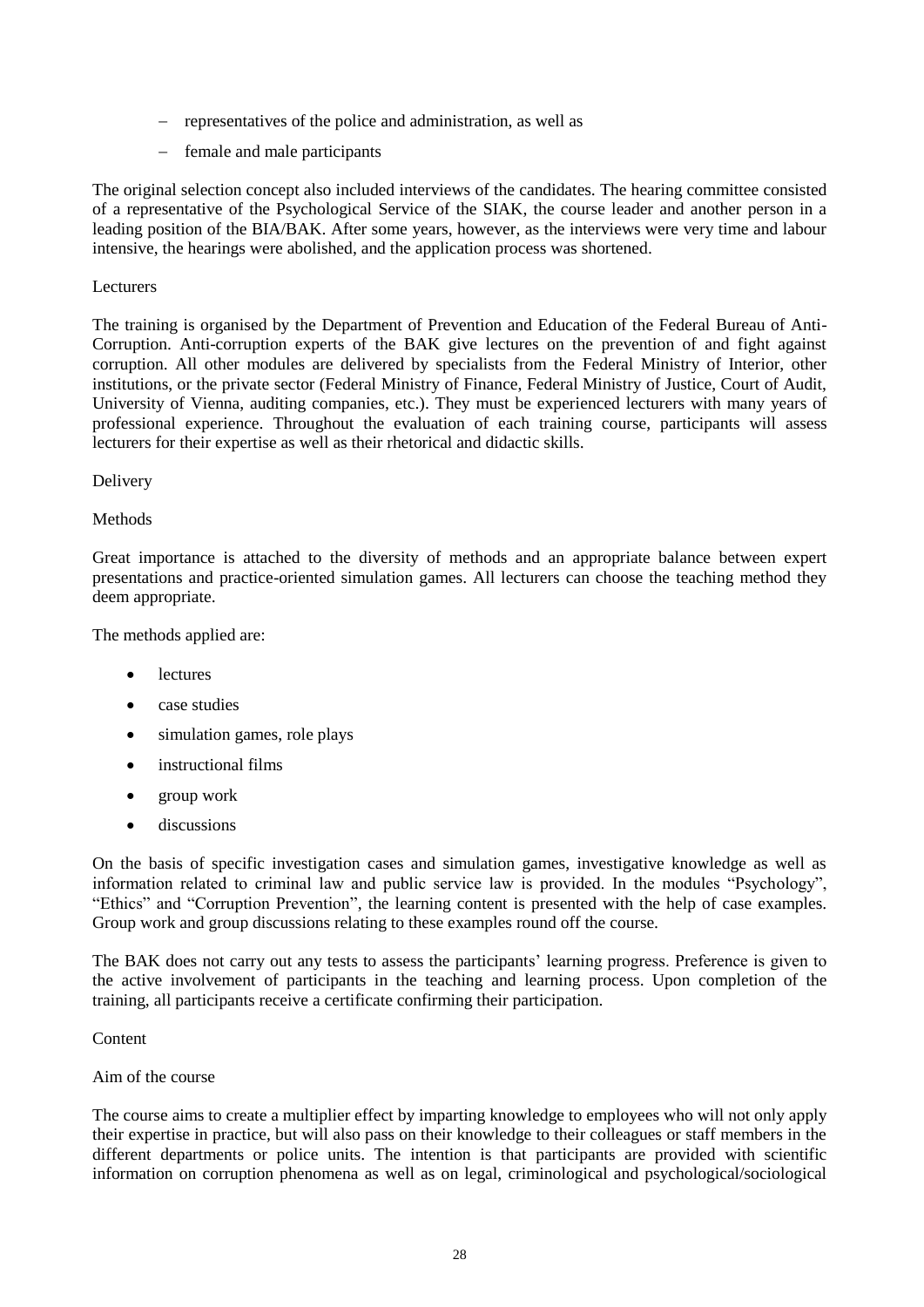aspects of the fight against corruption. The training should contribute to raising awareness of the problems resulting from unethical behaviour as well as to learning to recognise and appropriately handle (both as employee and as senior official) areas/situations exposed to corruption and conflicts of interest in everyday work life.

#### Learning content

The training course takes place twice a year – in spring and in autumn. The original duration was 15 days spread over three weeks. In 2010, it had to be shortened to two weeks (10 days and 72 teaching units) due to a lack of human and financial resources. The course consists of eight modules, and offers legal information (modules 4 and 5) related to corruption, abuse of authority and conflicts of interest, raises awareness of values and ethical/moral aspects in the public service (modules 2, 3 and 6), and includes strongly practice-oriented content (modules 1, 6, 7 and 8). The sequence of the modules may vary.

Detailed description of the content of the modules:

| <b>Module</b>  | <b>Title</b>                                                    | <b>Content</b>                                                                                                          | <b>Duration</b><br>(teaching<br>units) |
|----------------|-----------------------------------------------------------------|-------------------------------------------------------------------------------------------------------------------------|----------------------------------------|
| 1              | Team building                                                   | Round of introductions; participants get to know each<br>other                                                          | $\overline{4}$                         |
| $\overline{2}$ | Psychology                                                      | Psychological aspects of corruption, integrity, leadership<br>behaviour and managerial responsibility                   | 12                                     |
| 3              | Ethics                                                          | Administrative ethics, codes of conduct, and ethical<br>guidelines                                                      | $\overline{4}$                         |
| $\overline{4}$ | Criminal law                                                    | Abuse of authority, corruption offences in the public and<br>the private sector                                         | 12                                     |
| 5              | Public service<br>law                                           | Provisions of public service law concerning conflicts of<br>interest, rights and obligations of employees and superiors | 12                                     |
| 6              | Corruption and<br>corruption<br>prevention                      | Background information on corruption phenomena, risk<br>factors regarding corruption, and preventive measures           | 12                                     |
| $\overline{7}$ | Fight against<br>corruption                                     | Presentation of national and international anti-corruption<br>organisations and instruments                             | 8                                      |
| 8              | Criminological<br>aspects of the<br>fight against<br>corruption | Investigation measures and techniques applied in the<br>questioning of witnesses                                        | 8                                      |

## Evaluation

The training is evaluated on the basis of an online questionnaire that participants receive at the end of the course. The questionnaire was developed by psychologists from the BAK and the Federal Security Academy of the Ministry of the Interior.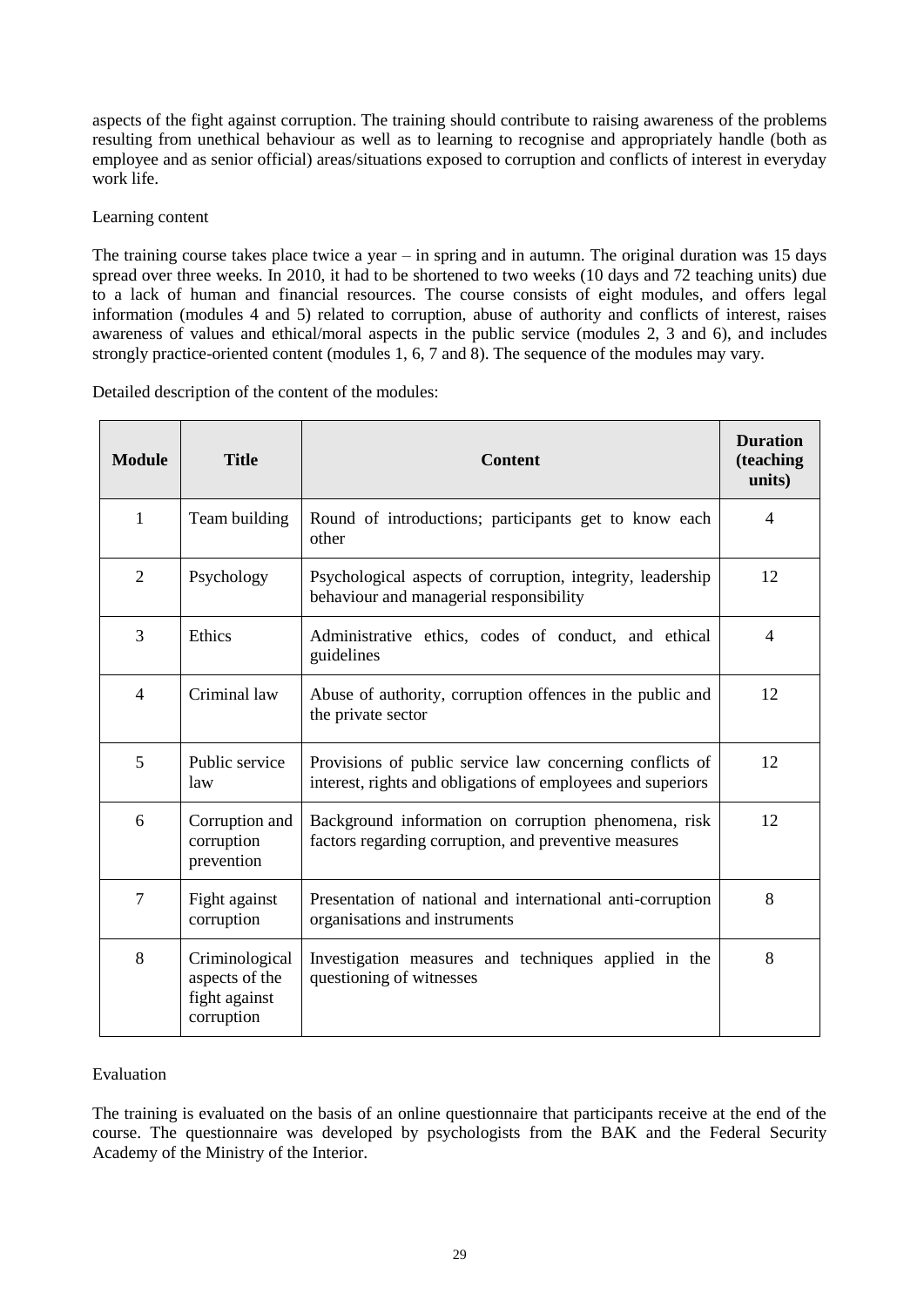Aspects to be evaluated:

- course content
- practical relevance
- selection of methods
- teaching materials
- lecturers

#### Follow-up training

Due to the feedback received, the BAK organised a follow-up course for graduates, which takes place at irregular intervals. The objective of these three-day seminars is to provide information on recent developments in the field of preventing and combating corruption. Participants discuss their experiences with the practical application of the acquired competences. The purpose of the follow-up training is to refresh the knowledge imparted in the two-week ethics course and to reinforce the network of graduates.

#### Conclusions

Over the years, the training "Preventing and Combating Corruption" has become an important measure to transfer know-how in the fields of corruption prevention and promotion of integrity. Taking into account the participants' feedback and suggestions, the course has been continuously adapted. Whereas in the first years, priority was given to specific knowledge concerning criminal investigations into corruption, the focus has shifted to aspects of prevention, ethics and morality in recent years. The organisers' endeavour to train employees to become nationwide disseminators of issues relating to the promotion of integrity and prevention of corruption can be considered very successful.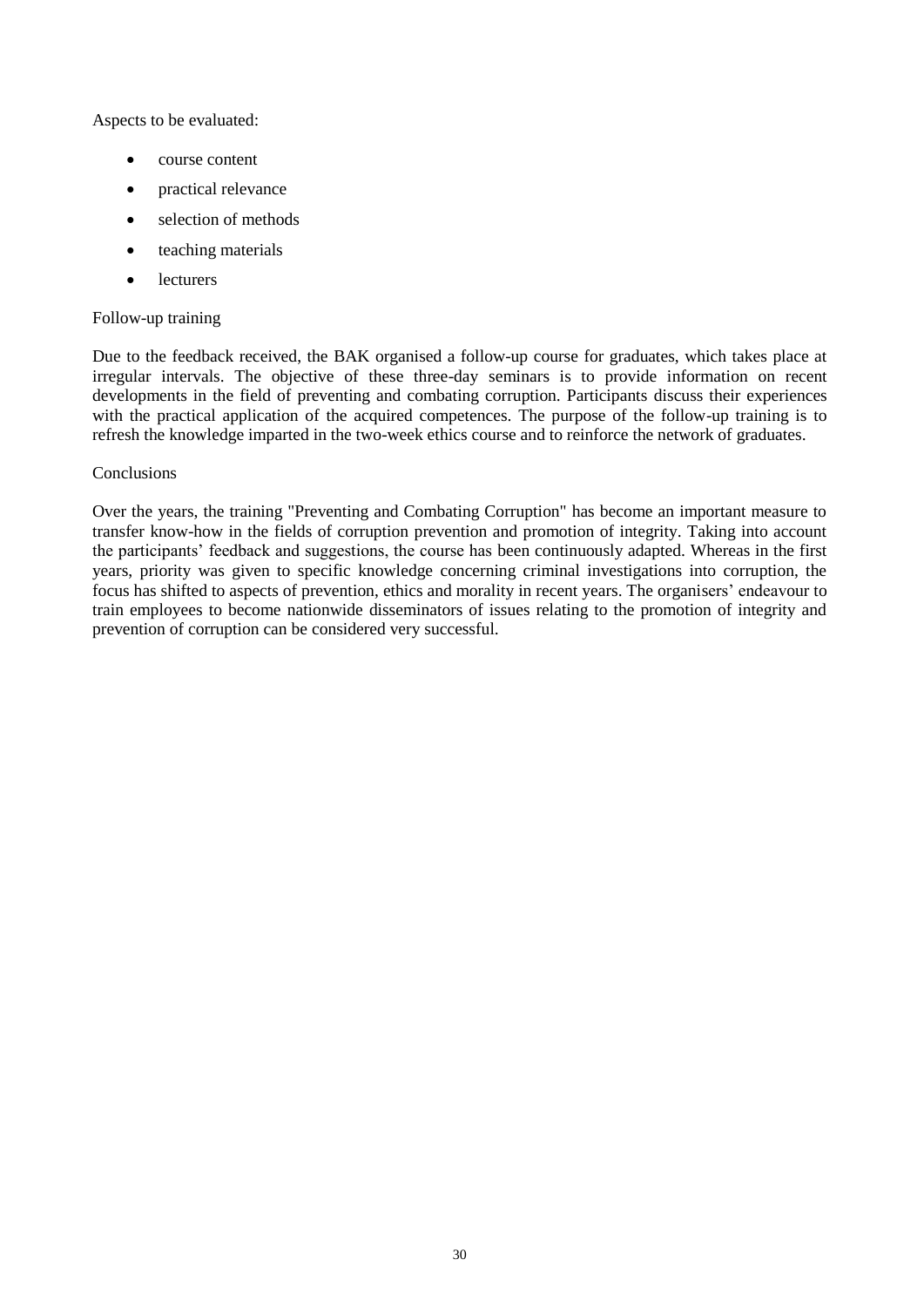## <span id="page-30-0"></span>**3.2. Estonia**

Anneli Sihver Advisor, Public Administration and Public Service Department Ministry of Finance

The article will focus on Estonian experience in developing and implementing training programme on public service ethics as well as lessons learned. The aim of the ethics training programme is to advance ethical behaviour and reinforce anti-corruption attitude in the public service. The programme was launched in 2005. In the course of time the structure, topics and target groups of the programme have evolved. By now, a separate programme for public sector employees has outgrown from the programme for public servants.

Development of Public Service and Public Service Ethics in Estonia

Public service system is decentralised - each organisation is responsible for recruitment, training and evaluation of their officials. In 2011, there were 28,340 public servants, including state and local government officials. The role of the Public Administration and Public Service Department of the Ministry of Finance is to coordinate the development of public service by providing secondary legislation, guidelines and recommendations in the area of human resources management, training, remuneration and public service ethics. The ministry is also responsible for providing central training programmes for public servants as well as certain public sector target groups according to the needs of public administration as a whole. This is organised via "Central Training Programme", which aims at ensuring trustworthy, competent and dedicated public service. One of the goals of the programme has been the reinforcement of public service's core values and ethics. The training courses on public service ethics have been included in the programme since 2005.

Important impetus for providing training programmes on public service ethics was the adoption of Public Service Code of Ethics in 1999. While the Code provides general principles and framework for ethical behaviour, training courses help to translate these into practical guidelines. Ethics trainings provide an opportunity to raise the awareness on the principles included in the code of ethics and support the development of ethical competence to analyse ethically problematic situations based on the values provided in the Code.

Systematic development of public service ethics began in 2005 when the position of ethics advisor was established at the Government Office. In 2010, the responsibility of developing the public service, including public service ethics, was transferred to the Ministry of Finance. The responsibilities of the ethics advisor are targeted towards awareness raising, encouraging discussion and applying other soft instruments that are common to the values-based approach of developing public service ethics.<sup>6</sup> The functions of the ethics advisor involve designing training programmes and training materials, providing advice for administrative agencies and officials on the questions related to public service ethics. The recommendations and guidelines of the ethics advisor are not legally binding nor has the ethics advisor investigative or punitive powers. The legislative framework on anti-corruption and work-related restrictions is designed by the Ministry of Justice.

## Training Programmes on Public Service Ethics

Similarly to the public service system in general, the training system is decentralised. Each agency is responsible for providing training courses for their staff. In total 90% of the training funds are administered by the administrative agencies. Horizontal training needs are covered from the "Central Training Programme" that is coordinated by the Ministry of Finance. The ministry plans the objectives, volume and target groups of the "Central Training Programme". Training courses on ethics are developed and

6

Towards a Sound Integrity Framework: Instruments, Processes, Structures and Conditions for Implementation. Global Forum on Public Governance, OECD, 2009.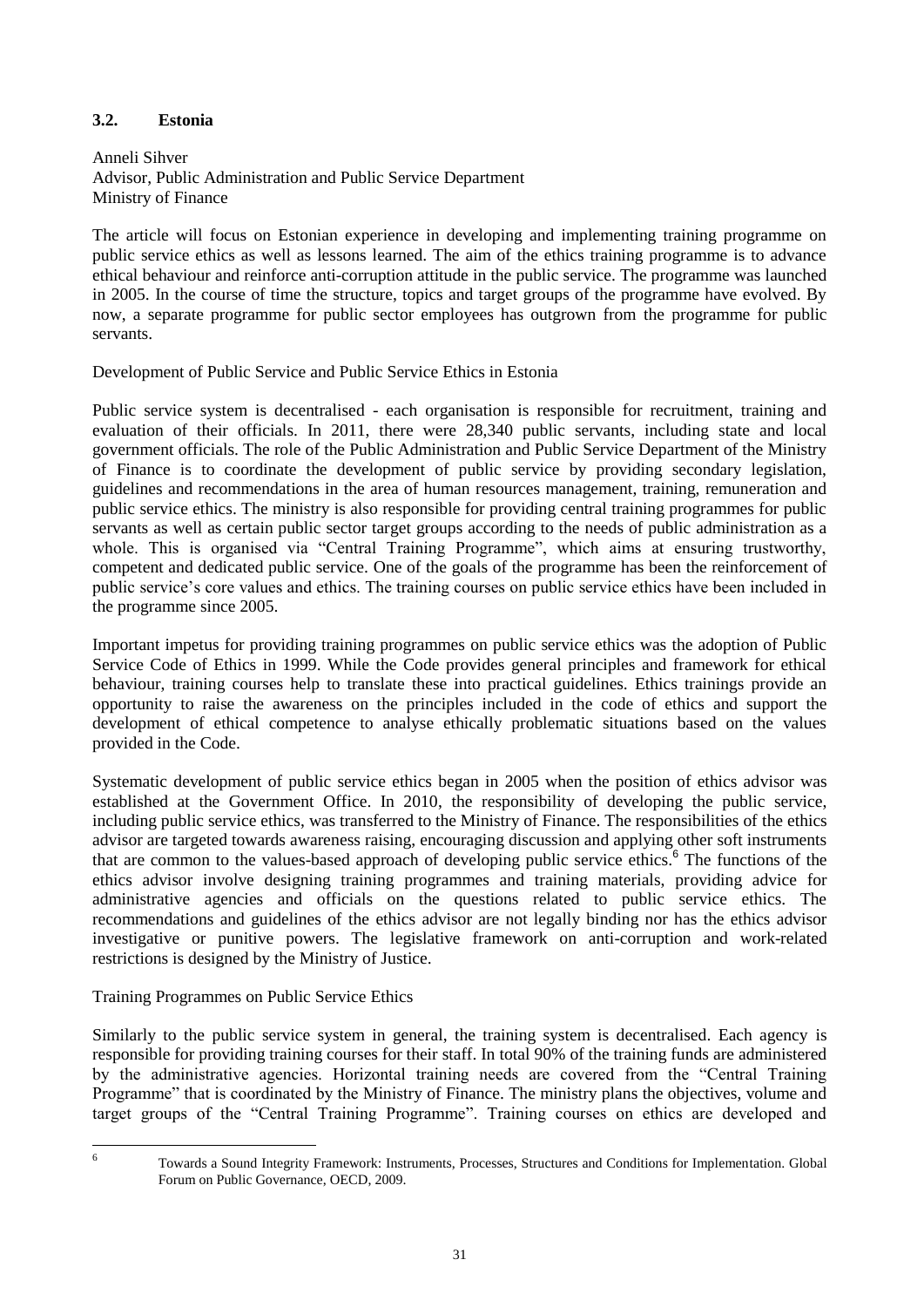implemented by the Centre for Public Service Training and Development – a unit of the Estonian Academy of Security Sciences that provides in-service training programmes for public servants. 85% of the training costs are covered by the European Social Fund and the rest from the state budget.

At the moment, four training programmes on ethics are provided centrally:

- 1. Induction training for new state and local government officials covering different topics, including public service ethics;
- 2. Integrity training for state and local government public servants;
- 3. Integrity training for public sector employees;
- 4. Integrity training for trainers on ethics.

In addition to the central training courses, each agency has the opportunity to provide internal programmes adapted to the needs and peculiarities of their officials. There is no detailed overview of the number and volume of internal training programmes of ethics. To provide examples, the Agricultural Registers and Information Board, Police and Border Guard Board, Tax and Customs Board represent the organisations that have designed in-house training courses on ethics or have included an ethics training module in induction programmes.

## Integrity Training Programme for State and Local Government Public Servants

Estonia has the greatest experience with integrity training programme for state and local government public servants. Therefore, the rest of the article will mainly focus on the design, implementation and lessons learned regarding that programme. An integrity advisor of the Government Office was leading the development of training programmes on public service ethics. Estonia had no prior experience with ethics training programmes and thus foreign experts were involved in the development of the programme and training materials. Howard Whitton from the OECD/SIGMA provided valuable advice in adapting the first video-studies on "The Public Sector Ethics Resource" into Estonian context and designing the training programmes. In addition the focus group was formed consisting of trainers on ethics and personnel managers of different institutions. The aim of the project was to develop a "comprehensive package of materials, which could be deployed primarily for public service capacity-building, training, self-directed learning, reference support and public information" (Pevkur, 2008, 63-71). The assumption was that the participants of the training programmes could distribute the training materials within their organisation. As central training funds are insufficient to provide training courses for all public servants and the demand for training has been high, the training materials were designed to facilitate self-learning. In the course of time, the training materials have been complemented several times and today the DVD "Eetika avalikus sektoris" ["Ethics in the Public Sector"] consists of a selection of articles and regulations as well as eleven video-cases of which five are extracted from the Estonian prime-time broadcast programme ("Pealtnägija").

The training programme is targeted to all civil servants. In practice, the demand and interest in attending the training programmes have been constantly high. Therefore, the preference to attend the training programme has been given to officials who are responsible for developing measures on anti-corruption at the organisational level, or who are faced with situations involving ethical dilemmas or corruption more frequently – namely inspectors, heads of departments, accountants, personnel officials, etc. Also, the quotas on participants per one institution have been established to involve participants from different organisations and enrich discussions through their different backgrounds. As a considerable part of learning takes place through a discussion of real-life cases, the suggested group size is 20 participants.

-<br>7

Pevkur, Aive. 2008. Training Public Service Ethics – Lessons Learned in Estonia. Vass, L.; Kulenkova-Orzhel, O.; Pollit, C. (Eds.). Leadership and Management in the Public Sector: Values, Standards and Competencies in Central and Eastern Europe (63-71). Bratislava: NISPAcee.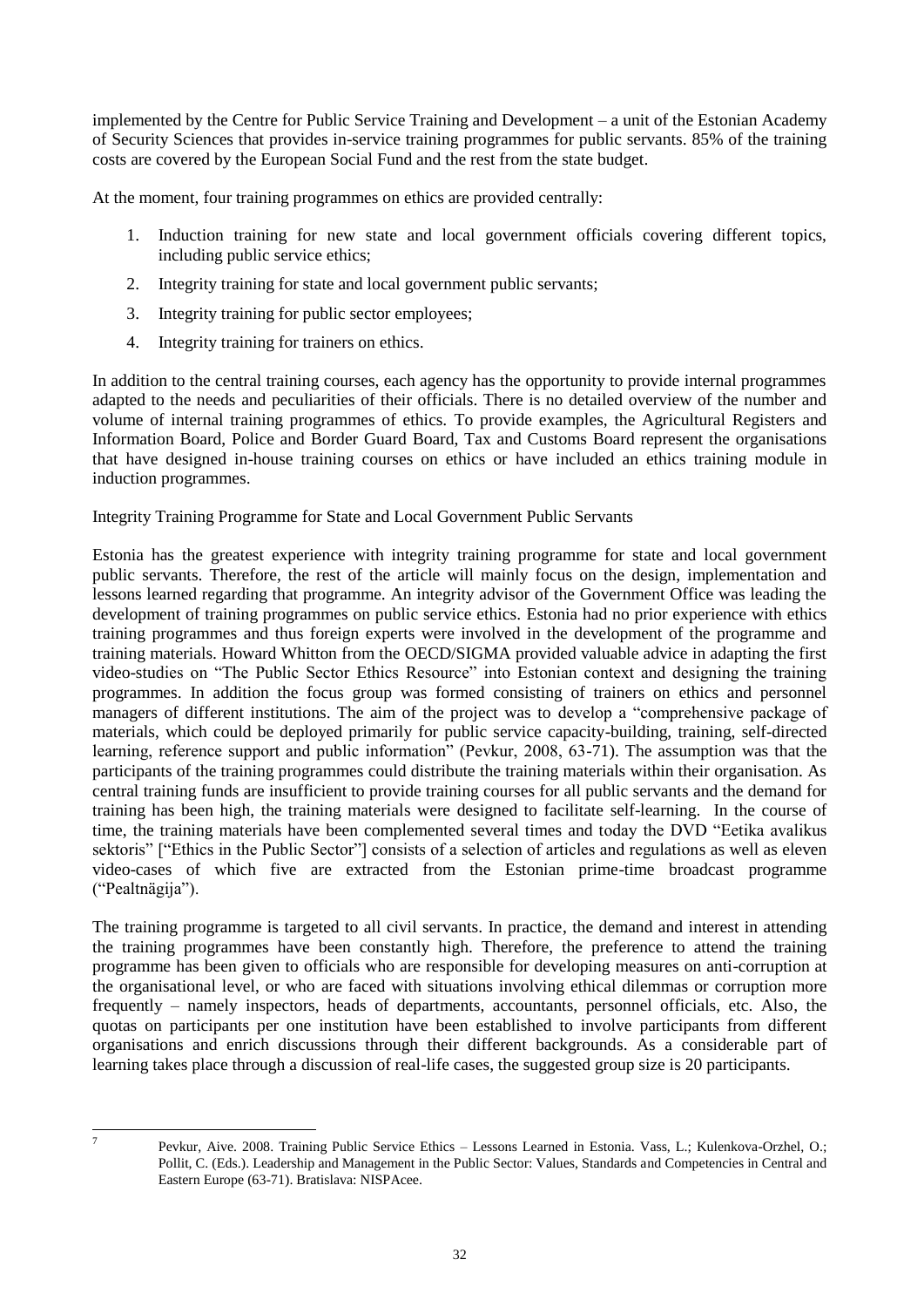Pilot training programme was launched in 2005 and it lasted one day - four academic hours for the theoretical approach and three academic hours for practical discussions. In 2006 the programme was extended to two days to allow more discussions of practical case studies. Since 2010, participants may choose whether they attend only the first or both days of the programme. The first day (first module) is an introductory course on ethics and the second day (second module) is specifically focused on developing the skills of ethical reasoning through discussing case studies. If the official has obtained preliminary knowledge on public service ethics earlier, he or she does not have to go through the first module.

Throughout the years the main focus of ethics training programme has not changed – the aim is to raise the competence of officials to recognise ethical problems in practical life and to make ethically reasoned decisions. The focus is not so much on requirements included in the regulations (although the laws provide an important framework concerning restraints and prohibitions in public service), but on the essence of public service values and officials' competence to recognise and analyse ethically problematic situations. Those situations are often out of the scope of laws or are only partially regulated  $-e.g.$  using frequent flyer bonus points that have been earned via work-related meetings abroad, accepting gifts etc.

Topics covered in the introductory module on public service ethics are as follows:

- Public service ethics and values; private vs. public roles of the civil servant; politics vs. public service ethics; discretion as a source of ethical dilemmas
- Ethics and corruption, including role of laws, value declarations, codes of ethics, codes of conduct, and integrity-based vs. compliance-based approach
- Development of ethical competence, including the model on ethical decision-making and discussion of the case studies
- Values in public service organisations, including the development of a value-based organisational culture

The second module of the programme covers the most frequent ethics-related cases in the Estonian public service. As participants will have obtained an overview of the model for analysing ethical situations during the first module, the second module focuses on applying this model into practice. Participants in the training may also send their cases to the trainer in advance.

Since training programmes for public servants have turned out to be successful and recognising public sector values is also important for other public sector target groups, the programme was extended to other public sector employees in 2010 – members of local government councils, employees of institutions administered by state and local government administrative agencies (e.g. libraries, schools, hospitals), employees of the state and local government enterprises and non-governmental organisations. The topics covered in the programme take into account the role of the extended target group as well as the somewhat different legislative requirements that apply for public sector employees compared to the public servants (e.g. Public Service Code of Ethics does not apply to public sector in general, Anti-Corruption Act regulates limited number of posts etc.). At the same time the main objective of the programme is still similar – to raise the awareness of participants about their role and to develop their ethical competence regarding situations involving ethical dilemmas. Again the maximum number of participants per training is 20 and if possible, the institutional background of the participants is taken into account in forming training groups.

#### **Statistics**

The participation in the training programmes on public service ethics is voluntary. Despite this, the demand and interest in attending the programme has constantly been very high. Also the satisfaction rate with the training programmes has exceeded 90%. Between 2005 2011, 758 state and local government officials and 129 employees of other public sector target groups have passed central training programmes on ethics. These numbers do not include the participants of the integrity trainers' programme and the officials who have passed central induction training programme of which ethics training involves only a short module.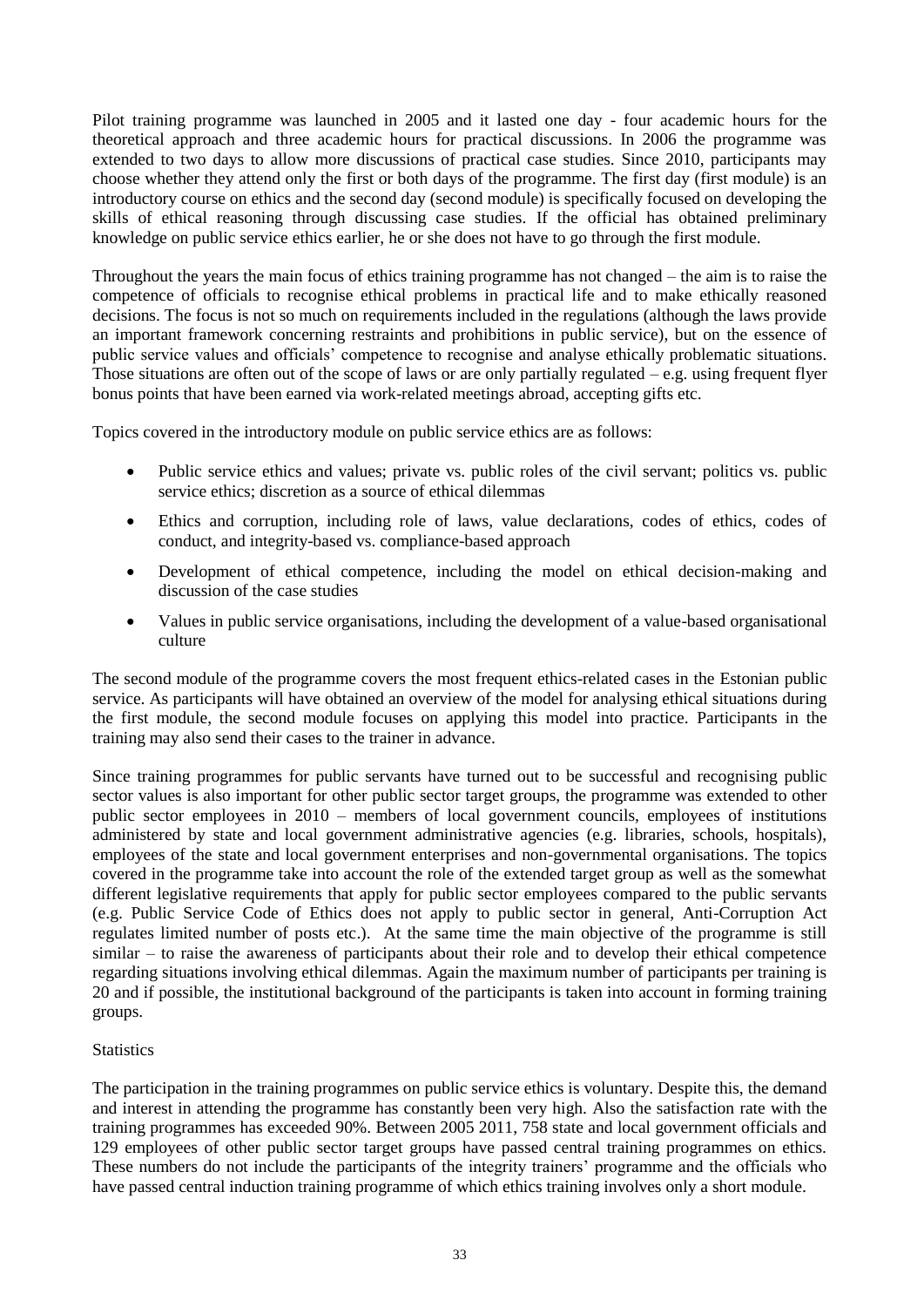The proportion of participation has been the highest in terms of boards and inspectorates (47% of all participants in 2010-2011) and local government agencies (28%). This distribution is very roughly in accordance with general distribution of public servants based on the types of administrative agencies – around 60% of officials are employed in administrative boards and agencies, and 18% in local government administrative agencies. Concerning the training programme for the public sector, employees from the institutions administered by local government administrative agencies and members of local government councils form the biggest proportion of the participants – 29% and 27% respectively.

Central training programmes cover a very small proportion of all public servants (758 participants who passed the programme in 2005-2011 form around 3% of the total number of officials) and an even more minor proportion from public sector employees (129 employees who passed the programme in 2010-2011 form only 0,1% of total number of public sector employees).

Key aspects of Organising Training on Public Service Ethics

There are three main pillars which have substantially contributed to the productive training programmes: (1) political commitment, (2) focus on value-based reasoning (instead of introducing regulations) and (3) the competence of ethics trainers to actively involve participants of the courses and moderate discussions.

Political will to develop public service ethics is an important factor to support the sustainability and continuity of all anti-corruption activities. In Estonia, the Government of the Republic has approved an anti-corruption strategy<sup>8</sup> that defines eight strategic objectives, of which one is preventing conflict of interest and reinforcing ethical behaviour of public sector personnel. Central activities to develop public service ethics, including integrity training, are included in the strategy. The implementation plan of the strategy specifies the objectives, target groups and training funds of the training programme. Ministry of Justice reports annually to the Government on the implementation of the activities included in the Anti-Corruption Strategy.

It is not possible and reasonable to regulate every ethical aspect. The work-related restrictions provided in the law may have only formal impact if the officials do not understand their role and the values of public service. It is easy to read from the law that recruiting one's relative to a subordinate position of the official is prohibited. It presumes awareness of public service values to reason why certain behaviour is not appropriate in public service and not always prohibited in private sector. This is well concluded by Menzel, according to whom "rules and regulations, even laws, are helpful, but doing the right thing often means doing more than just following the rules".<sup>9</sup> The value-based approach does not assume that all participants reach consensus regarding the cases under discussion. Ethical dilemmas often have contextual nuances and one seemingly similar situation may have several possible solutions. Instead of finding "one right" solution, the aim of the training has been to develop the competence to recognise ethically problematic situations and to systematically analyse them based on public service values. Although it is difficult to make conclusions about real impact of training programmes on values and attitudes, the survey conducted among officials in 2009 showed that the officials who had passed training courses on public service ethics are more critical towards ethically questionable activities compared to those officials who had not attended any such kind of courses.<sup>10</sup>

 8 Available in English at [http://www.korruptsioon.ee/orb.aw/class=file/action=preview/id=35712/ANTI+CORRUPTION+STRATEGY+2008-](http://www.korruptsioon.ee/orb.aw/class=file/action=preview/id=35712/ANTI+CORRUPTION+STRATEGY+2008-2012.pdf) [2012.pdf.](http://www.korruptsioon.ee/orb.aw/class=file/action=preview/id=35712/ANTI+CORRUPTION+STRATEGY+2008-2012.pdf)

<sup>9</sup> Menzel, c. Donald. 2008. "Ethics Moment in Government. Cases and Controversies". American Society for Public Administration, Taylor & Francis Group: Boca Raton, London, New York.

<sup>&</sup>lt;sup>10</sup> Riigikantselei. 2009. "*Rollid ja hoiakud avalikus teenistuses*" [Roles and Attitudes in the Public Service], TNS Emor. Available in Estonian at: [http://www.avalikteenistus.ee/public/Uuringud/Rollid\\_ja\\_hoiakud\\_avalikus\\_teenistuses\\_2009.pdf.](http://www.avalikteenistus.ee/public/Uuringud/Rollid_ja_hoiakud_avalikus_teenistuses_2009.pdf)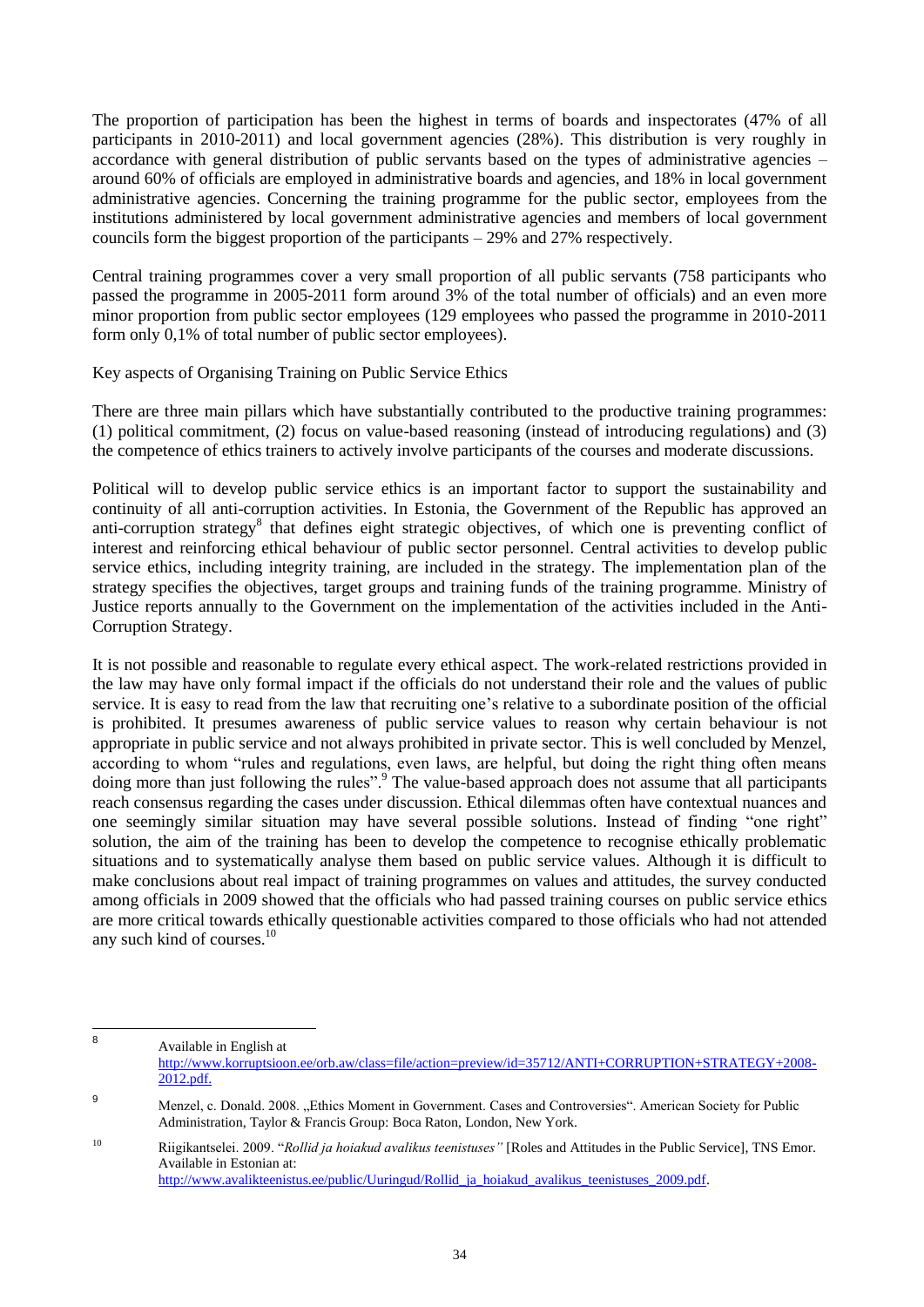## **Box 3. Examples of ethical dilemmas used in the Estonian training programmes**

DILEMMA I: One task of an official of a ministry is to prepare subscription orders for newspapers and magazines of the ministry. A publisher of a certain newspaper organises a lot of promotional events for the subscribers of this newspaper. In one of the promotional events, a prize is offered, which includes a 7-days spa-package in a recently opened spa hotel. The official responsible for the ministry's subscriptions is offered the prize. How would you solve the situation based on an ethical decisionmaking model?

DILEMMA II: An official of the ministry who regularly attends European Commission working groups and often travels to Brussels and other European destinations, receives an invitation from the travel agency to celebrate the opening of a new flying route to Vienna. According to the invitation, the celebration is targeted to the most loyal customers of the travel agency. The programme of the celebration includes business class return tickets to Vienna, full catering, accommodation at five-star hotel and reception at the concert hall in Vienna. All expenses of the programme are covered by the travel agency. The official has used the services of the travel agency for official as well as personal travelling. How would you solve the situation based on ethical decision-making model?

The ethical decision-making model consists of six steps:

- 1. Identify the relevant facts;
- 2. Identify the relevant public sector ethics principles;
- 3. Identify other relevant ethics standards;
- 4. Decide what is important;
- 5. Reconsider any remaining conflicts;
- 6. Test your assessment widely.

The third key aspect to guarantee the success of any training programme is having competent trainers. In Estonia there is a group of ethics trainers with different educational backgrounds – involving philosophy, organisational culture and public administration. By profession, there are lecturers, public servants and experts of non-governmental organisations represented. Thus, although the general structure of the training is the same, each trainer provides their unique approach. As discussions on ethics-related cases form a big proportion of the training programme, the trainers have to have the competencies to involve participants, to moderate discussions and to be flexible to analyse the issues brought up by participants or covered in the media. Another important competence of the trainers is to create discussion among participants, not foretelling the solutions to cases under discussion.

To sum up, although changes in attitudes and values do not appear overnight, it is encouraging to perceive a gradually improved awareness of those public servants who have passed integrity training programmes. Still, there are many challenges ahead regarding the development of public service ethics in Estonia – e.g. the awareness and systematic use of Public Service Code of Ethics has still been relatively modest. Therefore recently adopted Public Service Act foresees the establishment of Commission of Public Service Ethics, which would support the implementation of Public Service Code of Ethics through general guidelines and more specific recommendations regarding ethics-related problems in public service.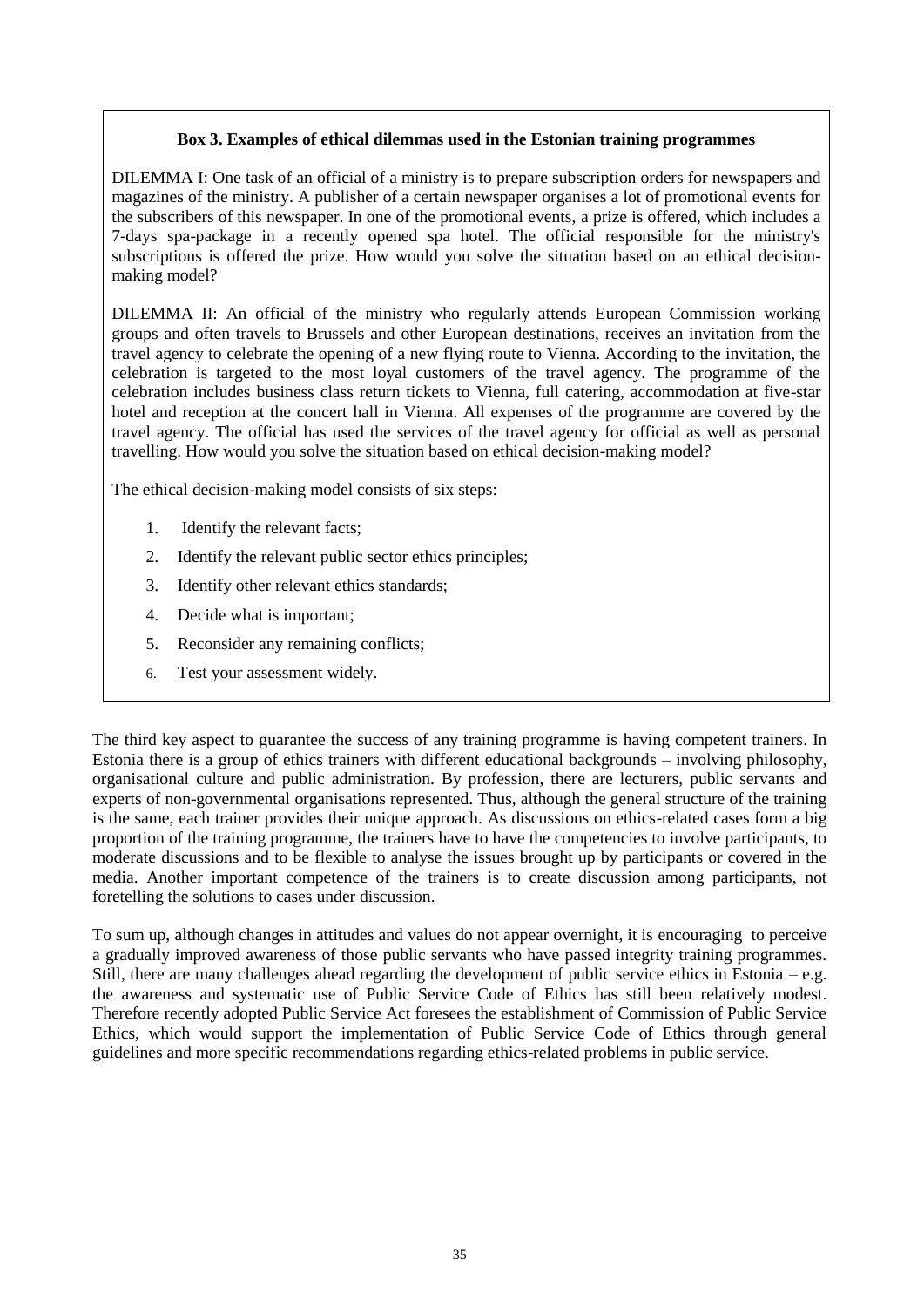## <span id="page-35-0"></span>**3.3. Turkey**

## Ahmet Coşkun

Consultant, Public Sector Integrity Division, Directorate for Public Governance and Territorial Development, OECD, seconded by the Council of Ethics for Public Service of Turkey

## Introduction

The Council of Ethics for Public Service (CEPS) founded in 2004 has the legal mandate to develop a code of ethics and promote ethical culture throughout Turkish public administration<sup>11</sup>. In this framework the Council issued an ordinance called "Ethical Behaviour Principles for Public Officials"<sup>12</sup> in 2005 indicating the main public values and ethical behaviour principles such as transparency, impartiality, integrity, accountability and protection of public interest. CEPS has been both promoting and monitoring the implementation of these principles to establish ethical awareness and ethical culture among the public officials by conducting seminars, workshops, conferences and training activities.

CEPS uses ethics training as an important tool to address its purpose to build an ethical environment in Turkish public administration. CEPS applies both the "rules-based" and "values-based" approaches to integrity management issuing formal and detailed rules and procedures as means to reduce integrity violations and prevent corruption. <sup>13</sup> It also seeks to encourage the daily application of values to improve ethical decision making skills through training sessions and workshops. Its training programmes are based on an interactive dilemma-type model where the trainer-as-facilitator encourages participants to speak and think, rather than a rule-based model.<sup>14</sup>

Ethics was added to the training subjects relating to the promotion of public officials in 2010. This change has increased the demand for ethics training, and paved the way for public officials seeking a promotion to be aware of this subject.<sup>15</sup> Although public institutions are required to include ethics courses in this sort of general trainings, it is not legally obligatory to organise specifically ethics training programmes in Turkish public service. There isn`t any 'whole-of-government' policy in this regard.

## Ethical Leadership Programme

The Training Unit within the CEPS Secretariat is responsible for planning and organising such activities. This unit has been using a training module on ethical principles, "Ethical Leadership Programme", which is mainly a guideline for trainers, prepared in 2009 in the framework of a mainly EU funded project<sup>16</sup>. Ethics training was introduced for the first time into the Turkish public administration during this project. In addition to the preparation of a training package to support ethics training of public officials, the project provided the following:

- The staff of the CEPS were trained to promote ethical codes and ways to prevent corruption
- 110 trainers were trained and were able to deliver ethics training

 $11$ Academics, military and the judiciary personnel are exempt from this law which is a very crucial deficiency in terms of a fair and effective national integrity framework in the country. This exemption also has been criticised within the EU Progress Reports. See the following report for an example: [http://ec.europa.eu/enlargement/pdf/key\\_documents/2011/package/tr\\_rapport\\_2011\\_en.pdf,](http://ec.europa.eu/enlargement/pdf/key_documents/2011/package/tr_rapport_2011_en.pdf) p. 19

<sup>12</sup> <http://www.etik.gov.tr/Mevzuat.aspx?id=1> (in Turkish).

<sup>13</sup> OECD (2009), *"Towards a Sound Integrity Framework: Instruments, Processes, Structures and Conditions for Implementation"*, Global Forum on Public Governance, Paris, p.12.

<sup>&</sup>lt;sup>14</sup> OECD (2011), The Call for Innovative and Open Government: An Overview of Country Initiatives, Paris, p. 279.

<sup>15</sup> Ibid, p. 279.

<sup>&</sup>lt;sup>16</sup> Ethics for the Prevention of Corruption in Turkey Project (2007-2009). See the details of the project from: [http://www.coe.int/t/dghl/cooperation/economiccrime/corruption/projects/TYEC/TYEC\\_en.asp](http://www.coe.int/t/dghl/cooperation/economiccrime/corruption/projects/TYEC/TYEC_en.asp)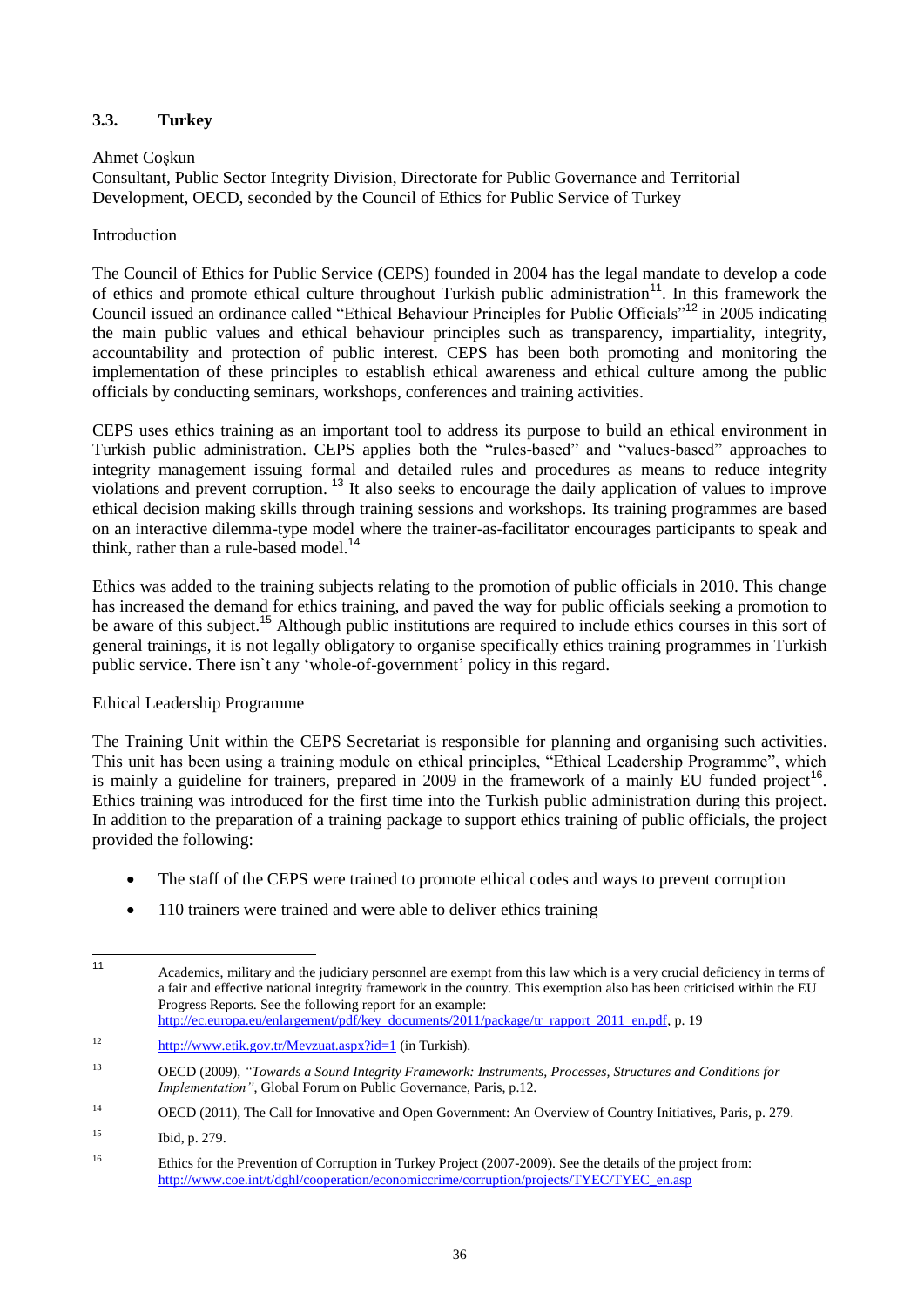A number of governors, deputy governors, district governors, mayors, deputy mayors, and members of ethics commissions in all 81 provinces were trained in the application of the code of ethics for public officials, through 10 training events in which a total of 388 official were trained)

CEPS has continued to provide training programmes since 2009. By 2012, the total number of public personnel having received ethics training from central or local government reached 25,564. This includes 230 public officials who have themselves become ethics trainers.

| Year        | <b>Number of Institutions</b> | <b>Number of Institutions</b> | Number of           |
|-------------|-------------------------------|-------------------------------|---------------------|
|             | (Central)                     | (Local)                       | <b>Participants</b> |
| 2009        | 20                            |                               | 7.415               |
| 2010        | 46                            |                               | 8.464               |
| 2011        |                               |                               | 5.944               |
| $2012^{17}$ |                               |                               | 3.741               |
| TOTAL       | 146                           |                               | 25.564              |

| Table 4. The total number of training programmes and participants (2009-2012) |  |
|-------------------------------------------------------------------------------|--|
|-------------------------------------------------------------------------------|--|

## *Source***:** Council of Ethics for Public Service

The Ethical Leadership Programme involves a 1 or 2-day training event exploring issues associated with applying ethical principles in practice when faced with a range of conflicting forces and pressures. Independent scholars as well as the members and permanent staff of the CEPS participate in these programmes as speakers and facilitators. In the framework of the training event, ethical principles are examined in a challenging and interactive way by focusing on a series of ethical dilemmas relevant to public service management in Turkey.

# Ethics Commissions

Operating in cooperation with CEPS, there are Ethics Commissions within each public institution in Turkey with a mandate to advise the personnel facing potential ethical problems, evaluate ethical practices and embed an ethical culture within their institutions.

Although there are no reporting lines between these Commissions and the CEPS, these work in close collaboration. Indeed, there is an unofficial network among members of ethics commissions throughout public sector of Turkey. They meet at seminars and conferences that are being organised by the Council, giving participants an opportunity to share experiences. And, CEPS is striving to keep this network active and interconnected. Relevant private sector organisations, NGOs and academic institutions are also members of this unofficial network. CEPS has a plan to transform this network to a more formal platform in which different segments of the society collaborate to build ethics culture throughout the country and strengthen the integrity of Turkish public administration.

The ethics commissions have a legal mandate to disseminate ethical culture within their institutions and ethics training is regarded as an instrument for this purpose. There is a high propensity among the public entities to organise such events due to their increased awareness about the subject. CEPS provides technical assistance including training programmes to these commissions in order to launch the ethical culture within their institutions. After receiving such technical assistance some ethics commissions are now able to organise their training programmes by using their own trainer pool.

 $17$ As of 1<sup>st</sup> of July.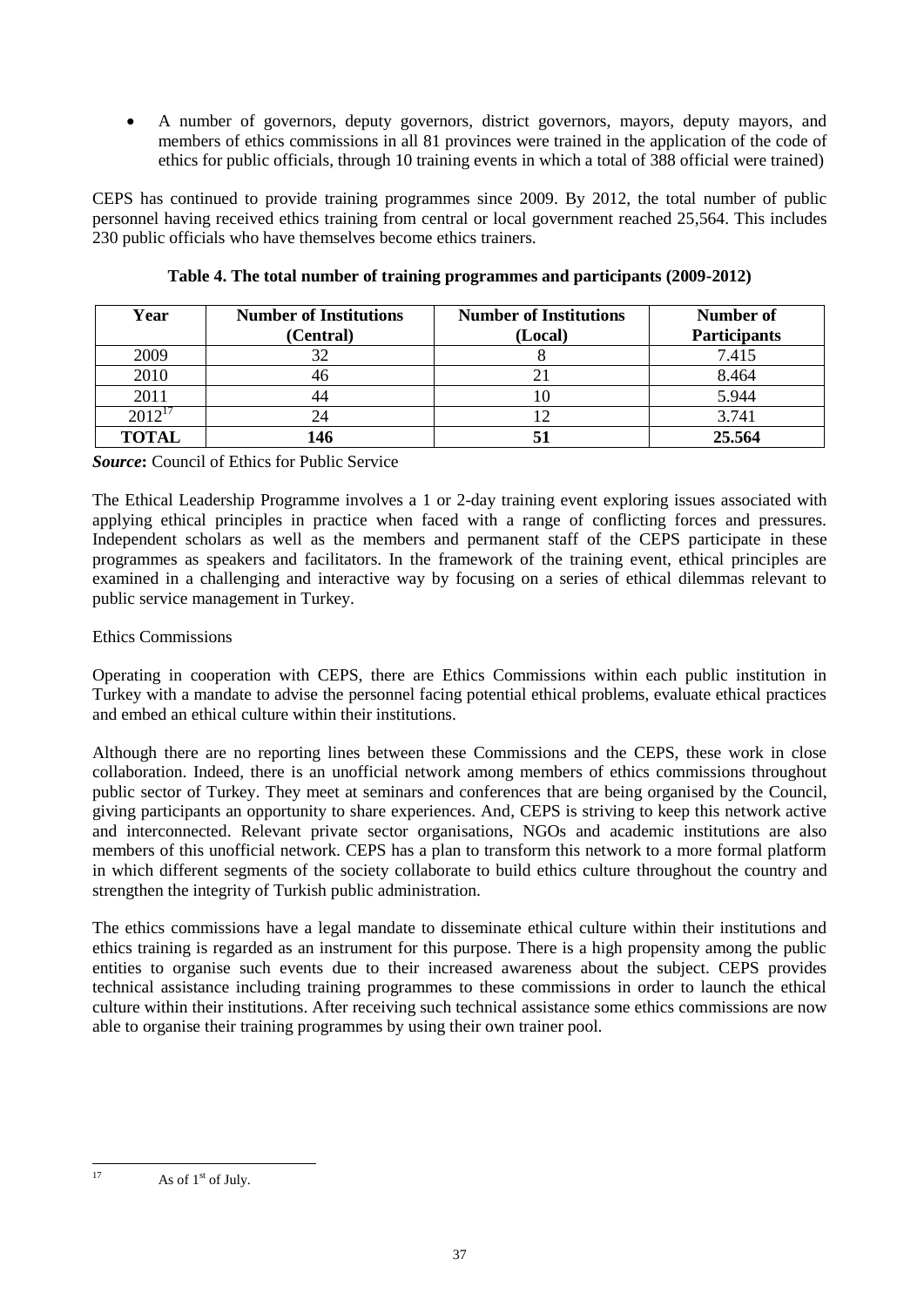#### Training Programmes

CEPS provides the following types of training related programmes:

#### *Training of trainers*

Individual public institutions request this programme to train their own employees as trainers to employ them within their own future training programmes. Based on such requests, CEPS provides a 2-day certified ethics training programme for the future trainers.

This practice is voluntary and demand-driven. There is no central policy or guidance to select certain public institutions nor any direct order for them to organise such events and appoint their trainer candidates. Individual ethics commissions strive to select the candidates, among the employees of their institution, who have leadership skills and managerial status. However, the candidates are not obliged to attend these programmes. The number of participants is limited to 24 to ensure an interactive session. CEPS has so far certified 230 ethics trainers through its programme to train trainers.

The Trainer of trainers programme is the most valuable one among the programmes mentioned below when its sustainability effect is taken account. These trainers are considered as strategic individual partners by CEPS together with the members of Ethics Commissions. Thanks to these programmes certain Ethics Commissions are now able to organise training events with their own trainers without needing help from CEPS. For example, the General Directorate for Land Registry and National Police Administration are two leading institutions with substantial vision, effort and strategy to provide training programmes to their thousands of employees based on their own capabilities.

#### *General training*

This type of training programme is more common than the training of trainers programme. As with the other training programmes, this is also demand-driven and CEPS strives to respond all applications. General training programmes have 12 to 24 participants, and unlike the training of trainers programmes, these may be limited to a one day event.

Ethics Commissions generally prefer this programme for a group of newcomers to their organisations. They also organise such events specifically for medium level managers.

#### *Seminars*

Seminars target bigger audiences within organisations. The Chair and other members of the Council are frequently invited to participate in these seminars as speakers.

Due to the number of attendants it is rather difficult to provide an interactive discussion environment in this kind of training event in comparison to the first two programme categories. However, these events still do provide useful opportunities for dialogue.

#### *E-training*

Online training programmes have been recently started by CEPS, but are not yet fully developed. The National Police Administration has been conducting such programmes since 2010. The Ministry of Education has recently started e-learning courses on ethics in some of which the Chair of the Council participated as a lecturer. CEPS tries to benefit from these experiences and incorporate e-learning techniques into its general ethical management framework.

Although seminars and e-training programmes have relatively limited effect on the sustainability of efforts, they do provide a powerful means to convey messages to a broader audience.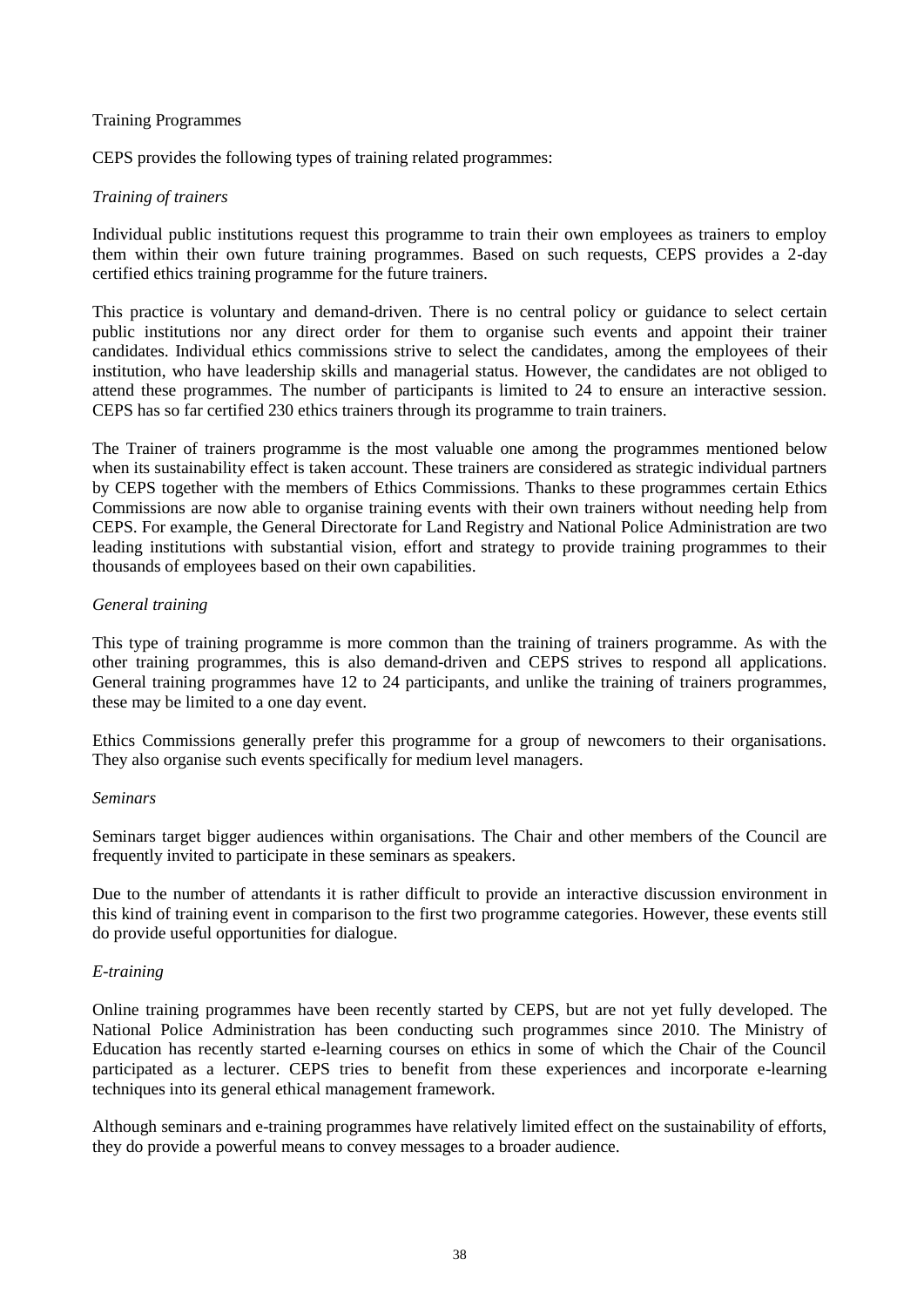# An Ideal Training Programme and the Roles of the Facilitator in a Training Event**<sup>18</sup>**

The Training Programme conducted by CEPS focuses on the different viewpoints that may exist within any decision made by a public official, including the decision-maker, the recipient of the decision and the decision-maker's organisation. This multi-perspective approach is set up to directly challenge the premise that every decision is a straightforward choice between "black and white". This approach views different decisions as occupying points on a "grey scale", with no single one totally right or wrong, when judged from different perspectives. This allows participants to understand that people can view the same situation differently depending on their perspective. They thus gain a greater understanding of how others may view their actions but also how to see a situation from another's perspective. It also gives them experience in distinguishing between personal and organisational values and when each applies in decision making. This develops their skills in making ethical decisions by considering all relevant information and any existing legislation and rules.

A *"Facilitator's Guide"* gives practical recommendations to the trainers. This step-by-step guide covers background reading on ethics and decision-making, general information on the facilitation of learning and training, practical information on planning, administering, delivering and following a training event. It also contains a number of case studies or scenarios illustrating the ethical dilemmas that any Turkish public official might face, advice on how to apply the values and principles of the law and regulations on ethics when making professional decisions and speaking notes for direct use at the training event.

Deciding the minimum and maximum number of participants beforehand is crucial for a successful interactive training programme. With too few people, on the one hand, discussions and the exchange of ideas will be limited. With too many, on the other hand, discussions and exchanges will be constrained. The Council sets a minimum of 12 participants and a maximum of 24, depending on the topics/processes to be covered and the expertise of the facilitator.

With an assumption that "Adults learn most effectively in an atmosphere of openness, support and trust and when they are actively involved in the training process" the facilitator who is a specialised trainer working for the Council has the responsibility for "creating and maintaining an environment conducive to adult learning, structuring the learning process, stimulating discussion, handling questions, providing opportunities for active learning and reviewing issues raised and subjects covered."

The facilitator holds the principal responsibility for the smooth management and delivery of the training event itself. For a successful programme, the guideline helps the facilitator by giving practical tools and methods as follows:

#### Preparing for the event

According to the guideline prepared for them, facilitators are expected to apply the following checklist:

 Meet the official organisers, including members of the Ethics Commission and other contact persons from the public institution who have requested the training, to confirm all arrangements for the venue, facilities, equipment and support services. The training venue and facilities should support active learning through informal general discussions and small group exercises. Movable chairs and tables are preferred, and the use of lecture theatres with fixed seating should be avoided except for short training events that are based entirely on information briefing incorporating only general question-and-answer sessions.

<sup>18</sup> 

<sup>18</sup> Summarised from ―*A Facilitator's Guide* (2009), Ethical Way: The Ethical Leadership Programme [http://www.coe.int/t/DGHL/cooperation/economiccrime/corruption/projects/TYEC/1062-TYEC-](http://www.coe.int/t/DGHL/cooperation/economiccrime/corruption/projects/TYEC/1062-TYEC-Facilitators%20Guide.pdf)[Facilitators%20Guide.pdf,](http://www.coe.int/t/DGHL/cooperation/economiccrime/corruption/projects/TYEC/1062-TYEC-Facilitators%20Guide.pdf) and *"Implementation Guide"* (2009), Ethical Way: The Ethical Leadership Programme [http://www.coe.int/t/dghl/cooperation/economiccrime/corruption/projects/TYEC/1062\\_ImplementationTrainingGuide.](http://www.coe.int/t/dghl/cooperation/economiccrime/corruption/projects/TYEC/1062_ImplementationTrainingGuide.pdf) [pdf](http://www.coe.int/t/dghl/cooperation/economiccrime/corruption/projects/TYEC/1062_ImplementationTrainingGuide.pdf).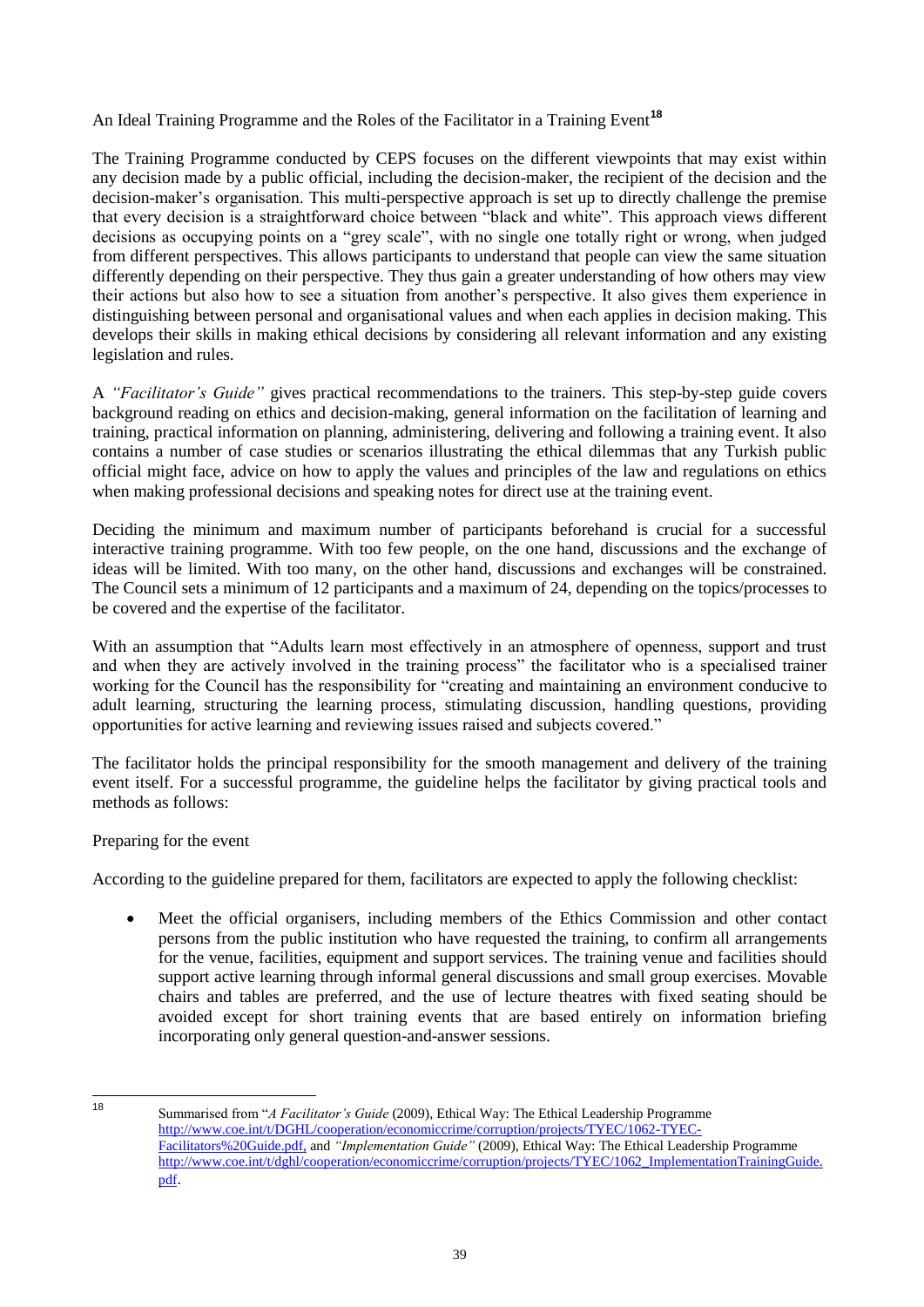- Confirm which key representatives will be attending the event. Managers of the institution that requested the training, members and trainers of the Ethics Commission could take part to show staff the support of the senior management, and to keep good relations with CEPS.
- Agree to the allocation of roles and responsibilities, e.g. welcoming participants, providing an overview of the importance of ethics to the organisation, assisting with the management of group discussions, assisting with equipment and/or closing the event.
- Confirm that reminders and pre-reading material have been sent to all participants. It is essential to ensure that all the participants understand the purpose of the event, its intended outcomes and the benefits for their institution.
- Obtain a list of participants and their job titles.
- Prepare for the programme by re-familiarising with the event materials and researching the main responsibilities and activities of the organisation
- Arrive at the training room at least 45 minutes before the scheduled start-time for the event to check the meeting room: ensure that the room is comfortable, well laid out so that everyone can see the screen and feel part of general discussions. Check the meeting equipment: equipment that does not work and uncomfortable physical surroundings will have an immediate and detrimental effect on participants and their willingness and ability to participate in the training process.

Welcoming the participants and opening the event

A good start is important for the success of the event. The guideline reminds the facilitator that the participants' first impressions are likely to determine their mood and behaviour for the remainder of the event: "You do not get a second chance to make a good first impression." According to the guideline there are practical steps the facilitator is advised to follow for a successful start:

- Ask each participant to introduce themselves, their name, job title and department/section
- Introduce the workshop, with the following generic sample message:

*"Any of us can be challenged by changing circumstances almost on a daily basis and in the end our sense of ethics will help us make the right decision. The Turkish public sector has developed its own traditions and values over many years and is committed to serving its communities. However, as the demands of those communities change and how services are provided change, we need to confirm whether our current values are still relevant and still robust to meet these new challenges. For these reasons, our organisation has decided to help you, its employees, by equipping you with skills and knowledge that can help you when you are faced with difficult situations. In addition, we want you to become better informed about the role that ethical principles play in public service values and how they are applied to your job, your section/department and ministry and your place in public service and in the community."*

- Explain that the purpose of the training event is to help participants become more aware of the values and principles and how they might be "lived" in daily behaviour and decision-making in the workplace
- Explain that the development of a high performing public service culture is dependent upon every employee "living the values" on a daily basis
- Inform participants if the senior staff within your organisation have undergone this workshop or are planning to. This indicates top-level commitment to an ethical organisation.
- Summarise the key points raised and establish a link to the next session: the consideration of how the "Ethical Behaviour Principles for Public Officials" provides the underpinning ethical principles and guidance for the decisions and actions of Turkish public officials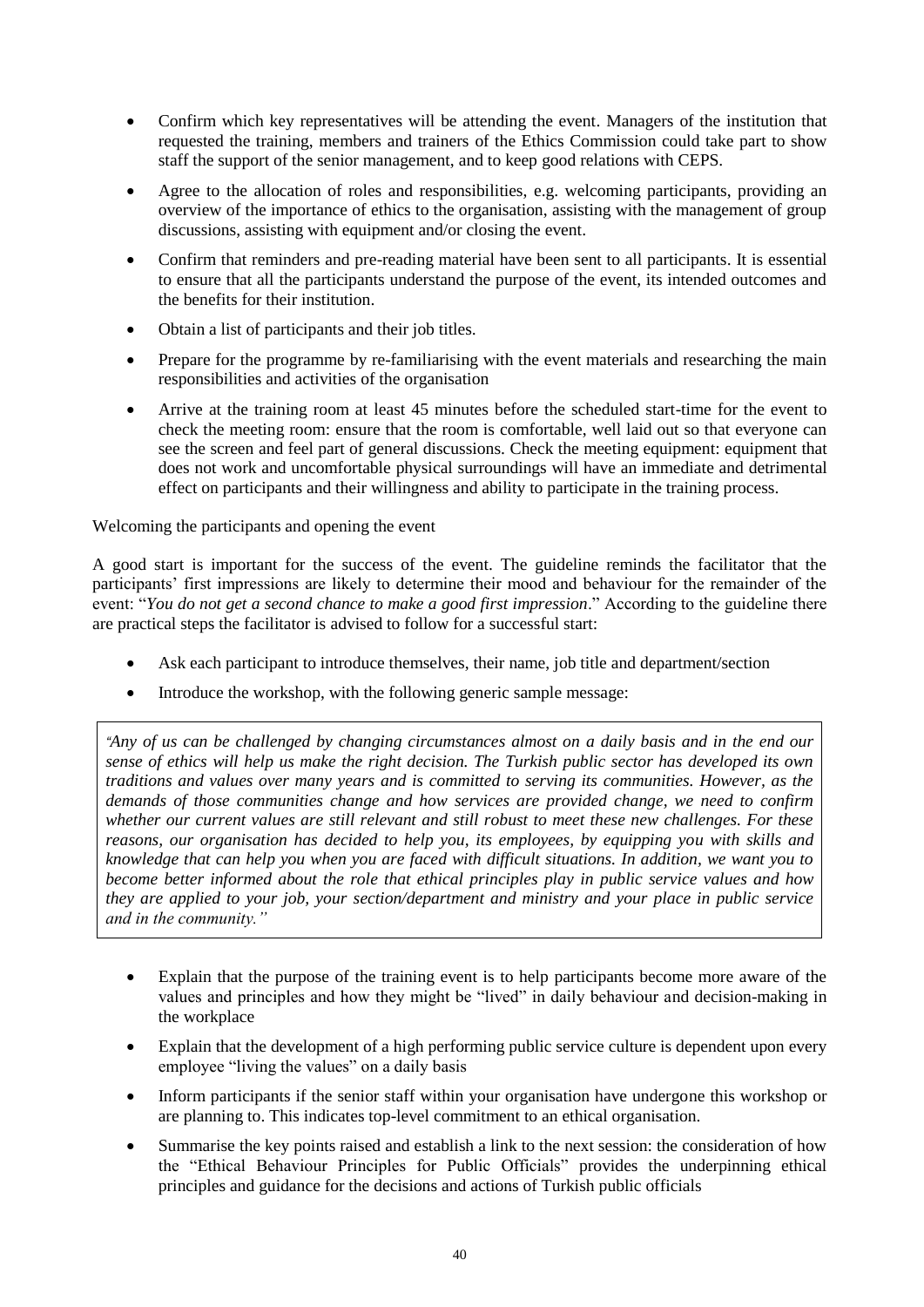Making presentations and facilitating general and group discussions

Several presentations take place during a training programme. There is a natural tension between the time constraint and information abundance in this kind of training programme, and for presentations in particular. It is essential to make a preference and selection. The key test for the selection of information for the presentation would be *"Does it help or hinder the understanding of my main message?"* It gives a practical framework for an effective presentation:

- First tell them what you are going to tell them
- Tell them your main messages
- Tell them what you have told them

In other words a presentation should comprise an introduction to the main content and approach, the content, and a summary of the main content.

The facilitator holds the responsibility of ensuring that all participants are able to engage fully with the training process. The targeted audience is a group of adults. The guideline suggests that the facilitator should not criticise or openly judge the contributions of any participant as this is likely to create an intimidating and tense atmosphere that build resentments and tensions, all of which inhibit learning.

The guideline stresses the fact that "training is usually provided for adult learners who learn best when given the opportunity to engage with the subject, to share their own ideas and experience, to ask questions and actively participate in the learning process."

Managing Scenario Discussions and Analysis

As a dilemma based programme, training mainly consists of scenario discussions. The guideline gives practical advice to the facilitator for a smooth discussion environment:

- Explain to participants that ethical principles and their implications for public officials can be best understood by examining, discussing and reviewing specific examples of the decisions that have to be taken and the ethical issues associated with the choice to be made
- Explain that they will be presented with individual examples scenarios which illustrate a set of circumstances and a decision to be made that raises ethical issues for all concerned

*Everyone has their own viewpoint on any given situation, and that viewpoint influences how we react to the situation and what behaviours we display. One of the aims of this ethics training event is to help people consider not only other views but also the public sector values and principles when making a decision. By considering another's viewpoint we can become better decision makers. By considering values and principles we can make decisions that are consistent with the desired culture and the existing ethical framework of the Turkish public service. We are now going to consider some workplace dilemmas so that you can see what I mean."*

- Organise participants in five groups
- Present a summary of the scenario and distribute the full texts to the groups
- Ask the groups to discuss the ethical issues and to prepare their answer to the question raised in the scenario. The ethical issues raised in the scenario will need to be considered from the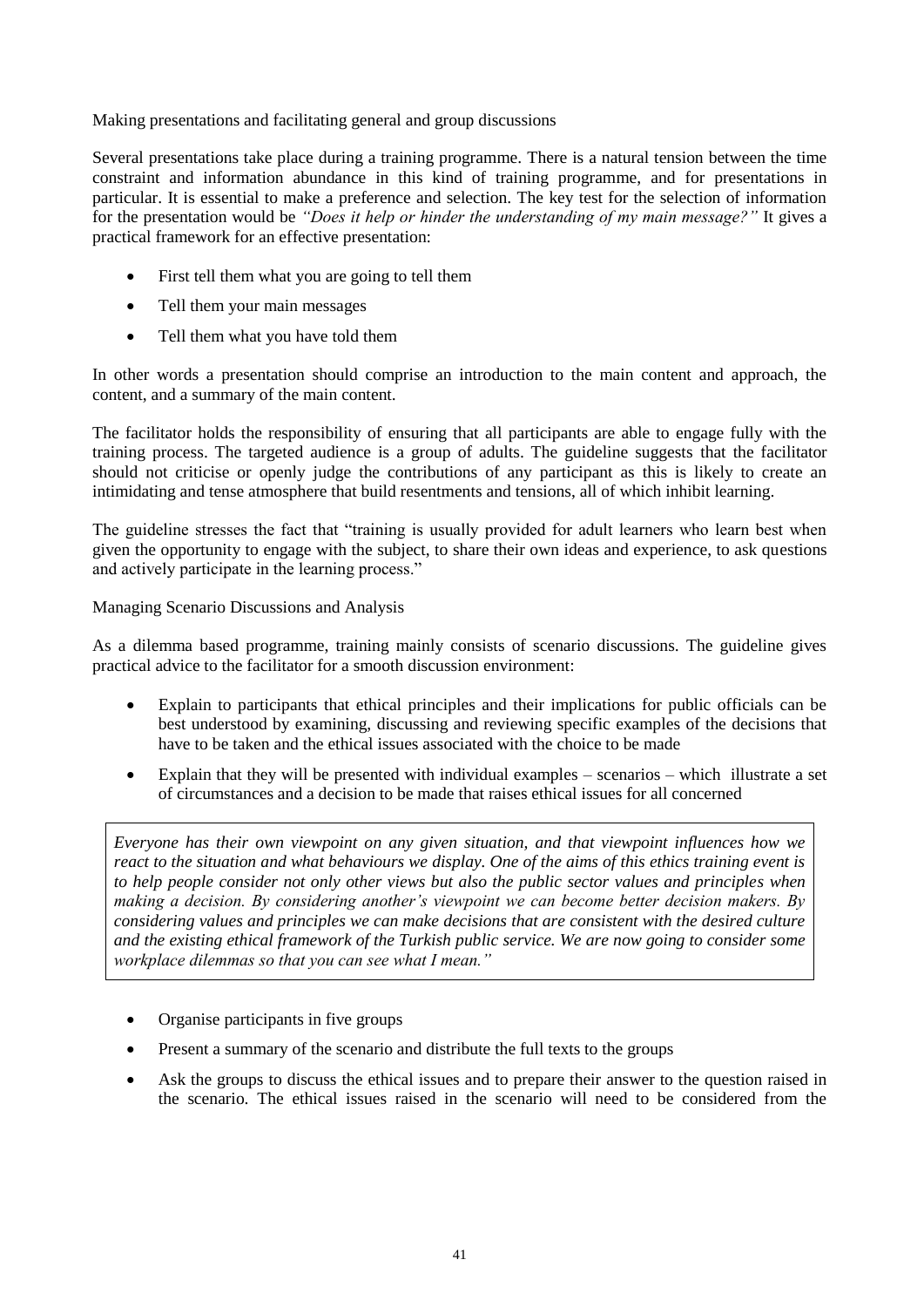individual perspectives of the different parties involved in or affected by the decision to be made. <sup>19</sup> Invite the groups to report back to the general audience and to present their answers.

 At the end of the final scenario use the pre-prepared visuals to remind participants of the ethical decision-making model and summarise the importance of viewing ethical problems from different perspectives

Closing the Ethics Training Event

The method used in closing an event also affects the success of it. According to the guideline the training event should be closed by thanking the speaker(s) for their contribution and the participants for their commitment and engagement with the subject and with the active process of learning. The guideline also covers the following steps for closing the event:

- Ask the participants to complete and hand in their evaluation form<sup>20</sup> before they leave
- Inform the participants that their organisation will be providing additional advice on the continuing development of ethical principles and ethical conduct
- Provide an outline for any planned activities and the name(s) of the person(s) to be contacted for further advice and information on follow-up activities
- Remind participants of the importance of seeking advice of a trusted colleague whenever facing doubts about the ethics of a decision or course of action
- Conclude the event with these key points:

 $19$ <sup>19</sup> A sample scenario if presented in Annex 1. Discussing this scenario, for instance, each group takes the role of different person, including Mr. Suleyman, Mr. Yilmaz, manager of the hotel, old couple, and police officers.

<sup>20</sup> A generic evaluation form is provided at Annex 2.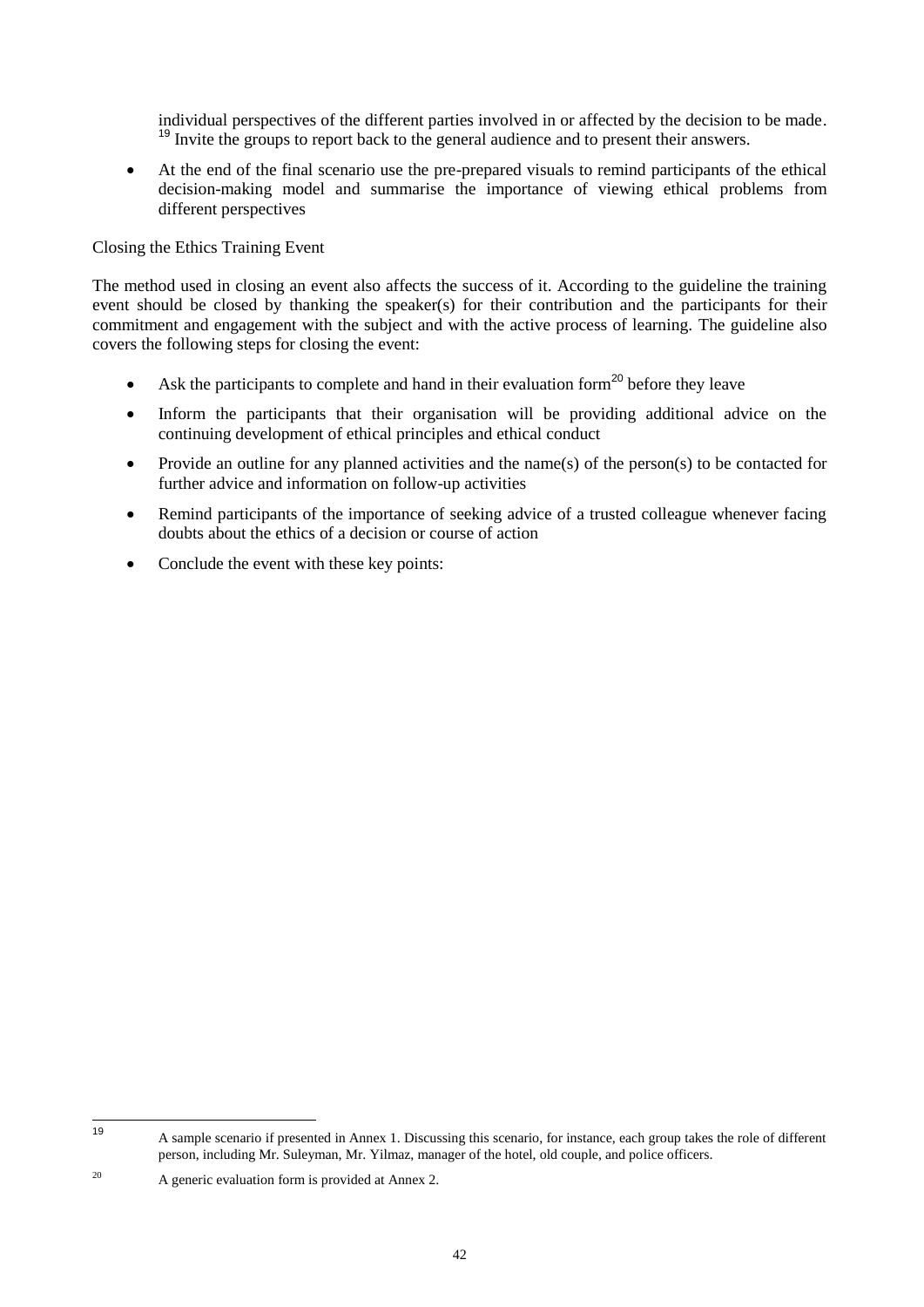*While there are no absolute right or completely wrong answers to often complex situations, there are guiding values and principles to help us make the most appropriate decision. "Ethical Behaviour Principles for Public Officials" and the content of this training event are designed to help you in such situations. You may also wish to refer to available codes of conduct, standards and other policies and procedures for your organisations.*

*Living the values on a daily basis and encouraging others to do so is the most effective way of nurturing an ethical culture. In turn, we can expect to work for a high performing organisation that brings us personal satisfaction and promotes our workplace as an employer of choice.*

Challenges and Latest Developments for an Effective Functioning Ethics Training in Turkey

- The demand for CEPS training programmes is increasing in parallel with growing awareness of the issue in Turkish public institutions, which represents both an opportunity and challenge for CEPS. There is a capacity problem due to insufficient budget, limited number of permanent staff and difficulty in forming ethics trainers in a short time. Furthermore, the fact that CEPS is not an independent body<sup>21</sup> constitutes a structural obstacle to act in a stronger and more flexible way.
- Successful integrity management and ethics training in particular require the individual public entities' constant effort and sense of ownership. The empowerment of ethics commissions is crucial in this respect. Despite the fact that some public ethics commissions within individual public institutions operate effectively, most of the commissions are still far from institutionalising completely. A reform targeting the effective functioning of these entities would be a strategic step towards the decentralisation of the ethics training. This step would also bring the transformation of the CEPS towards a standard setting and certification body for ethics training and trainers, monitoring the implementation in individual public bodies.
- In order to adapt to changing needs and developments every public policy instrument should be subject to periodical evaluations and on-going feedback from the beneficiaries and main stakeholders. Being an important policy instrument for CEPS, ethics training policy is not exempt from this reality. Although after each training event written feedback is being received from the participants, there is a crucial need to evaluate the expectation of stakeholders and the quality of events being held in a more organised way. Development of a generic methodology would serve CEPS for this purpose in order to improve the existing training module and practice.
- CEPS has implemented several projects in order to achieve its organisational objectives. It especially tries to benefit from EU funds to increase its administrative capacity and works with the Council of Europe (CoE) within the implementation process. In this framework CEPS has just started a new project "Consolidating Ethics in the Public Sector in Turkey"<sup>22</sup>, with a 1.5 million EUR budget as a second phase of "Ethics for the Prevention of Corruption in Turkey" Project (2007-2009)" mentioned above. Among the activities of this project, it is planned to revise and enrich the current training module and train about 200 new ethics trainers from central and local government. This new project is expected to give greater momentum to the training efforts within the country.

 $21$ <sup>21</sup> CEPS is located within the Prime Ministry and lacks budgetary and human resource independence. For a detailed analysis about its dependency problem, see [Alain DOIG and David WATT \(2008\), Review of the Council of Ethics for](javascript:__doPostBack()  [Public Service.](javascript:__doPostBack()  [http://www.coe.int/t/dghl/cooperation/economiccrime/corruption/projects/TYEC/1062\\_TYEC\\_ADDW-](http://www.coe.int/t/dghl/cooperation/economiccrime/corruption/projects/TYEC/1062_TYEC_ADDW-TP41_May08%20_Review%20of%20the%20Council%20of%20Ethics.pdf)[TP41\\_May08%20\\_Review%20of%20the%20Council%20of%20Ethics.pdf](http://www.coe.int/t/dghl/cooperation/economiccrime/corruption/projects/TYEC/1062_TYEC_ADDW-TP41_May08%20_Review%20of%20the%20Council%20of%20Ethics.pdf)

<sup>&</sup>lt;sup>22</sup> Project activities can be followed through the website below: [http://www.coe.int/t/dghl/cooperation/economiccrime/corruption/Projects/TYEC2/Default\\_tyec2%20en.asp](http://www.coe.int/t/dghl/cooperation/economiccrime/corruption/Projects/TYEC2/Default_tyec2%20en.asp)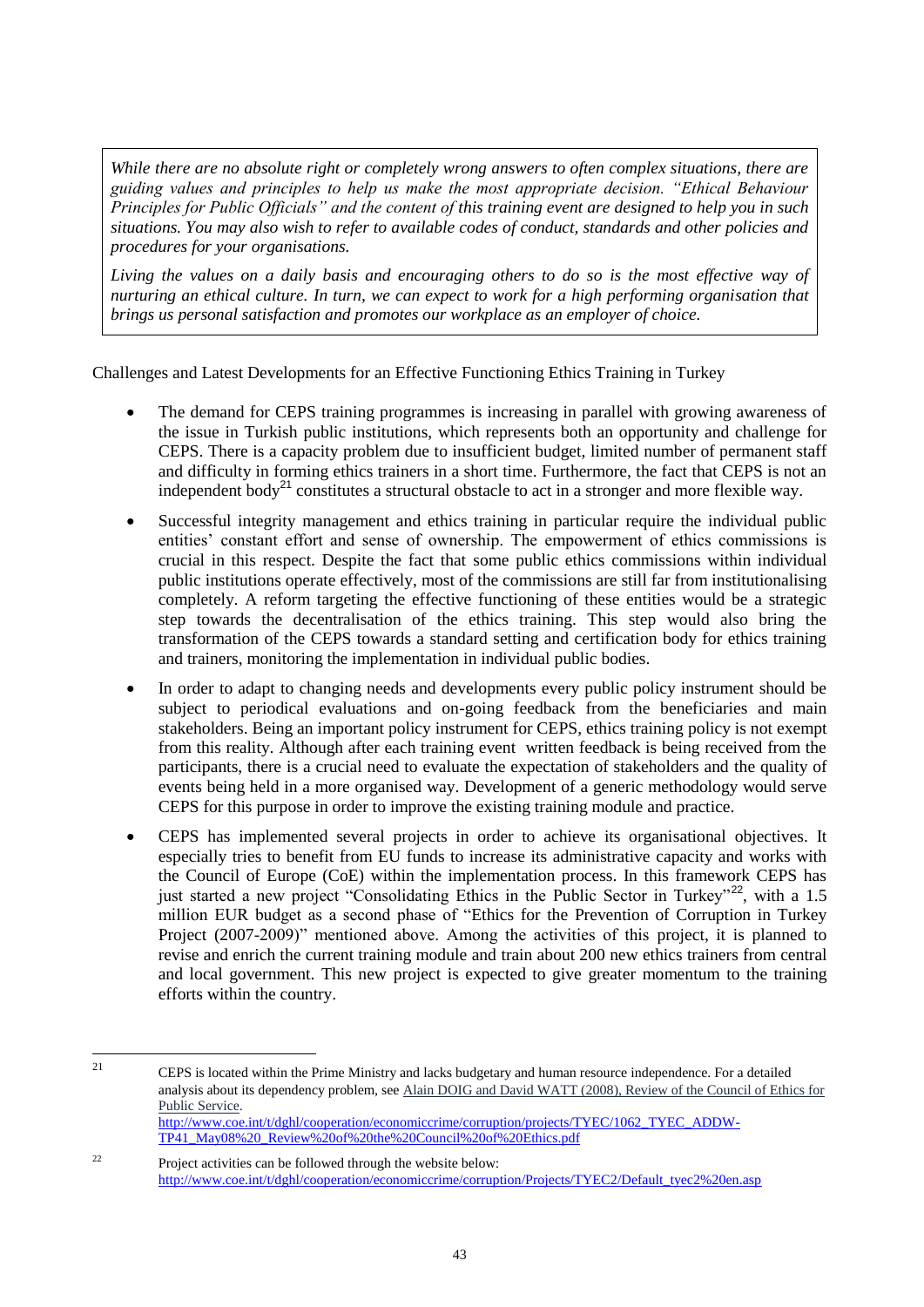All in all, CEPS is functioning as a small but influential agency in Turkish public administration. However, it has limited resources and independence to fulfil its very ambitious legal obligations. Taking into account its achievements in ethics training despite the constraints, CEPS has a very promising role to consolidate the universally accepted public sector principles within Turkish public administration.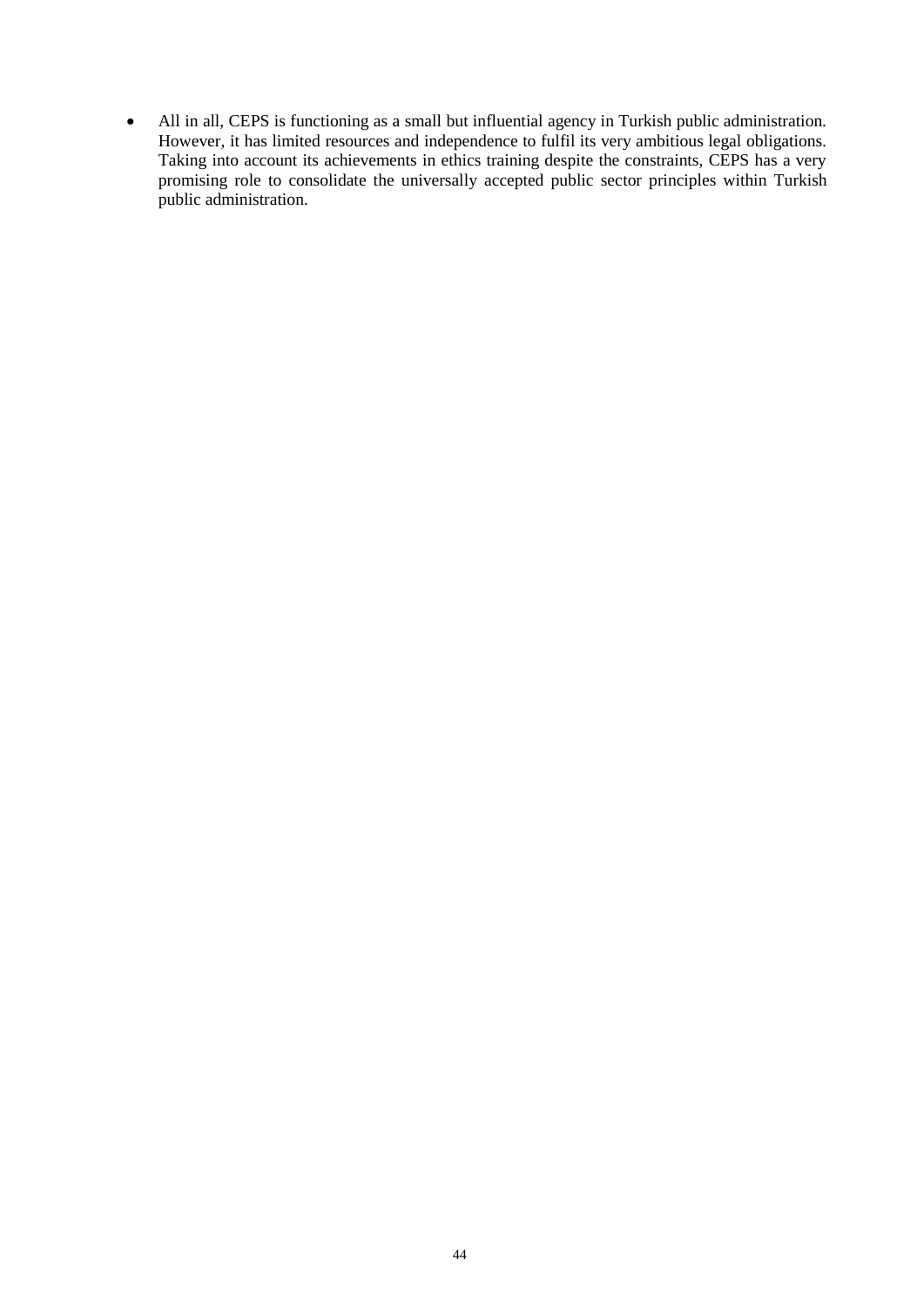#### **ANNEX 1: A CASE STUDY**

Mr Suleyman is a Master's degree-holding police commissioner. His thesis was about the satisfaction level of citizens about police stations which serve the public directly with whom they have face-to-face relations and methods to create a more "citizen friendly" working environment.

He has completed his master study and received appreciation for his efforts. Eager to apply these methods, Mr. Suleyman has returned to his work. He has been assigned as a commissioner to a central position in Ankara in which the Provincial Police Chief was quite eager to initiate a modernisation process.

Mr. Suleyman is now responsible for analysing a number of police stations in the capital and developing action plans for a modernization programme. He begins his work by visiting the "Konak" police station. Everybody uses this name referring to "Konak Plaza Hotel" nearby. There are many restaurants, shops, cafes, and embassies in this neighbourhood.

The building of the police station is a typical old one with fainted painting, various posters on the walls, a bench on the waiting section and a counter opening to the bureaus. In the bureaus there are dossiers and equipment lockers filled with messy files as in any ordinary police station.

In the scenario, when Mr. Suleyman enters the building, an old couple is quietly waiting in the bench. A deputy commissioner and a police officer are talking behind the counter. Mr. Suleyman says "hello" and walks towards the bureaus. He notices some pictures on the walls behind the rows possibly drawn by children. On the tables there are some paper coffee cups of a famous coffee shop which is close to the police station. He jokes about the salaries of the officers as being high enough to provide good coffee for themselves and enough paper and pens for their children. One of the officers smiles and says "they are taking good care of us here."

Mr. Suleyman stops before the counter on his way. Deputy Commissioner Mr. Yilmaz is talking to a tourist who has lost his camera. He hears that the tourist stays in the Konak Plaza Hotel and the manager of the hotel has sent him to the police station with a note to see Mr. Yilmaz. The police are to prepare a report, so that the tourist can claim the amount of the lost item from the insurance company in his country. Mr. Yilmaz inquires the details and tells the tourist to come back with the necessary papers. As the tourist leaves the police station Mr. Yilmaz turns to Mr. Suleyman and asks if he wishes to talk to him. Mr. Suleyman replies "we may meet after you take care of the couple in the bench". Mr. Yilmaz shrugs his shoulder and says "they can wait; I can see them later". Mr. Süleyman replies, "You take care of them now. I will be back soon."

Mr. Suleyman thinks about Mr. Yılmaz's attitude, the general structure of the police station he has faced and the new ideas he learnt during his graduate education. Mr. Suleyman has a list of businessmen, politicians, embassies and NGOs in the area to inquire about the delivery of the policing service. Most of them speak highly positive about the attitude of the police and the reactions they receive from the police stations.

In his visit to Konak Plaza Hotel Mr. Süleyman sees that the Director General of the Hotel Mr. Enver is quite pleased with the service of the station. He states that the police officers deal with the problems of the guests and they rapidly intervene with any problem in the hotel. He also states that they are very happy to support the police station in return of this service. Mr. Suleyman asks about the type of this support. Mr. Enver states that from time to time the guests of the hotel need some police documents and the police station provides them easily. He also states that they are happy to provide a couple boxes of paper and other bureau materials for the police station. He says that they have even given an old printer that needed to be changed. Mr. Enver says that most of the companies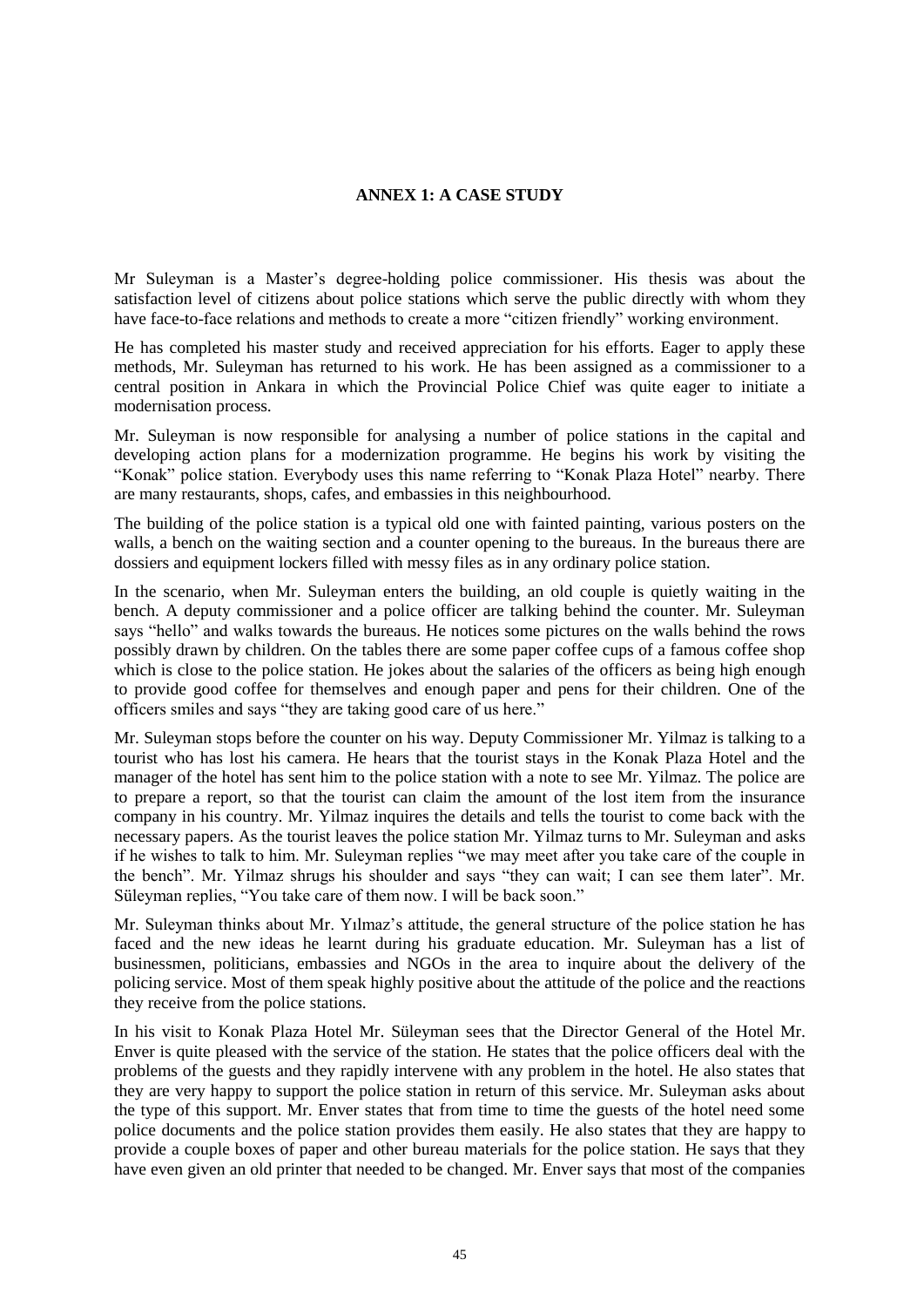in the area do the same and he knows it because of the regular meetings held in his hotel. In fact, it is no longer possible to collect equipment and other materials (tea and coffee) from the shops. However, these shops have come to an unofficial agreement to provide the monthly requirements of the police stations.

Mr. Suleyman is aware of this tradition, but he is surprised to see that it has evolved into an organised fashion. He is also interested in the implications of this tradition on the culture and attitude of the police officers. He feels quite anxious when he remembers the different attitudes towards the old couple and the tourist.

Mr. Süleyman arranges a meeting with Mr. Yilmaz. Mr. Yilmaz is a little confused upon hearing the problems. He explains that the budget allocated for the centre is never enough for the services provided. He says that he sends the officers to the companies only when items such as paper, coffee and pen are lacking. He also says that Mr. Suleyman's predecessor worked to better organise it and companies close to the station now regularly provide such support. He adds that this is better for planning and it allows the establishment of better relations with the companies and in turn the police can respond to the demands more efficiently.

Mr. Suleyman is surprised to see that Mr. Yilmaz deems such arrangements as normal and logical. Mr. Suleyman says that he is more interested in providing better service to the residents of this area and reminds him of the old couple. Mr. Yilmaz says that while the tourists are always in a hurry to ask for certain documents, the residents of this area are not in a hurry; so they are using the old methods for their transactions.

Mr. Suleyman thinks that Mr. Yilmaz does not attach importance to the old couple and the latter are not aware of their rights. The old couple thinks that the police have the right to make them wait.

Mr. Suleyman also questions whether the items provided by the companies are necessary. (He wonders whether some officers take these materials home for private use or not and why the officers need to drink free coffee while performing their official duties.)

Mr. Süleyman thinks that it is possible to provide the same service at different levels. Mr Yilmaz responds, *"OK.. If you stop receiving support from the companies, can you increase our budget? If you cannot, won't this disrupt the service we provide to the citizens as well as to the companies? To be honest why would we change these arrangements that allow us to deliver services or largely facilitate it? I asked one of the companies painting their own facilities to arrange painting the waiting section of the station to give it a more comfortable and modern look. My staff are happy to work here and they think I take good care of them. If you want to help the citizens, let the companies help us. They have the means to do that. What is wrong about responding their support with our service? Only through such arrangements can we provide quality service!"*

What can or should Mr. Suleyman do after that?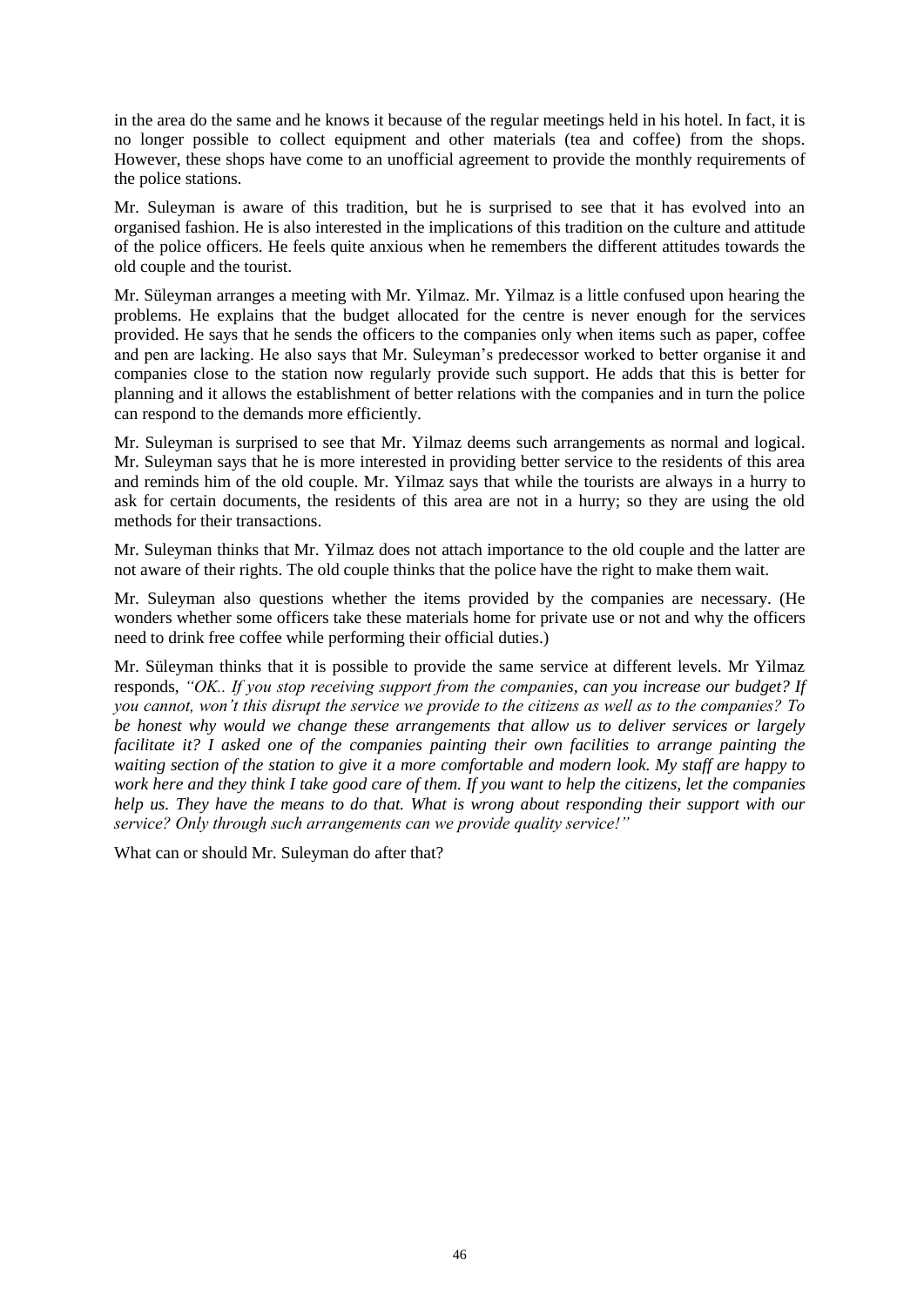# **ANNEX 2: PARTICIPANT EVALUATION FORM**

| <b>EVENT</b>                                                                                                                                                                 |  |
|------------------------------------------------------------------------------------------------------------------------------------------------------------------------------|--|
| <b>DATE</b>                                                                                                                                                                  |  |
| <b>LOCATION</b>                                                                                                                                                              |  |
| Help us to plan our next training event by telling your opinions of this event. Please spend a few moments completing<br>this form and handing it in before you leave today. |  |
| 1. How would you rate the relevance of the topics covered today to your interests? Please circle the appropriate level.                                                      |  |
| a) Very High<br>b) High<br>c) Medium d) Low                                                                                                                                  |  |
| 2. What are the three most important ideas you will take away from today's workshop for further discussion and action<br>in your organisation?                               |  |
| a)                                                                                                                                                                           |  |
| b)                                                                                                                                                                           |  |
| c)                                                                                                                                                                           |  |
| 3. What other subjects do you think we should include in scenarios at training events?                                                                                       |  |
| 4. What other forms of assistance would you like to help you follow the ethical way?                                                                                         |  |
| 5. Do you have any comments or suggestions to make about this or future events?                                                                                              |  |
| P.S. Please continue over the page if you need more space for your comments.                                                                                                 |  |
| Name                                                                                                                                                                         |  |
| <b>Title</b>                                                                                                                                                                 |  |
| Organisation:                                                                                                                                                                |  |
| Phone                                                                                                                                                                        |  |
| Email                                                                                                                                                                        |  |
| <b>THANK YOU FOR YOUR COMMENTS</b>                                                                                                                                           |  |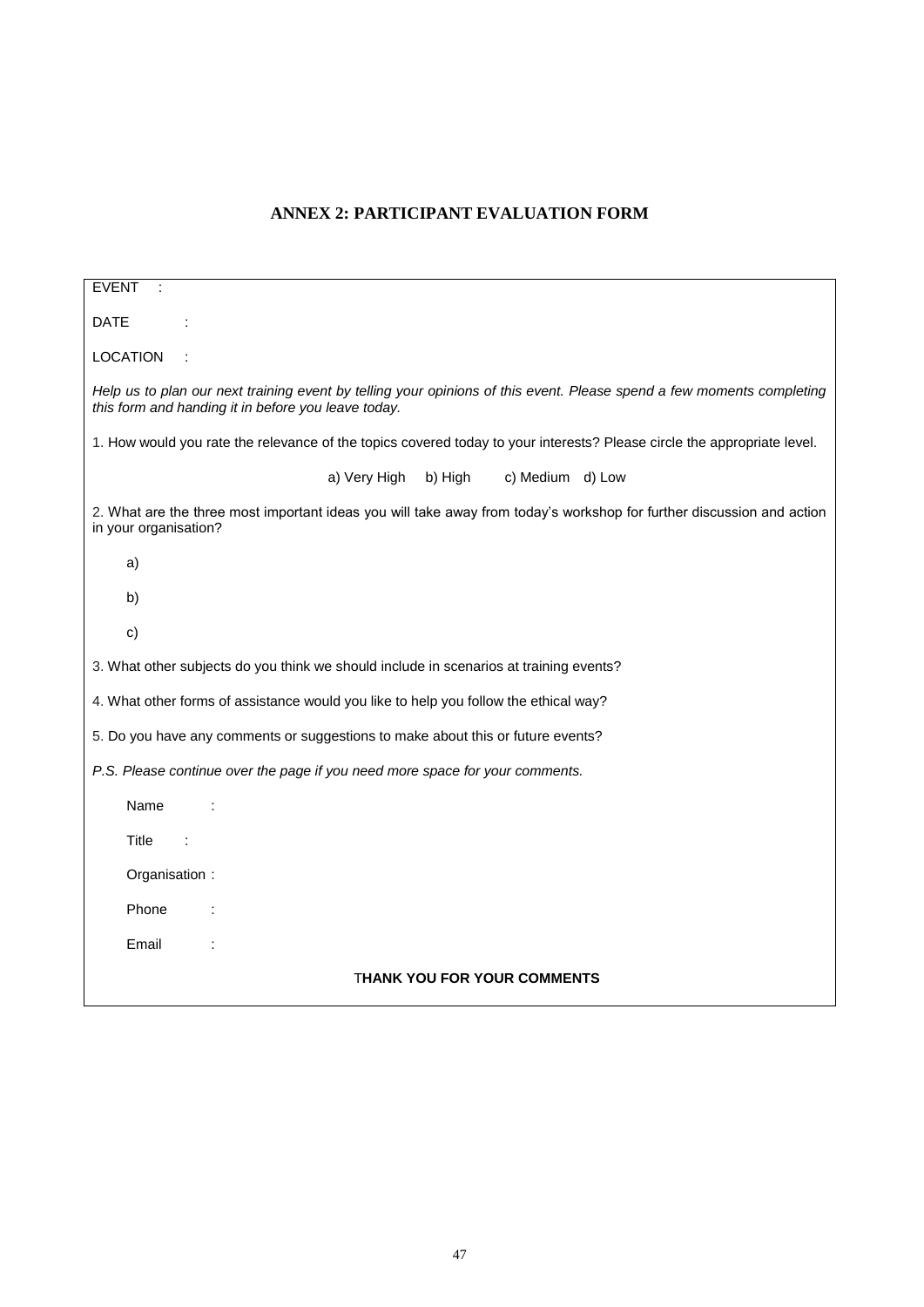## <span id="page-47-0"></span>**3.4. United States**

#### Trish Zemple

Associate Director, Office of Government Ethics

The United States has a system of laws and regulations governing employment in the Federal Government. At the Federal level, each branch has its own government hiring system. Under the separation of powers principles established by the United States Constitution, the legislative and judicial branches of government are generally not subject to the laws, rules, and regulations applicable to the civil service, which serves the President as part of the executive branch. However, Congress has, by legislation, expressly included certain legislative and judicial administrative personnel under components of the civil service system or under parallel systems. The legislative and judicial branch hiring laws integrate many of the principles of transparency and fair dealing found in the executive branch laws described below. Likewise, while systems at the sub-federal level (state, municipal, and other jurisdictions) will vary, most incorporate similar principles and practices.

The laws governing federal executive branch hiring are found in Title 5 of the U.S. Code (Government Organisation and Employees). The implementing regulations for Title 5 of the U.S. Code (USC) are found in Title 5 of the Code of Federal Regulations (C.F.R.). These laws and regulations provide for efficiency, transparency and objective criteria such as merit, equity and aptitude in the recruitment, hiring, retention, promotion and retirement of public officials.

In addition, because of the President's constitutional role as head of the executive branch, numerous presidential executive orders, which have the force of law, address competitive examinations, qualifications, suitability, merit hiring and ethics. One of the most significant is Executive Order 10577, which amended the Civil Service Rules and authorized a new appointment system for the competitive service (codified in 5 C.F.R. parts 1 through 10).

The executive branch accounts for approximately 97 per cent of full-time federal public officials, most of which are selected through systems leading to career appointments. In general, there are two basic categories of career public officials in the federal executive branch, both of which are hired under merit system principles: (1) competitive service employees (referred to in the hiring and ranking systems as General Service (GS) employees), who are hired through a competitive examination process and must meet government-wide suitability and qualification standards, and (2) excepted service employees, who may be hired non-competitively but must still be found fit and qualified for their positions, either under government-wide standards or agency-specific standards. A relatively small number of public officials in the executive branch are under a career senior executive personnel system, which also requires candidates to meet qualification and suitability requirements.

There are also a relatively small number of non-career public officials who are not selected on a competitive basis. These are primarily those serving in high-level positions of confidence. However, those appointments are still subject to a vetting process. For example, an individual who the President wishes to appoint as a member of his cabinet must go through a rigorous background check, a financial conflict of interest review, and Senate confirmation.

#### The Office of Government Ethics

The United States Office of Government Ethics was established by the Ethics in Government Act of 1978. OGE provides leadership to the executive branch of the Federal Government to prevent conflicts of interest on the part of executive branch employees and resolve those conflicts of interest that do occur. In partnership with executive branch departments and agencies, OGE fosters high ethical standards for executive branch employees; these standards, in turn, strengthen the public's confidence that the Government's business is conducted with impartiality and integrity.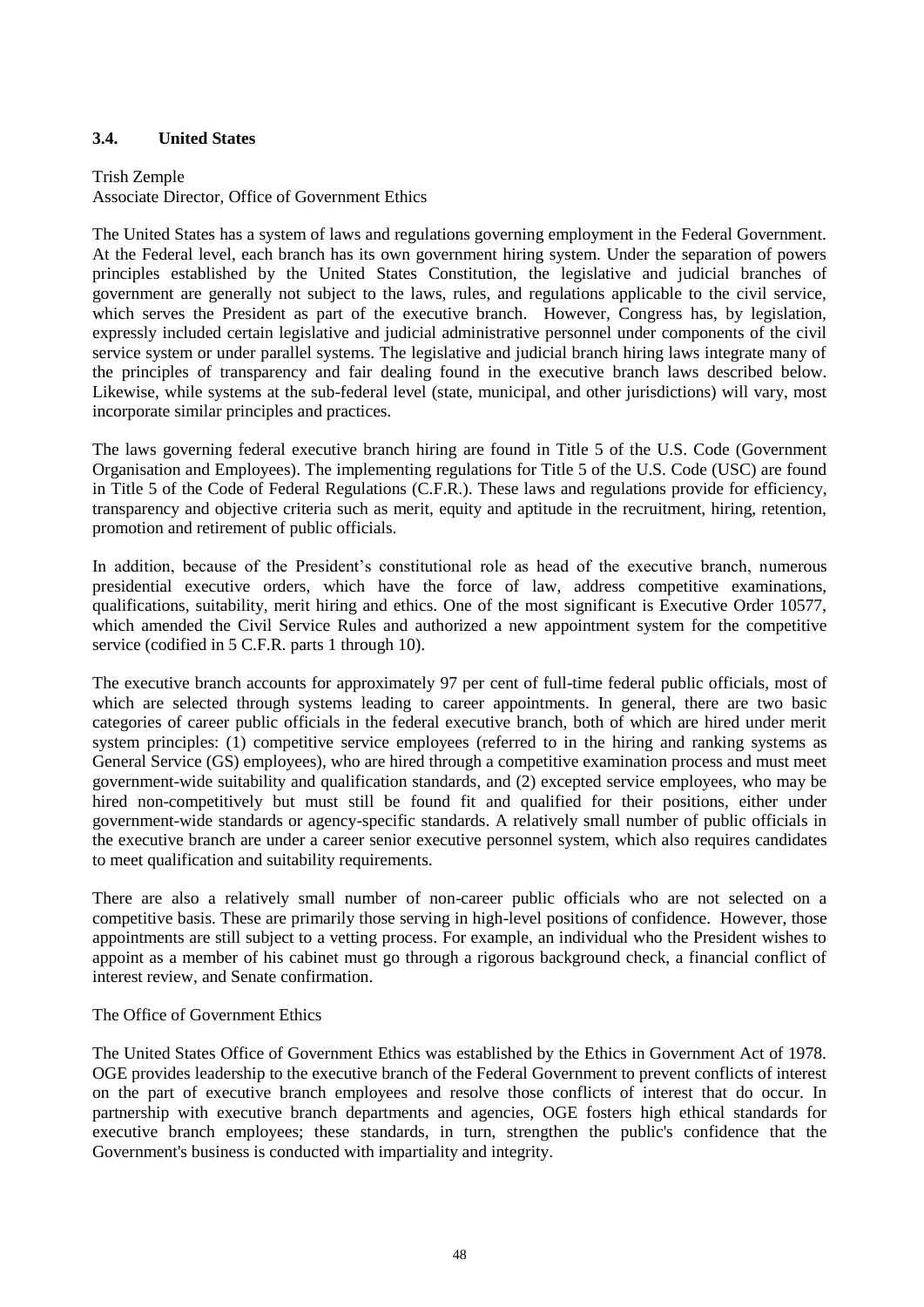## **Organisation**

OGE is headed by a Director who is appointed to a five-year term by the President after confirmation by the U.S. Senate. In addition to the Office of the Director, OGE is divided into four offices that work in concert to carry out OGE's mission: Office of General Counsel and Legal Policy, Office of International Assistance and Governance Initiatives, Office of Administration, and Office of Agency Programs. In total, OGE has 76 employees, all located in Washington, DC. Of these 76 employees, 13 employees have primary responsibility for providing ethics [training courses and materials](http://www.oge.gov/Education/Education/) for executive branch departments and agencies.<sup>23</sup> These staff members deliver training to both new and experienced agency ethics officials through workshops and seminars designed to improve their skills in performing ethics-related duties and maintaining effective ethics programmes.<sup>24</sup> In addition, the staff members develop and make available ethics training courses and materials for agency ethics officials to use in conducting ethics training for their employees. These courses and materials are available in a variety of formats such as instructor led, webbased and video, and cover a variety of ethics topics to enable agency ethics officials to best meet their training needs.

## The U.S. Code of Federal Regulations

On behalf of the United States, the U.S. Office of Government Ethics has outlined standards of conduct for employees of the Executive Branch and codified rules about ethics training. The rules that govern training as well as the standard of conduct for employees of the Executive Branch are detailed in the Code of Federal Regulations (5 CFR 2635).<sup>25</sup>

The Code of Federal Regulations states that each agency must have an ethics training programme to teach employees about ethics laws and rules and to tell employees where to go for ethics advice. The training programme must include, at a minimum, an initial agency ethics orientation for all employees and annual ethics training for employees who file public and confidential financial disclosure reports.

#### The Standards of Conduct

The Standards of Ethical Conduct for Employees of the Executive Branch provide the foundation for our training efforts. The standards outline the basic obligations of public service and provide detailed rules relating to gifts, conflicting financial interests, impartiality in performing official duties, seeking other employment, misuse of position, and outside activities. In addition to the Standards of Conduct, employees must also adhere to the conflict of interest laws found at 18 USC 201-209. These laws cover bribery and illegal gratuities (18 USC 201) and criminal conflicts of interest (18 USC 202-209).<sup>26</sup>

#### The U.S. Executive Branch Ethics Education Program

Each agency must have an ethics training programme to teach employees about ethics laws and rules and to tell the employees where to go for ethics advice. (There are 133 separate agencies within the executive branch.) In the U.S., all employees in the Federal Executive Branch must receive an initial ethics orientation so they learn about the standards of ethical conduct. This training must be provided not later

 $23$ <sup>23</sup> Information about OGE's training courses and material is available at http://www.oge.gov/Education/Education/.

<sup>&</sup>lt;sup>24</sup> Ethics officials are usually attorneys who work in the Office of General Counsel within their respective Executive Branch agency. As of 2010, agencies reported approximately 5,300 ethics officials across the Executive Branch; 10 percent are full time; 90 percent are part time (meaning they have collateral duties other than ethics). Their responsibilities as ethics officials range from providing advice and counsel to employees, to training employees who file public and confidential financial disclosure reports and reviewing public and confidential financial disclosure reports for potential or actual conflicts of interest.

<sup>&</sup>lt;sup>25</sup> The Code of Federal Regulations (5 CFR 2635) is available at [http://www.oge.gov/Laws-and-Regulations/OGE-](http://www.oge.gov/Laws-and-Regulations/OGE-Regulations/5-C-F-R--Part-2635---Standards-of-ethical-conduct-for-employees-of-the-executive-branch)[Regulations/5-C-F-R--Part-2635---Standards-of-ethical-conduct-for-employees-of-the-executive-branch.](http://www.oge.gov/Laws-and-Regulations/OGE-Regulations/5-C-F-R--Part-2635---Standards-of-ethical-conduct-for-employees-of-the-executive-branch)

<sup>26</sup> The Standards of Ethical Conduct for Employees of the Executive Branch and the conflict of interest laws are available at [http://www.oge.gov/Laws-and-Regulations/Statutes/Statutes.](http://www.oge.gov/Laws-and-Regulations/Statutes/Statutes)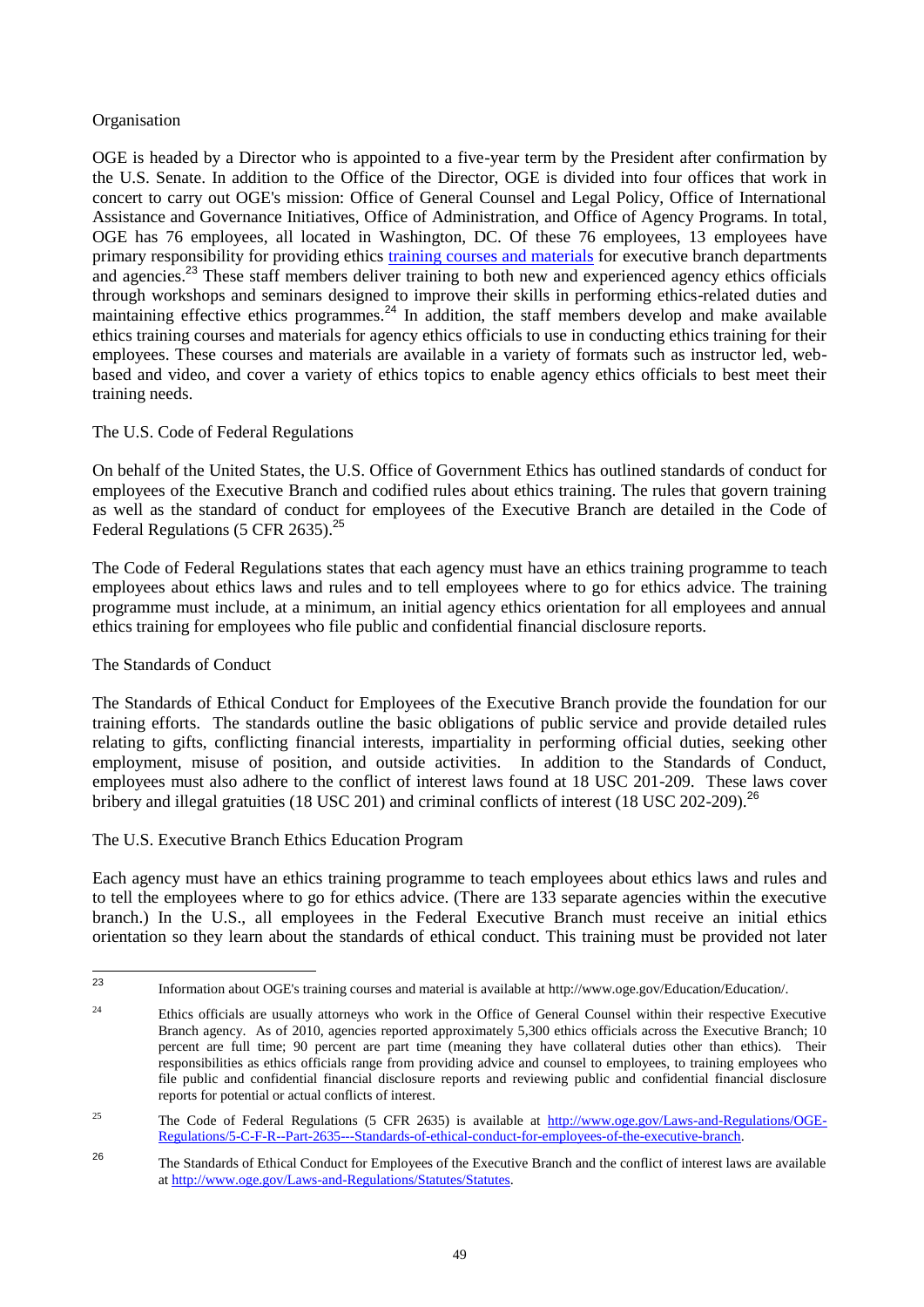than 90 days after an employee begins his/her federal employment. Other employees must also receive annual training on the standards if they are in higher level positions. Generally, these are employees who file confidential or public financial disclosure reports. In total, approximately 330,000 employees file confidential reports and 28,000 employees file public reports. Of the latter, approximately 1,200 are employees who serve at the highest level of the executive branch—employees who are nominated by the President and confirmed by the U.S. Senate (i.e., PAS officials).

#### How the U.S. Administers the Executive Branch Ethics Education Program

The United States has a decentralised model for delivering training across the Executive Branch and uses a team approach to training the approximately 4 million government employees (both military and civilian) located throughout the 133 executive branch agencies. This model also applies to the way the ethics programme is managed in the executive branch. The U.S. Office of Government Ethics provides leadership, but each agency has an ethics programme and individuals (ethics officials) within their agency who administer that programme. The heads of each agency are responsible for maintaining and carrying out the agency's ethics programme. (5 CFR 2638.202) Part of the responsibility includes ensuring that agency personnel are counselled on ethics standards. The executive branch agencies are responsible for the day-to-day administration of their ethics programmes.

## OGE Provides Training to Agency Ethics Officials

The implications of this model apply to the way the Federal Government builds an understanding and appreciation for the Standards of Conduct. In the context of all training specified in the Code of Federal Regulation, OGE provides training to ethics officials and these ethics officials provide training to agency employees. OGE has established a comprehensive programme for training ethics officials. This program ensures that ethics officials have the information they need to train their employees.

## Training for Ethics Officials

In fiscal year 2010, OGE launched an initiative to improve the training delivered to new ethics officials: the New Ethics Official Certificate Program provided comprehensive training to over 200 new ethics officials. For the first offering, OGE delivered a 2-day course to a group of 154 new ethics officials. OGE then revised the course and extended it to 3 days and reduced the number of students per class to  $21 - 30$ (primarily due to resource constraints). Post-training evaluations administered to the participants showed that 97 per cent were satisfied with the training, and felt they were better equipped to do their jobs because of the training.

The New Ethics Official Certificate Program is a "boot camp" for those new to the practice of ethics. The Certificate Program is designed for new ethics practitioners. There are no pre-requisites for this programme. However, registration is limited to those who have performed ethics duties either full time or part time for no more than 3 years. The Certificate Program is designed to teach new ethics practitioners the following:

- The essential elements of the executive branch ethics programme
- The essential elements of the financial disclosure programme
- How to identify and notify financial disclosure filers
- How to certify confidential financial disclosure reports (OGE 450)
- How to identify and remediate conflicts of interest
- How to analyze gift questions and requests for outside activity approval
- How to provide advice and counselling
- How to develop and deliver effective ethics training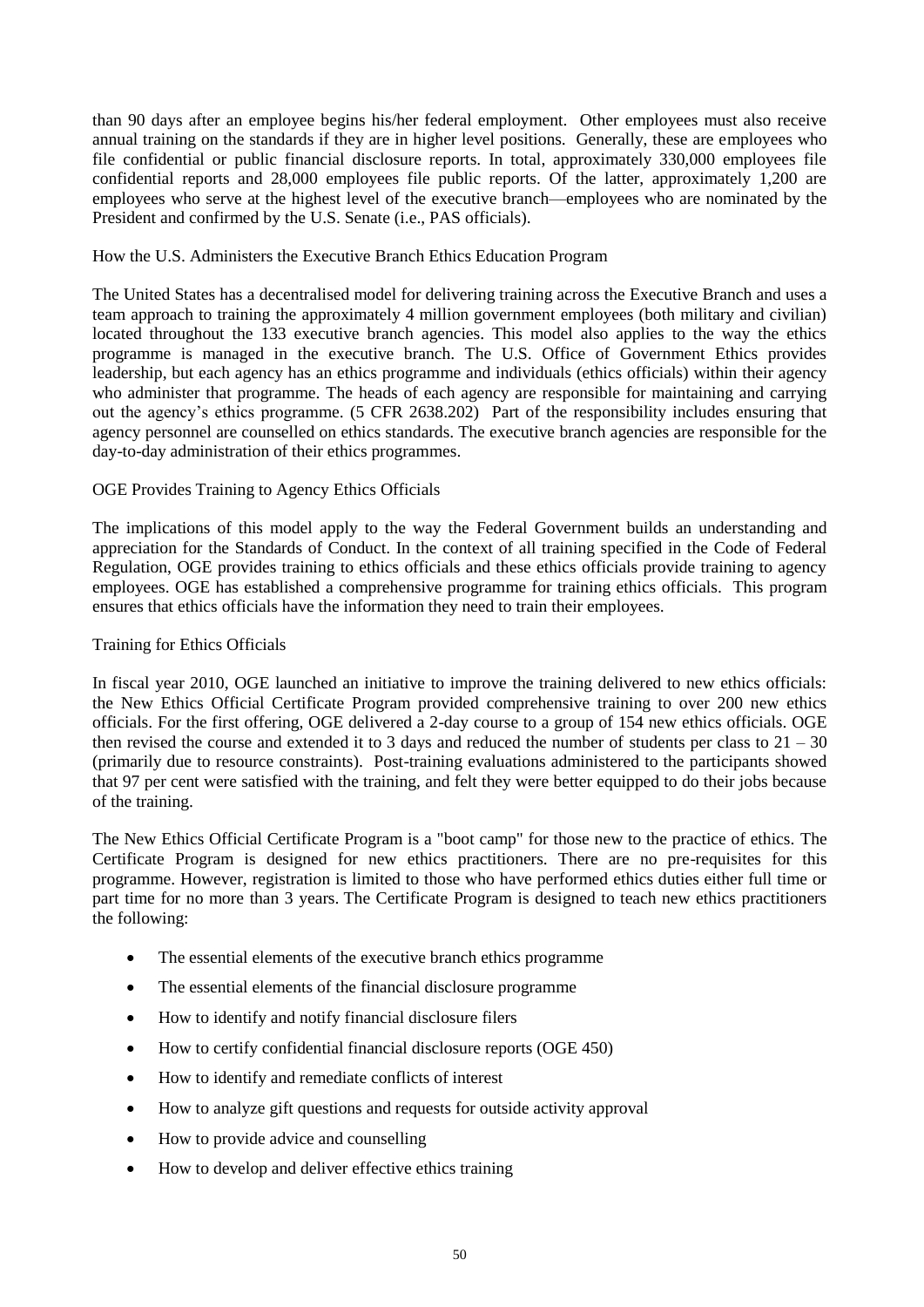Through a facilitated simulation of "a day in the life of an ethics official," participants apply relevant ethics authorities to a series of critical tasks, assess and discuss the importance of effective processes in the management of an ethics programme, and use tools and resources critical to the practicing ethics official. Students are seated 7 to a table with 1 instructor per table. Typically there are 3 tables per class. During the simulation, instructors use a combination of lecture and practical, hands-on training.

The simulation focuses on the three primary functions of an ethics official: reviewing financial disclosure reports for conflicts of interest, providing advice and counsel on issues involving conflicts of interest laws and the standards of conduct, and training employees on selected topics. So, for example, in the area of financial disclosure, the participants work through a mock employee confidential financial disclosure form, simulating what it would be like if the ethics official were back at his/her agency. The participants "receive" an email from the Human Resources Department, alerting the official that a new employee who has to file a financial disclosure report has begun employment with the agency. The ethics official must then contact the new employee's supervisor to get information about the duties and responsibilities of the new employee. The ethics official will use this information for purposes of determining what would cause a potential conflict between the employee's financial interests and the employee's official duties. The ethics official then "receives" the employee's confidential financial disclosure report. The ethics official reviews the report, noting any issues that require follow up with the employee and then following up with the employee to resolve any issues. Once the information is received by the ethics official, the next step is to determine what, if any, remedial action would have to be taken by the employee to resolve the conflict of interest identified. The ethics official drafts a note to the employee letting him/her know about the recommended remedial action and what steps the employee has to take in order to implement the recommended action. One of the last steps would be to draft appropriate memoranda and then certify the report.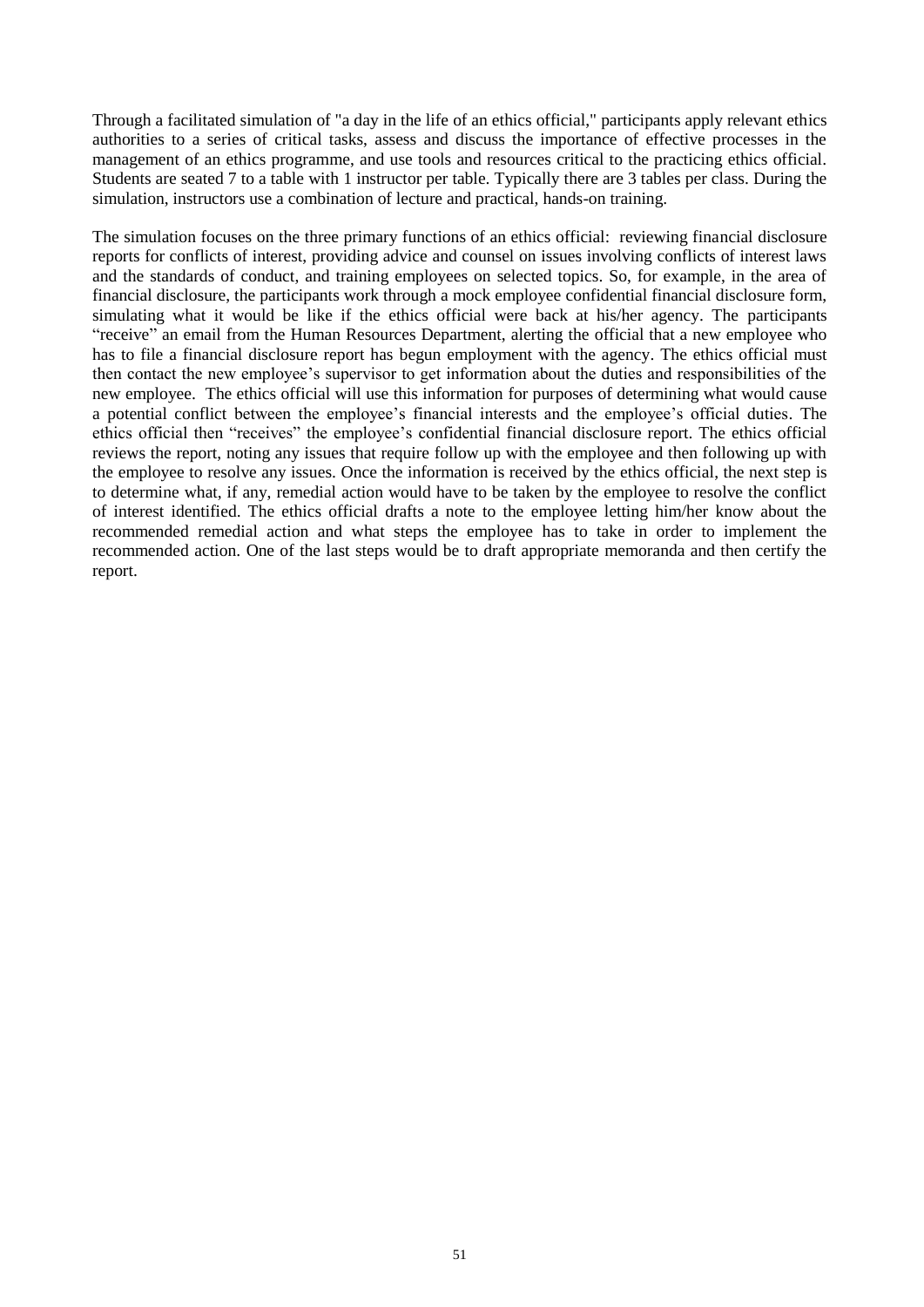#### **Box 4. Simulation of reviewing financial disclosure reports for conflicts of interest**

A mock employee, "Michael Faraday," has submitted a confidential financial disclosure report. The ethics official notes that Michael has listed the following items on his report: Dell stock; Pepco (an electric company); outside position with the City of Philadelphia; iShares fund; membership on outside board, "CIO Executive Council", University of Maryland; and an outside organisation, "Save the Internet." Through a discussion with the instructor, the ethics officials are prompted to write an email to Michael Faraday asking for some clarifying information in order to provide Mr. Faraday with comprehensive advice on any ethics issues identified. For example, for the Dell stock, the ethics officials inquire about the value of his shares in Dell stock because it is likely, given his official position, that he will be working on matters that could involve Dell. Therefore, the ethics official would need to know the amount in order to determine if he needs to divest some or all of the stock. For the outside position of "Save the Internet", the ethics official asks whether Mr. Faraday is an active participant in the organisation, e.g., does he chair any committee or engage in fundraising on the organisation's behalf. The ethics official then gets the response from Mr. Faraday, providing the clarifying information. For example, the ethics official learns that Mr. Faraday holds \$46K in Dell stock and that he is an active participant with "Save the Internet" but is not an officer with the organisation. Based on this and the other clarifying information received, the ethics official (again with assistance from the instructor) drafts a memorandum, known as an ethics agreement, for Mr. Faraday. The ethics agreement outlines what steps he must take in order to avoid any identified conflicts of interest. In that agreement, Mr. Faraday promises to sell his stock interests in Dell and states his understanding that a conflict of interest law prohibits him from representing "Save the Internet" back to the Government and that he cannot use his Government title or any authority associated with his Government position to assist or promote the organisation or its activities. In addition to the ethics agreement, the ethics official drafts a "Cautionary Memo." The cautionary memo advises Mr. Faraday how to complete future financial disclosure reports and to caution him about potential conflicts of interest and appearance concerns he should be monitoring based on the information disclosed on his financial disclosure report.

This same approach is used for training ethics officials about how to answer questions they get from employees. In this area, the focus is on questions arising from outside activities that an employee wishes to engage in and gifts that an employee receives. These two topics are chosen because they are among the most common questions received by ethics officials. For the simulation, ethics officials are given several scenarios. They then role-play with the OGE instructors, asking questions to the "employee" until enough information is gathered to complete the analysis and determine if the activity or gift is appropriate. In the last area—training employees—ethics officials do not practice training. Instead, ethics officials are given information about different ways to provide training to employees and different strategies for marketing their ethics programme.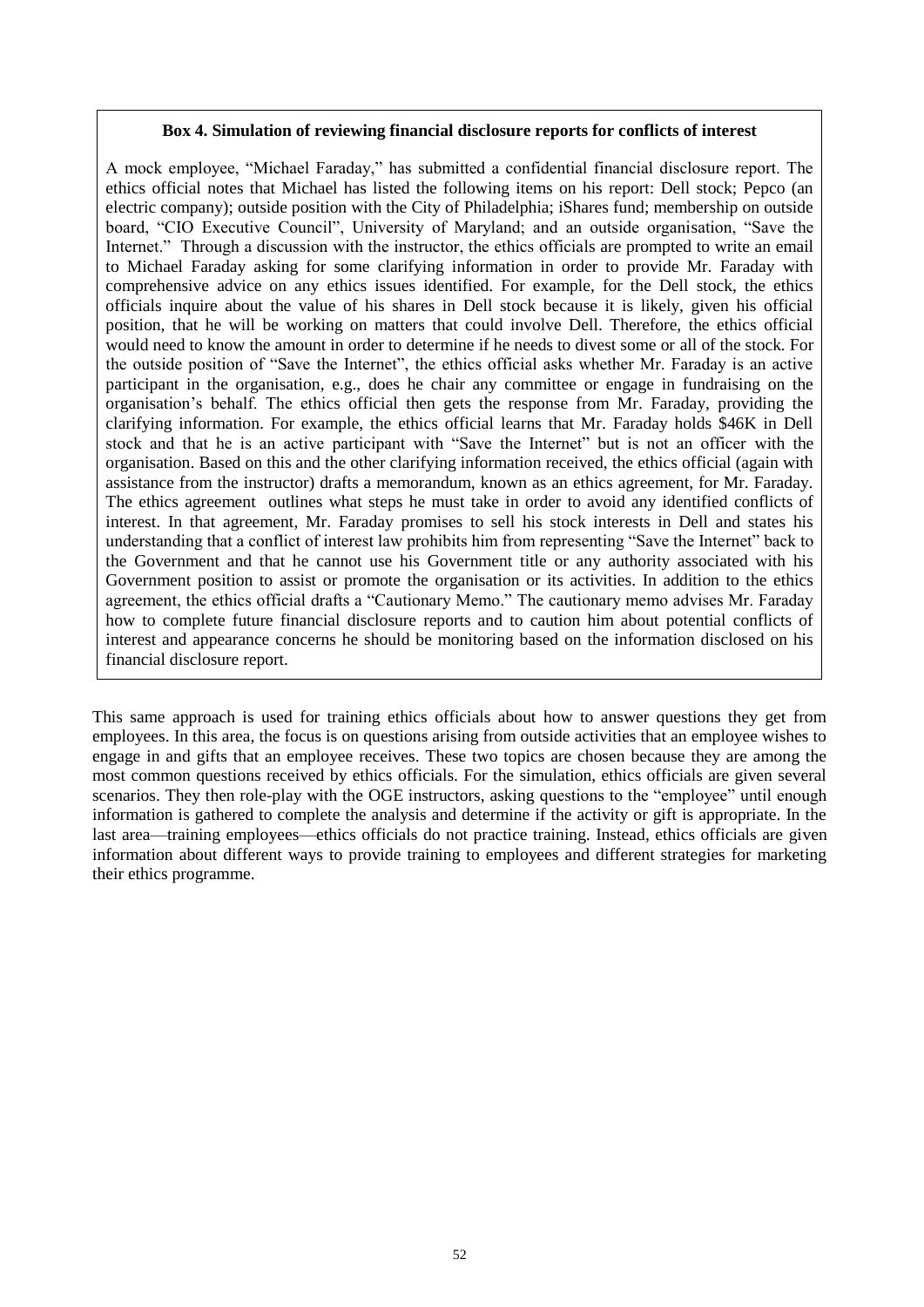#### **Box 5. Simulation of providing advice on gifts**

For the gift scenario, the ethics officials "receive" an email from an employee who has some gift acceptance questions. One of the questions is about accepting food being served at a regularly held meeting with an outside contractor and accepting a lunch that will be hosted by the contractor. Another question is about a laptop she received from her cousin as a birthday present; the cousin works for a prohibited source. After discussion with the OGE instructor, ethics officials determine what additional information is needed from the employee before answering the questions. They craft an email back to the employee (1) asking how much is the lunch that will be hosted and whether the employee has accepted any other gifts from this contractor before and, if so, when and (2) who paid for the laptop, how close is the employee to her cousin, how often do they exchange gifts and what was the last gift received. Based on the clarifying information received, the ethics official determines that the gifts can be accepted by the employee. Through this exercise, ethics officials learn what additional information is required before advice can be rendered and the pros and cons of delivering advice to employees in verbal vs. written form, the importance of documenting advice and what should be included in the documentation.

By the end of this programme new ethics officials will have the knowledge and skills needed to perform entry-level ethics official duties, understand what it takes to build an ethical culture within the executive branch, appreciate ways they can network and work with the ethics community, and formulate strategies to build a successful career in ethics. As take-aways, ethics officials receive copies of the pertinent regulations and conflict of interest laws as well as a "New Ethics Official Tool Key" which contains such things as a job aide on how to determine which employees should file a confidential financial disclosure form, a list of useful resources for reviewing financial disclosure reports, and templates for documenting advice.

Participants who complete the entire programme and successfully pass an examination receive a Certificate of Completion. Because effective implementation of financial disclosure requirements is a central part of ethics officials' responsibilities, the Certificate Program focuses significantly on processes for the collection and review of financial disclosure reports.

In addition to the certificate programme, OGE offers an on-going series of training programmes for ethics officials. Every month, OGE offers approximately 10 classes; each class can accommodate about 30 ethics officials. The classes range in length from a half day to a full day and cover a range of topics such as how to review financial disclosure reports, how to determine if something is a gift, what is post-employment and what restrictions apply. The objective of the classes is to teach ethics officials about the laws and regulations and how to apply that knowledge to answering questions raised by employees. OGE also offers some limited classes on how to be an effective trainer or how to be an effective manager of the ethics programme. Regardless of the topic, most classes are instructor-led, in-person; on occasion, OGE provides training through interactive lectures and workshops transmitted over the web.

At the end of every training event, participants are asked to complete a post-programme assessment. Participants are asked several questions that allow the manager of the Program Services and Education Division to determine the usefulness of the class and the quality of the OGE staff providing the training.

**Agencies Deliver Training to Employees.** Once agency ethics officials are equipped with the knowledge they need to do their job, they provide training to a large number of employees across the Executive Branch. They do so in accordance with the regulations specified earlier, but the strength of the system lies not in the standards of conduct themselves but in the fact that the regulations provide a foundation for training efforts, and agency ethics officials – who are close to the day-to-day operations of the agencies – are afforded the opportunity to customise the training for their specific audiences. This customisation allows employees to learn in the context of their agency or job, which helps to ensure that people actually process the information given to them and feel equipped to deal with challenges as they arise. While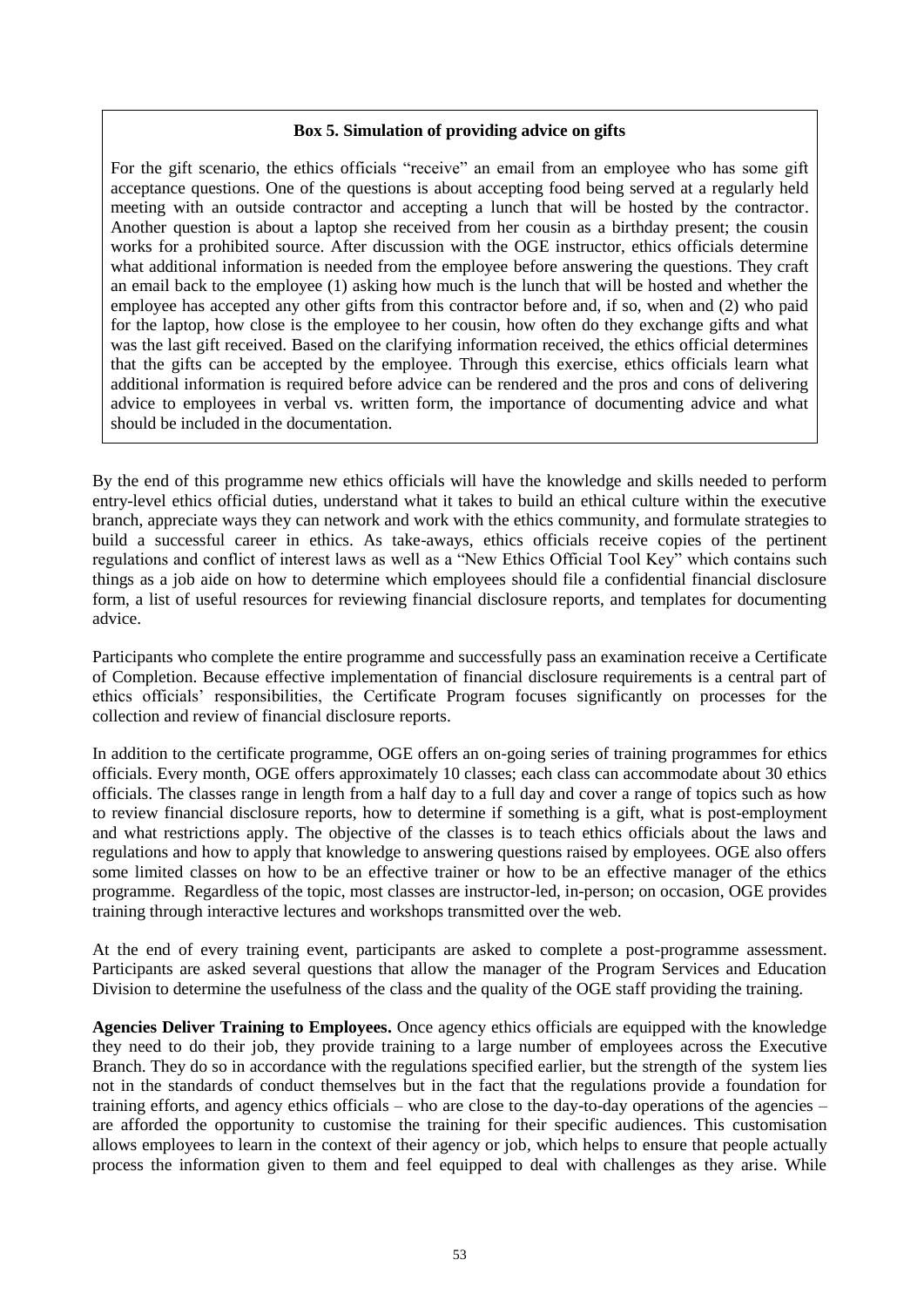customisation is recommended, as noted earlier, certain aspects of training are required. These requirements follow.

**Initial Ethics Orientation.** Within 90 days from the time an employee begins work for an agency, the agency must give the employee (1) the Standards and any agency supplemental standards to keep or review or (2) summaries of the Standards, any agency supplemental standards, and (3) the Principles to keep. If the agency does not give the employee the Standards and any agency supplemental standards to keep, the complete text of both must be readily available in the employee's immediate office area. Additionally, the agency must give the employee the names, titles, office addresses and telephone numbers of the designated agency ethics official and other agency officials available to advise the employee on ethics issues. Finally, the agency must give the employee at least one hour of official duty time to review the items described above.

**Annual Training.** The annual training requirement consists of two parts: Training for public filers and training for other "covered" employees, most of whom file confidential financial disclosure reports. The regulations (as outlined below) specify what must be included in the training and how much time the training should take. The regulations do not specify, however, when during the year it must be delivered (although all required training must be completed by the end of the calendar year) nor do the regulations specify how the training is to be delivered. Therefore, agencies deliver training to their employees through a variety of mechanisms. Generally speaking, ethics officials often train their top-level officials (i.e., PAS officials) in person through one-on-one briefings; other employees are then trained via computer-based training.

Annual Training for Public Filers. Annual training is required for public financial disclosure report filers. For these individuals, agencies must give employees verbal ethics training each calendar year. Agencies are encouraged to vary the content of verbal training from year to year but the training must include, at a minimum, a review of the following items:

- 1. The 14 General Principles for Ethical Conduct;
- 2. The Standards of Conduct;
- 3. Any agency supplemental standards;
- 4. The Federal conflict of interest statutes**;** and
- 5. The names, titles, and office addresses and telephone numbers of the designated agency ethics official and other agency ethics officials available to advise the employee on ethics issues.

Employees must be given at least one hour of official duty time for verbal training. The training must be (1) presented by an agency ethics official or (2) prepared by an ethics official and presented by telecommunications, computer, audiotape, or videotape. If the training is not presented in-person by an ethics official and is instead communicated by telecommunications (computer, audiotape, or videotape), an ethics official must be available during and immediately after the training to answer questions.

Annual Training for Other Employees. Agencies must also provide training every 3 years to other "covered" employees, the majority of whom file confidential financial disclosure reports. These other employees include (1) employees appointed by the President, (2) employees of the Executive Office of the President, (3) employees defined as confidential filers in 5 CFR 2634.904, (4) employees designated by their agency to file confidential financial disclosure reports, (5) contracting officers and (6) other employees designated by the head of the agency or his or her designee based on the employees' official duties. $27$ 

<sup>27</sup> 

<sup>27</sup> Relevant OGE regulations are available at [http://www.oge.gov/Laws-and-Regulations/OGE-Regulations/OGE-](http://www.oge.gov/Laws-and-Regulations/OGE-Regulations/OGE-Regulations)[Regulations.](http://www.oge.gov/Laws-and-Regulations/OGE-Regulations/OGE-Regulations)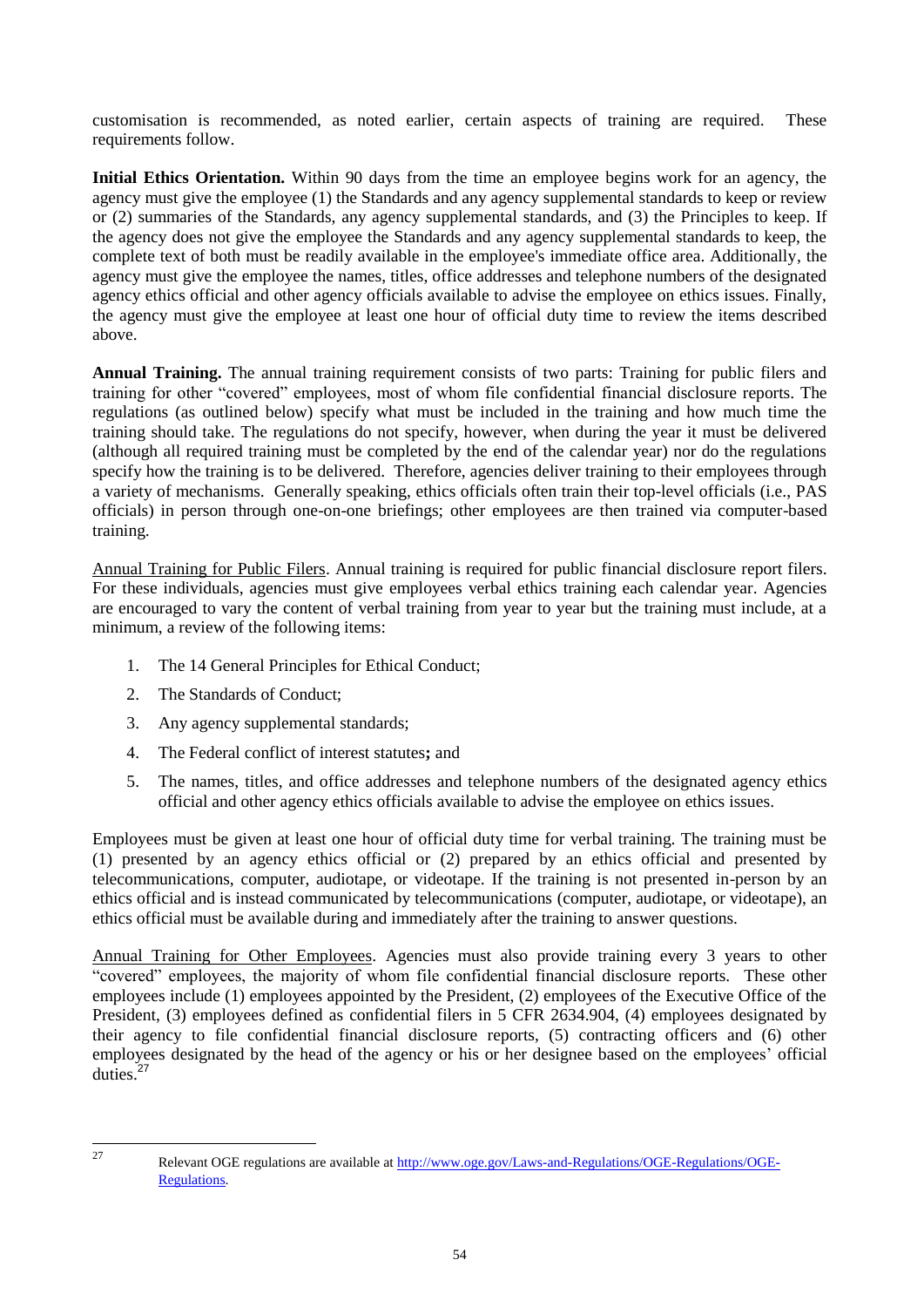The requirements for the contents of the annual training are similar to the requirements for public filers (see above). Also similar is the requirement that one hour of official duty time must be set aside for the training and that it must be presented or prepared by an ethics official. The difference between the training for public filers and these other "covered" employees is that verbal training must only take place once every 3 years.<sup>28</sup> In the years in which these employees do not receive verbal training, employees must be given a sufficient amount of official duty time to review written materials prepared by the ethics official.

Agency-provided training to executive branch employees

Initial ethics training provided to the 1,200 highest ranking executive branch employees (PAS officials) is often provided through one-on-one briefings by the Designated Agency Ethics Official. These briefings are more akin to conversations about the Standards of Conduct and Conflict of Interest laws then to classroom training. Often the "training" begins with the PAS official filling out his/her public financial disclosure form as this form provides a natural start to the conversation and serves as a backdrop to exploring the conduct rules that now apply to these new government employees.

Training provided annually to public and confidential financial disclosure filers, on the other hand, is much more scripted. With the rise of the internet, the availability of computers, and the increased demands placed on ethics officials, more and more of the training is computer-based. Based on either an informal or formal needs assessment conducted by the ethics official, many ethics officials will pick a particular topic on which to train employees—for example, one year it may be post-government employment; another year it may be financial conflicts of interest or misuse of position. That being said, many ethics officials keep ethics in the forefront throughout the year, employing such devices as posters, calendars, or computer splash screens to remind employees of their responsibilities under the Standards of Conduct and the conflict of interest statutes.

An Example of Annual Training Provided to Federal Employees

At one agency, the ethics officials developed a computer-based baseball game, designed in PowerPoint. The game consisted of multiple-choice questions on a variety of issues taken from the Standards of Conduct. The questions were chosen from the myriad questions asked by employees or the issues that employees most frequently encounter. When a team member answers a question, he/she is told whether or not the answer is correct. If the answer is incorrect, the member is told why and given the right answer.

The game format for training works well. Employees enjoy the competition, and the game moves quickly enough to keep their interest. From a teaching perspective, the format works well because employees are told what the rule is if they answer incorrectly.

The ethics officials also developed a post-game survey. The survey was multi-purposed, gathering feedback on the training course and feedback on the services the ethics programme provides. Questions were asked about employees' overall impression of the game, their preference for delivery methods for next-year's training (game, ethics lecture, ethics skit with trainees participating/acting, or no preference), their knowledge of an ethics email series that had been distributed by the ethics office and the timeliness of ethics officials' response to requests for advice and counsel.

 $28$ 

Exceptions exist to the requirement that these other "covered" employees receive verbal training. For example, some employees work less than 60 days in a calendar year or are officers in the military and are on active duty for 30 or fewer consecutive days. In those cases, these employees may receive the training through review of written materials.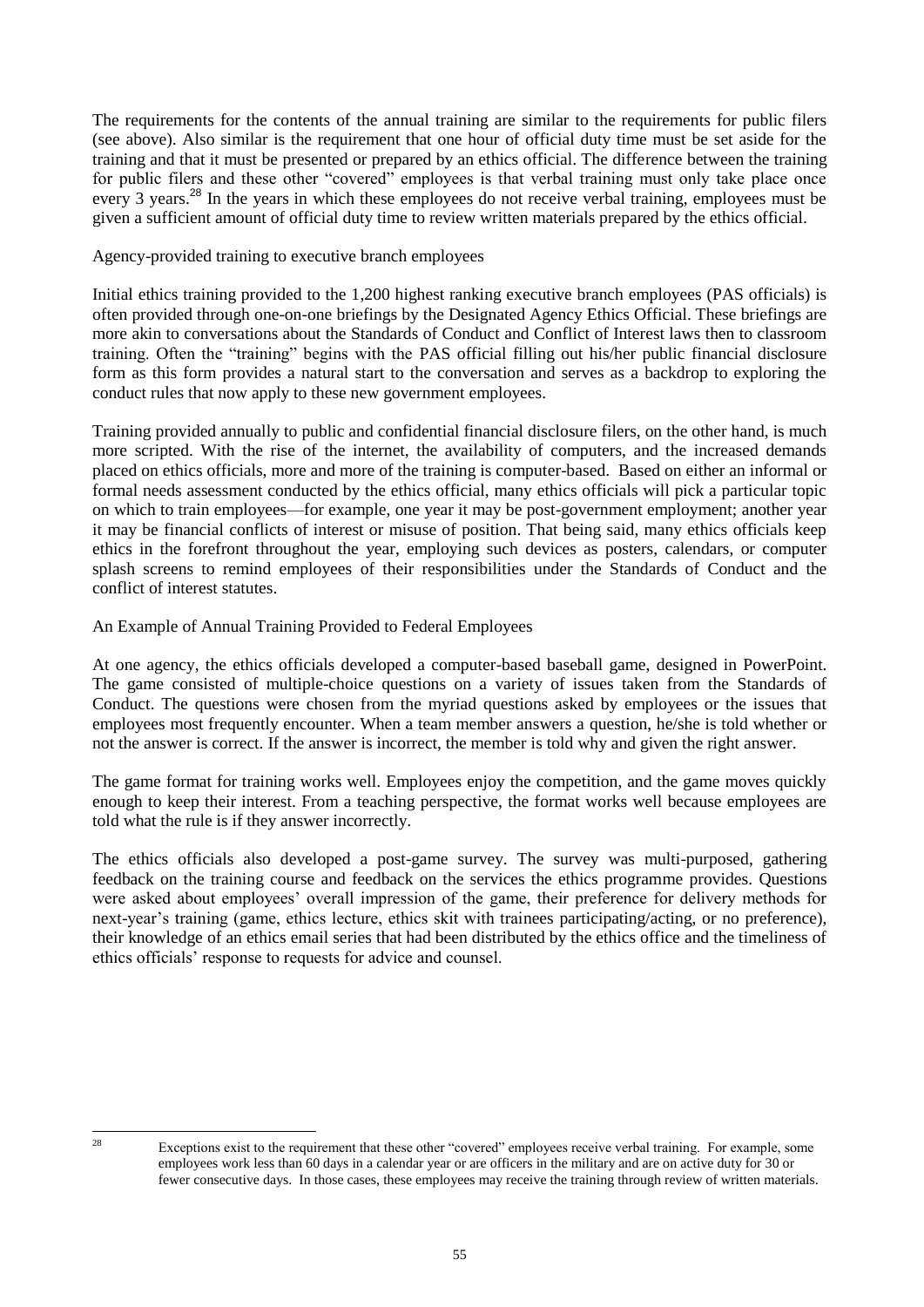#### **Box 6. Baseball game for ethics training**

The game is played as follows: The game involves two teams — the home team and the visitor team. The visitor team bats first (i.e., batting consists of answering a question). The batter has two choices: (1) he/she may choose to answer the question or (2) he/she may assign someone to answer the question on his/her behalf. The pitcher (an ethics official) chooses a question for the batter or the batter may choose a question from one of the following categories: single, double, triple or homer (singles are the least difficult question and homers are the most difficult). The more difficult the question chosen the greater chance there is for the team to win or lose. For example, picking a question with a value of ―single‖ allows the player to move only one base if the question is answered correctly. If the question is answered incorrectly, the visitor team would incur one out. (For anyone not familiar with baseball, after 3 outs, the team has lost its turn and the next team gets to take a turn at "batting" (i.e., answering the question).) If a team continues to answer questions correctly, the players will eventually cross home plate and they score a "run" (i.e., the equivalent of 1 point). At the end of all the questions, the team with the most runs scored wins. Unlike real baseball, in this game the ethics officials changed the rules slightly: to ensure that both teams get up to bat, if a team scores 5 runs/points (5 players cross home plate) before earning three outs, the sides change automatically. This change was made to keep the game moving more rapidly and to provide an opportunity for everyone to participate.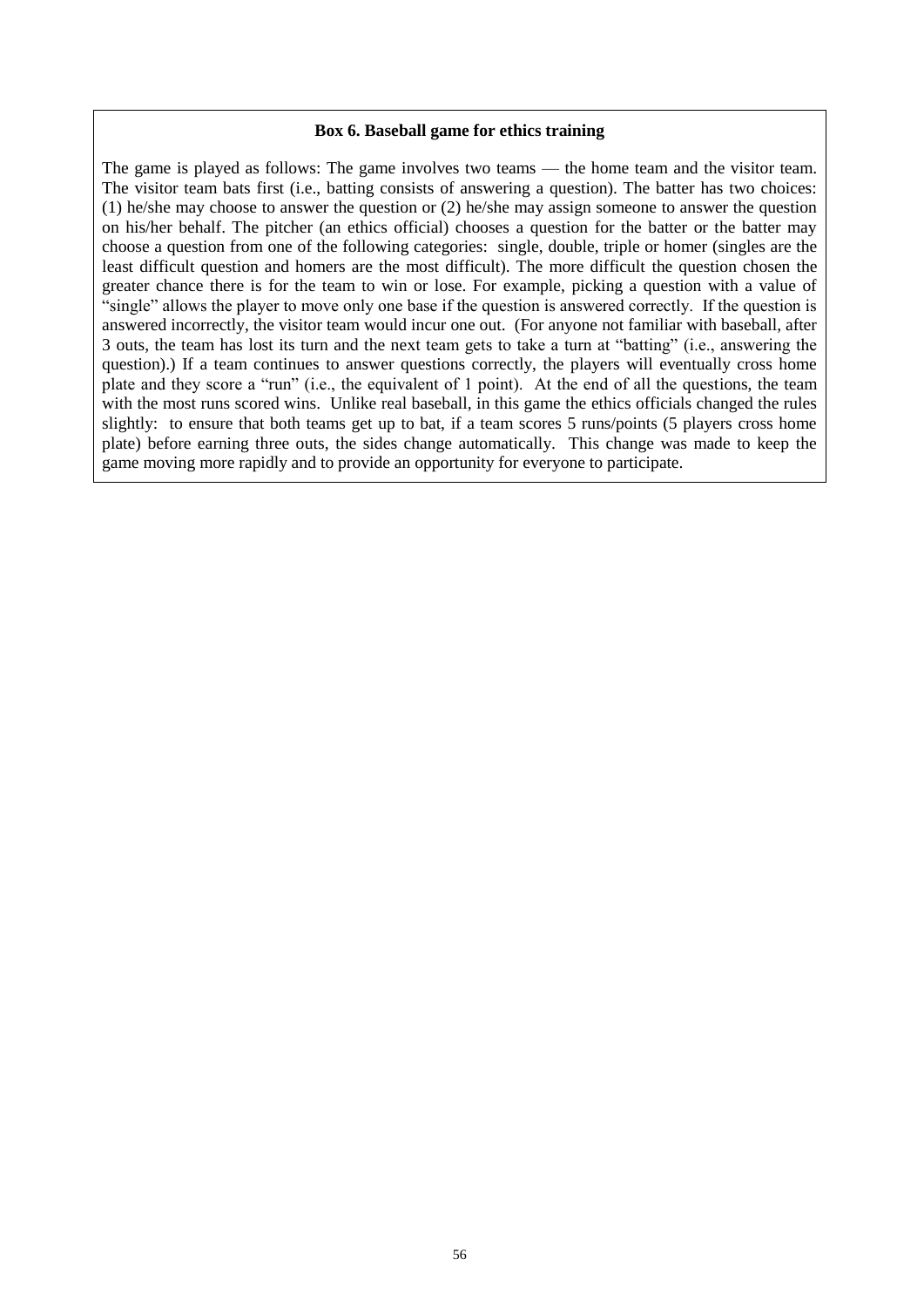## **Examples of questions used for the "baseball" training**

**Home Single** – Bill is a Federal employee, he owns a small, incorporated company. His company is interested in an SBA loan guarantee. He:

\*A. May represent the company (sign correspondence and meet with SBA officials) on matters before SBA and also be paid for his efforts.\*

\*B. May neither represent the company on the matter before SBA, nor be compensated for work on getting SBA approval.\*

\*C. May not represent the company on the application, but may be compensated for behind-the-scenes work on getting an SBA loan guarantee.\*

Answer B. A Federal employee generally cannot (1) represent the interests of another before any official of the executive or judicial branches of the Federal Government, or (2) be paid for work done in support of such representation. However, he is not barred from sharing in future profits from the sale of the PHMSA approved item.

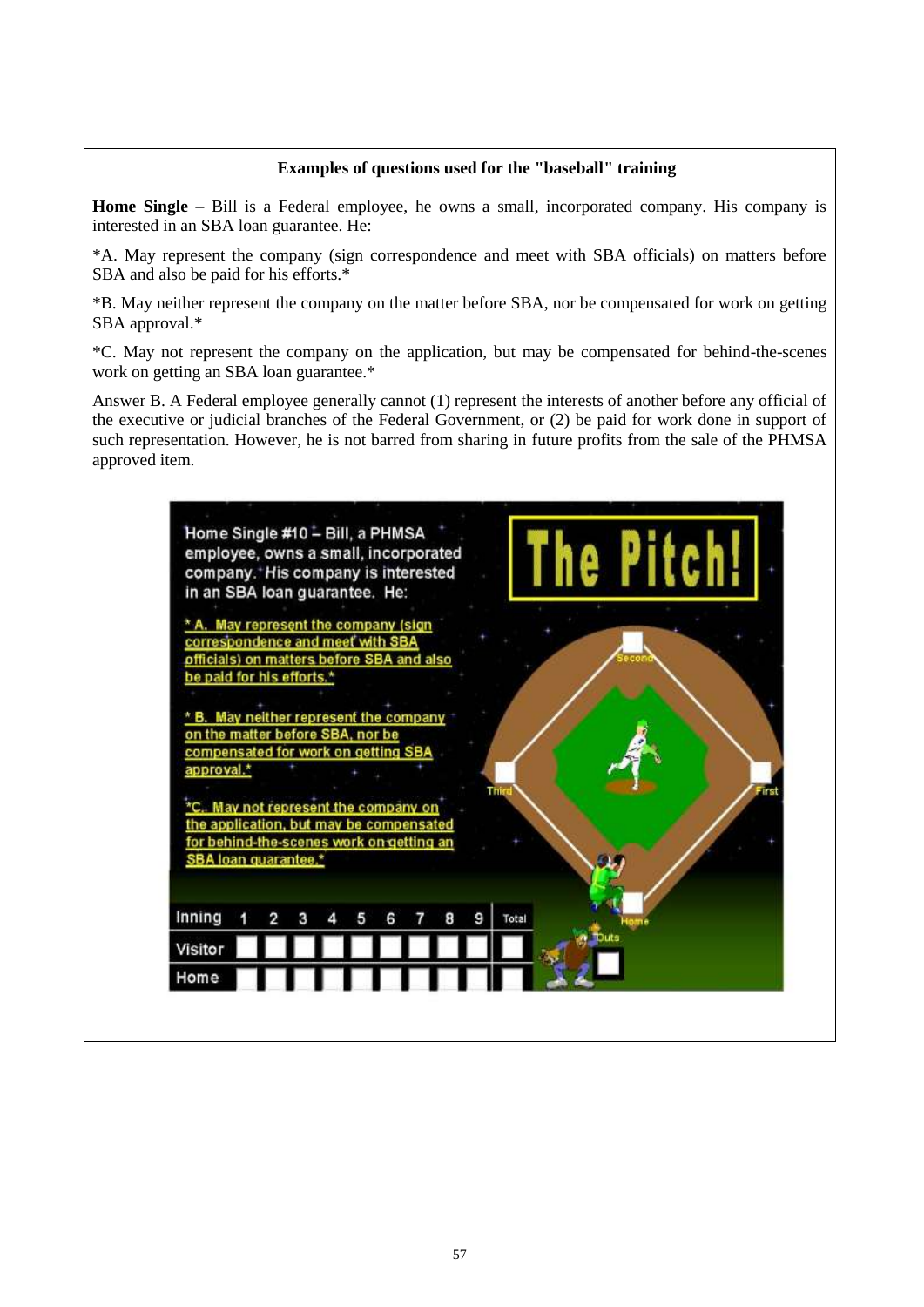**Home Single** – A prohibited source takes you to lunch. You chat about work. Your portion of the bill comes to \$22. You should resolve the matter by:

- \*A. Paying the \$2 by which the tab exceeds the \$20 gift limit.\*
- \*B. Going to the restroom when the bill is paid so you don't see it being paid.\*
- \*C. Offering to take the prohibited source to lunch another time.\*
- \*D. Paying the \$22.\*

Answer D is correct. Paying the full \$22. Under 5 C.F.R. 2635.204(a), you may accept a gift from a prohibited source, or one given based on your official position, if worth \$20 or less per event and no more than \$50 per calendar year from the same prohibited source. However, for anything that is worth more than \$20, you may accept only if you pay the market price. That being said, declining to go to lunch in the first place, even if you did fully pay your way, may help to avoid a perception issue.

**Visitor Single** – You have been assigned the task of inspecting Company X. Your dependent child recently inherited \$25,000 in Company X stock. You are not due to file a financial disclosure report for several months so this has not been reported. You inform your supervisor that you:

- \*A. Can handle it up to the point of decision.\*
- \*B. Can't be involved in any way with the inspection.\*
- \*C. Can review another inspector's investigation report of the company.\*

Answer: B. No Involvement. As a general rule, under 18 U.S.C. 208(a), if you have any level of financial interest in a company or entity, you should not participate personally and substantially on matters that could direct and predictably affect that company. Your dependent child's financial interests are considered yours. No involvement is the cleanest way to avoid problems. It does not matter that you have not yet reported the financial holding.

**Double** – Rajani is giving a talk about risk management principles that could be better applied to government decision making. Her talk is completely unrelated to her Government responsibilities and undertaken in her private capacity. May she be introduced with the following?

" Dr. Rajani K, a graduate of the University of Wisconsin, worked ten years as a professor specialising in risk management, before joining the Department of Transportation as an Associate Administrator. She is a member of the nationally-renowned Scientific Advisory Board. She has written three books and has published numerous articles."

\*A. No, there needs to be a disclaimer.\*

- \*B. Yes, this introduction simply includes biographical details. \*
- \*C. The introduction may not use her government title.\*
- \*D. Yes, she is giving the speech in her private capacity.\*

Answer: B Her current Government position is mentioned, it has no greater prominence than other significant biographical details used to identify her.

**Double** – Miguel is delighted with his new boss, Dan. Dan has brought about creative changes in the division's work product while, at the same time, improving efficiency and boosting office morale. The two workers have also developed a friendship based on mutual respect and shared outside interests. Because of a conflicting family commitment, Miguel and his daughter will be unable to use their season tickets for the next Redskins home game, so Miguel offers the tickets to Dan. If Dan would like the tickets, what should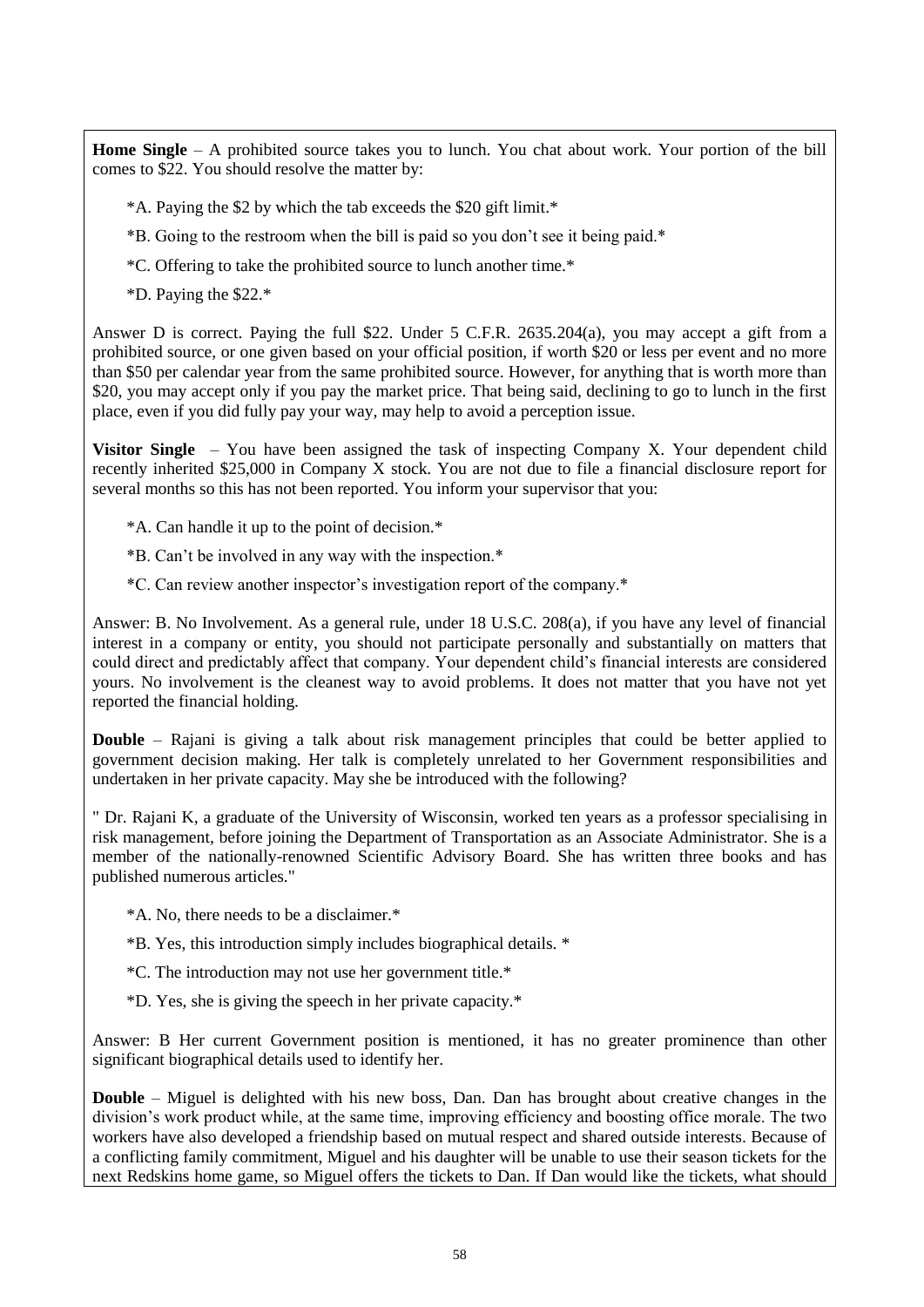he do?

\*A. Offer to promote Miguel.\*

\*B. Offer to exchange two of his season hockey tickets for Redskins tickets.\*

\*C. Pay the full value for the tickets.\*

Answer: C. Pay the full value for the two tickets.

**Triple** – Anna's sister owns a private, incorporated business that wants to apply for a Federal grant from an agency that is not the agency where Anna works. Anna would like to go with her sister to meet with granting agency officials to discuss the company's plans. What is Anna allowed to do?

\*A. She may meet with them so long as she is not paid for her efforts.\*

\*B. Because she would not be dealing with her employing agency, she may meet with them, so long as she keeps her official position out of the discussion.\*

\*C. She should not contact them, regardless of whether it is a meeting, letter, telephone call or email.\*

Answer is C. Under 18 USC 205, an employee may not represent another (in this case Anna's sister's business) before any Federal official or agency on a matter in which the U.S. is a party or has a significant interest. Compensation is irrelevant. No can do.

**Homer** - Jenna is a career GS-15 who performs duties relating to a Government programme that is central to her agency's mission. Jenna is asked by a university to teach its semester-long course about the programme. Jenna has no Government duties affecting the university, would not disclose non-public information, and would undertake the activity on her own time. May Jenna accept compensation from the university to teach the course?

\*A. Yes. The course would involve multiple presentations and is part of the regularly-established curriculum of an institution of higher education.\*

\*B. Yes. Since Jenna is a career employee, she may accept compensation for any teaching, speaking, or writing that she undertakes in her personal capacity.\*

\*C. No. The subject of the course relates to Jenna's Government duties.\*

Correct answer is A: Yes. The course would involve multiple presentations and is part of the regularlyestablished curriculum of an institution of higher education. True, every employee is generally prohibited by 5 CFR 2635.807 from accepting compensation for teaching, speaking, or writing that relates to the employee's Government duties. However, an exception permits an employee to accept compensation for teaching a course in his or her personal capacity if the course (1) requires multiple presentations and (2) is part of the regularly established curriculum of an institution of higher education, an elementary school or training sponsored or funded by the Federal, State, or local government. Note: ―Covered non-career employees must separately comply with outside income limitations. Also, apart from ethics law requirements, an agency may require review of course materials prior to use or publication (e.g., to ensure that no classified material is being disclosed).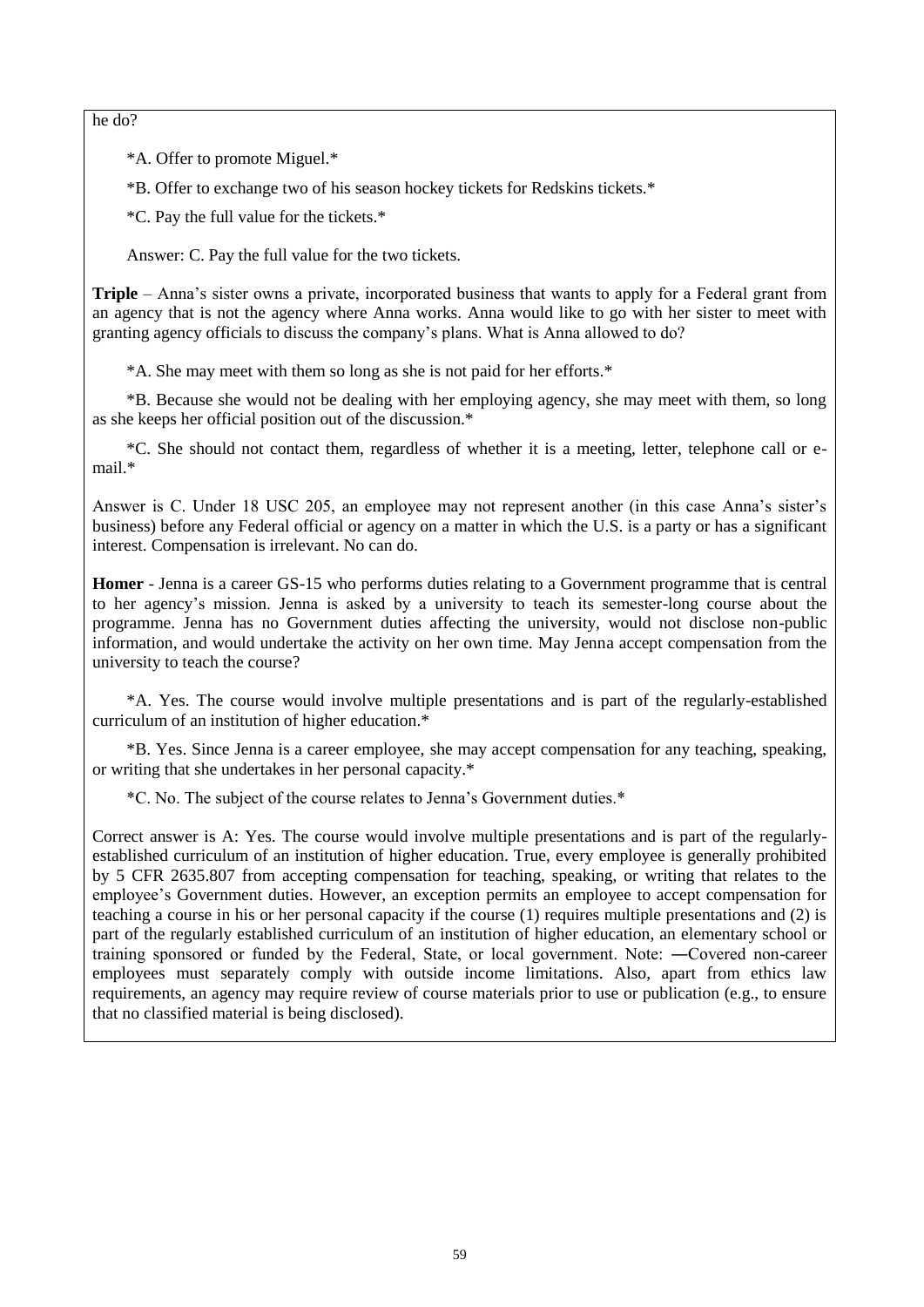# <span id="page-59-0"></span>**4. CHECK LIST**

Aive Pevkur

Consultant, Estonian Academy of Security Sciences, Center for Public Service Training and Development, and Researcher of professional ethics, Department of Industrial Psychology, Tallinn University of Technology, Estonia

and

Olga Savran Manager, Anti-Corruption Network for Eastern Europe and Central Asia, OECD

The check list provided below will guide institutions and individuals involved in the ethics training through main steps to be taken when planning an ethics training programme. It does not provide a readymade training programme as such programmes have to be developed for individual countries and institutions and blue-prints are not recommended. The check list provides guidance on the process of developing and delivering the training, but does not provide the substance for the training. The main body of this report may be referred to for insights concerning the substance of effective ethics training programmes.

## **1. Clarify the objective of the training**

- *Is ethics training for public officials mandatory or voluntary, is it requested by a public institution, proposed by a training or other institution*  $\rightarrow$  mandatory and voluntary training will require different amount of resources as they involve different number of public officials, target groups and training expertise;
- *Does the ethics training aim to support public administration reforms and improve the quality of public services*  $\rightarrow$  if so, the programme should focus on rules and norms of administrative behaviour and should be delivered to all public servants;
- **•** Is the main aim of the ethics training to support the fight against corruption  $\rightarrow$  if so, the programme should focus on corruption risks and should be, foremost, delivered to selected risk groups of public officials;

**Notes**: Whether the ethics training is mandatory or voluntary is determined by the national legislation, needs of specific organisations or traditions. If the training is mandatory, it may become dominated by a compliance approach in the form of lectures on legislative requirements: an effort is needed to ensure that mandatory training is practical. For instance, laws often require that new public officials receive ethics training – this group should be provided with not only lectures on established norms, but practical training to help them develop ethical decision-making skills at the beginning of their career. Voluntary training, especially when requested by or provided to a specific public institution, will depend on needs of particular public service organisation or changes aimed to achieve, and should be tailor made. In the cases of conducting public administration reforms, new principles should be introduced across the public sector and ethics trainings should be provided to all public officials. When the primary goal of the training is reducing corruption, target group should include the most vulnerable groups such as political officials, officials with control functions, police officers, inspectors, public procurement officials, and other risk groups.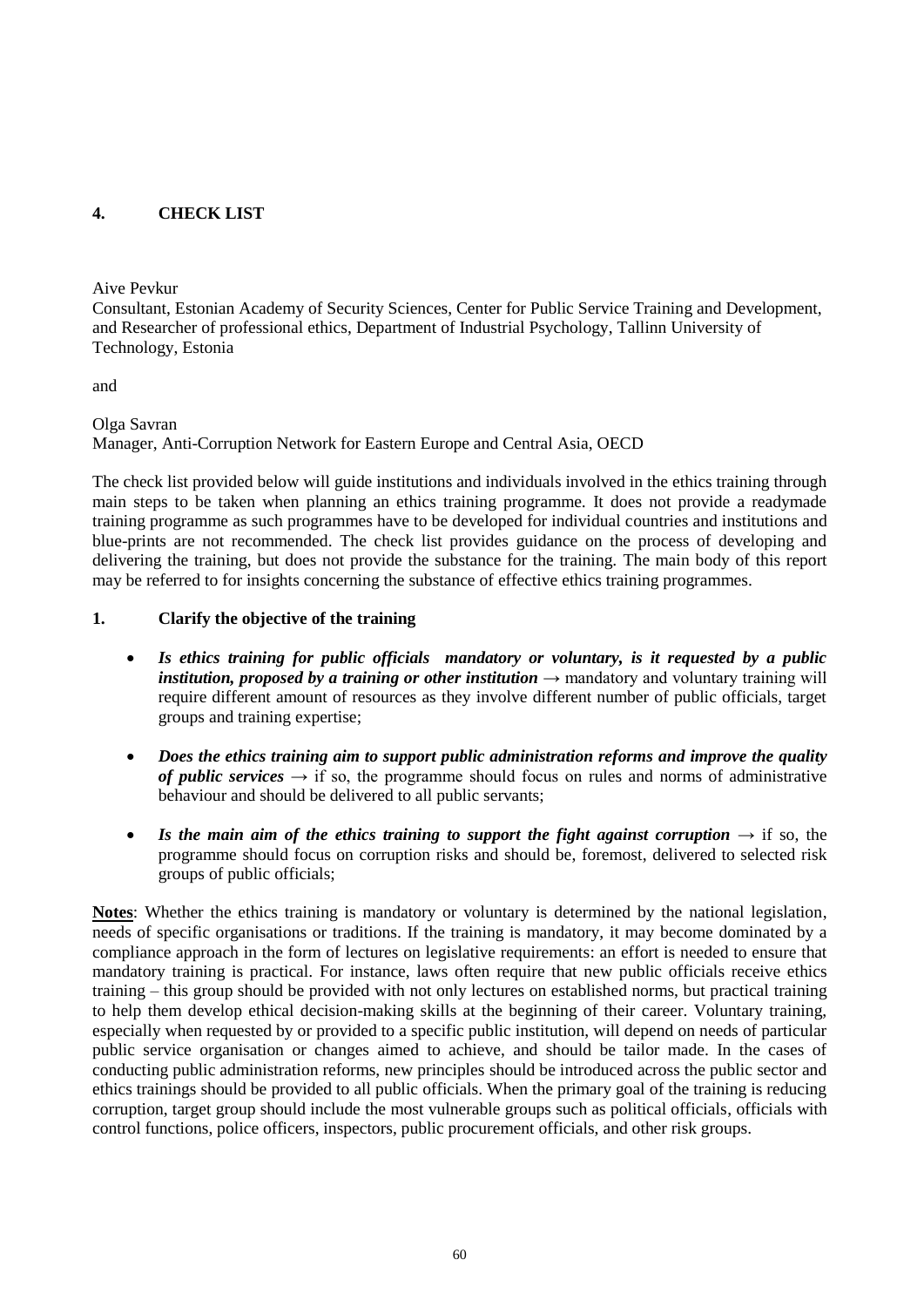## **2. Clarify which institutions are involved**

- Which institution controls the programme  $\rightarrow$  it is important to clarify who has the overall control over the programme, for instance the anti-corruption institution, civil service agency or the institution providing financing for the training, and how the responsibilities are allocated to and coordinated with other institutions;
- Which institution *delivers* the training  $\rightarrow$  the training can be delivered by various institutions, including the anti-corruption institution, civil service agency or civil service training institution such as civil service academy or other academic institutions; private and foreign consultants can also be involved; it is important to involve the public institution for which the training is provided, including at stages of programme development, delivery and assessment;

**Notes**: It is often the case that many institutions are involved in ethics training. Controlling, coordinating, financing, and delivering institutions might be different. It is therefore important to involve in the preparation and implementation of ethics trainings agencies responsible for the anti-corruption activities (central anti-corruption agencies if they exist, corruption investigation agencies, corruption prevention agencies or ministries), agencies responsible for the public service development and agencies responsible for the general training system. Cooperation with academic institutions or universities can promote using most recent studies or applying contemporary training methods. If foreign experts and consultants are involved and the training is provided by a donor agency or an international organisation, it is useful to explore how such ad-hoc trainings can be incorporated into the domestic training programmes.

## **3. Clarify the target group**

• What is the target group for training  $\rightarrow$  is training provided for all public officials, for officials from various public institutions/with different job profiles, or for one public institution/for public officials with similar job profiles; what is the size of the training group.

**Notes**: In the cases of mandatory ethics trainings, the best result can be achieved by carefully assembling the training groups according to their needs, previous experiences, and taking into account their field of responsibility. Responsibilities of public officials differ largely, even in the same public institution, e.g. problems of the ministry officials responsible for policy development differ from the problems in administrative agencies dealing with control functions. It is more effective to deliver ethics training to a training group that has similar responsibilities and common ethics problems. Because of the importance of the interaction of trainees between themselves and with the trainer, smaller training groups are preferred. For an interactive participatory training a group of max 25 persons is the best size. If there is a demand to training larger groups of officials, training could be organised in a way that introduction of the material in the form of the lecture is delivered for the bigger audience and practical part of the training like role games and case studies is organised in a smaller groups.

#### **4. Assess training needs**

• *What are the training needs of the target group*  $\rightarrow$  are there any general assessments of corruption/ethics risks in public administration; are there any surveys on the level of corruption and public trust in public institutions; are there any other sources of information about corruption and ethics risks, e.g. media reports, report by non-governmental sector; are there any training needs identified by the institution that requested the training; are there resources to carry out assessment of needs for the training for the selected target group.

**Notes**: Ethics and anti-corruption training programmes are most useful if they target real problems of the target group. Participation in ethics trainings should not only build knowledge about various legal requirements, but develop practical skills to resolve ethics problems in the workplace. Lecturesiabout being a good public official or repeating the provisions of laws do not add practical value. It is therefore important to identify the ethics risks among the target training group in order to develop a training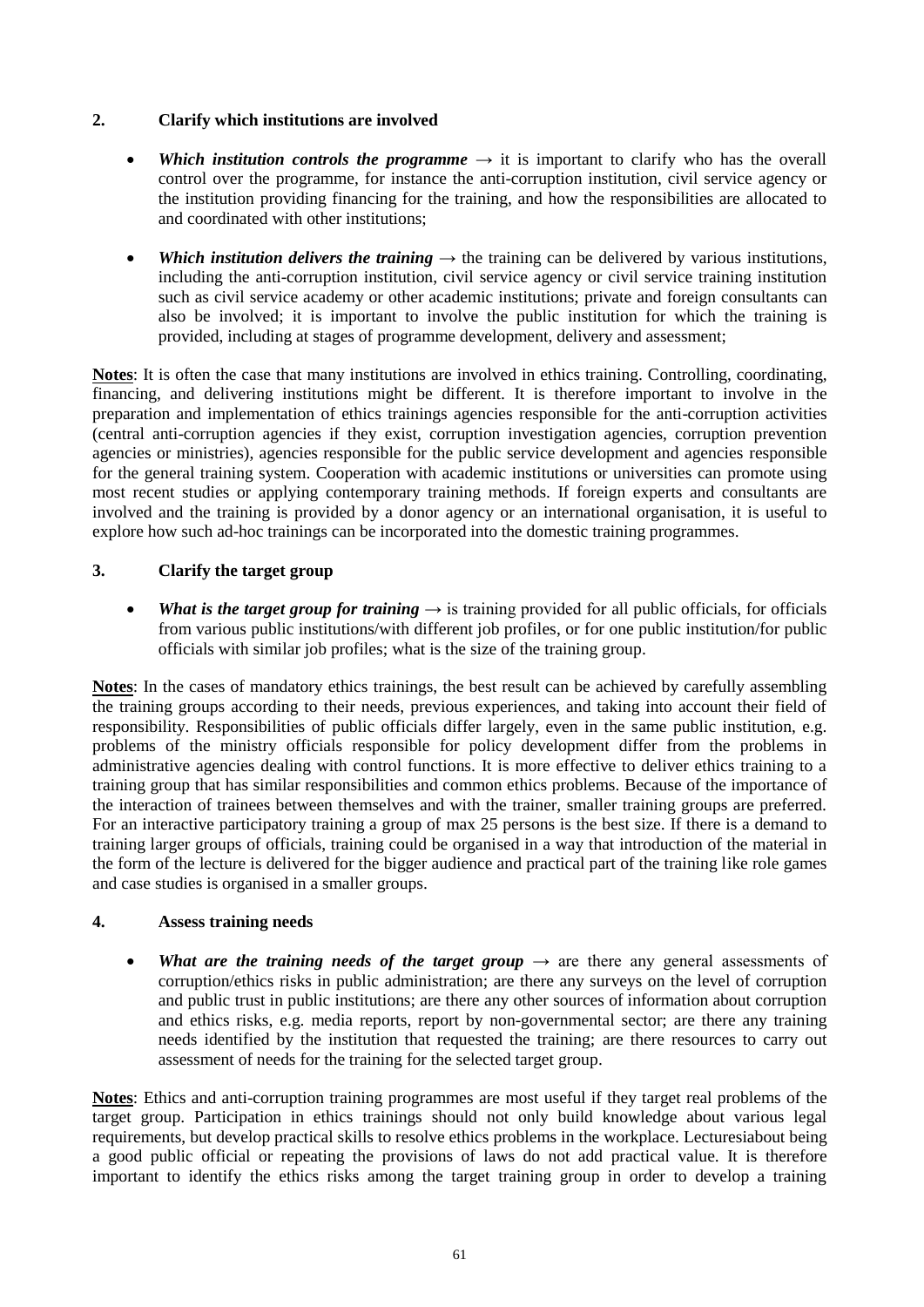programme that would specifically address real problems of this group. There may be various surveys and studies of integrity risks already available in the country or in the specific institution. It may also be possible to prepare a questionnaire in advance of the training and in cooperation with the management of the institution to which the training is provided, in order to collect views of the target group about the ethics problems they face in their work. Testing participants' knowledge and attitudes before the training might be a valuable input for the trainer to prepare the course that will address the participants' needs.

## **5. Select trainers**

• Who is the best trainer for ethics training  $\rightarrow$  trainers should combine personal credibility, for instance experience in public administration and in ethics, as well as training skills including good command of modern training methods.

**Notes**: Ethics trainings are not only about delivering knowledge, but also about shaping attitudes and teaching skills for resolving ethical dilemmas. This is why it is important to ensure the personal credibility of ethics trainers. On the one hand, trainers should possess in-depth knowledge about good governance, ethics norms and rules, preventing corruption and building national integrity system. On the other hand, trainers should have an experience of working in public service to avoid the situation of teaching theory without linkage to the real life and in order to find common language with trainees. Besides, since ethics training programmes are most effective when interactive methods are used, trainers should also have skills in modern training methods. It is important to build a pool of ethics trainers that can be invited to develop and deliver training programmes. It may be possible to train-the-trainers inside various public and academic institutions, for instance by using foreign expertise provided by various international organisations and donor funded programmes.

## **Box 7. How to develop a pool of ethics trainers**

Ethics training is a relatively new specialisation. It is useful to develop a pool of ethics trainers that can be based in public institutions, academic establishments or in private consultants. It is important to promote exchange of experience between them to ensure good quality standards. For this purpose, trainers should meet from time to time to discuss problems they face, to exchange training case studies and to agree on the common approaches to ethical dilemmas. Trainers should also be encouraged to participate in each other trainings. It is useful if the public agency responsible for ethics training for public officials takes on a duty for the development and maintenance of such a pool of trainers, as it was demonstrated by the US and Turkish case studies presented in this report.

#### **6. Prepare training materials**

- *Prepare materials for theoretical lectures* → theoretical materials, which can be used by the trainer for introductory lectures and also can be provided to the participants for preparatory reading or as reference materials, could include civil service and anti-corruption legislation, codes of ethics and other normative documents applicable to the target group;
- *Prepare ethics dilemmas for practical training* → materials for practical training should include dilemmas and cases studies; sometimes generic readymade dilemmas could be used, however ideally they should be tailor made for a specific target group.

**Notes**: Ethics skills include the following components: 1) the ability to identify and formulate moral problems; 2) the ability to reason about moral issues; 3) the ability to clarify one's own moral aspirations. To achieve those goals two training approaches could be used. One is the theoretical – normative approach. Its aim is to give knowledge about ethical theories, principles and norms and to teach participants to apply those norms. Another approach puts the emphasis on influencing behavior through teaching participants to think logically and critically about ethical issues by resolving ethics dilemmas. A combination of these approaches should be used in ethics training programmes according to the needs of the training group.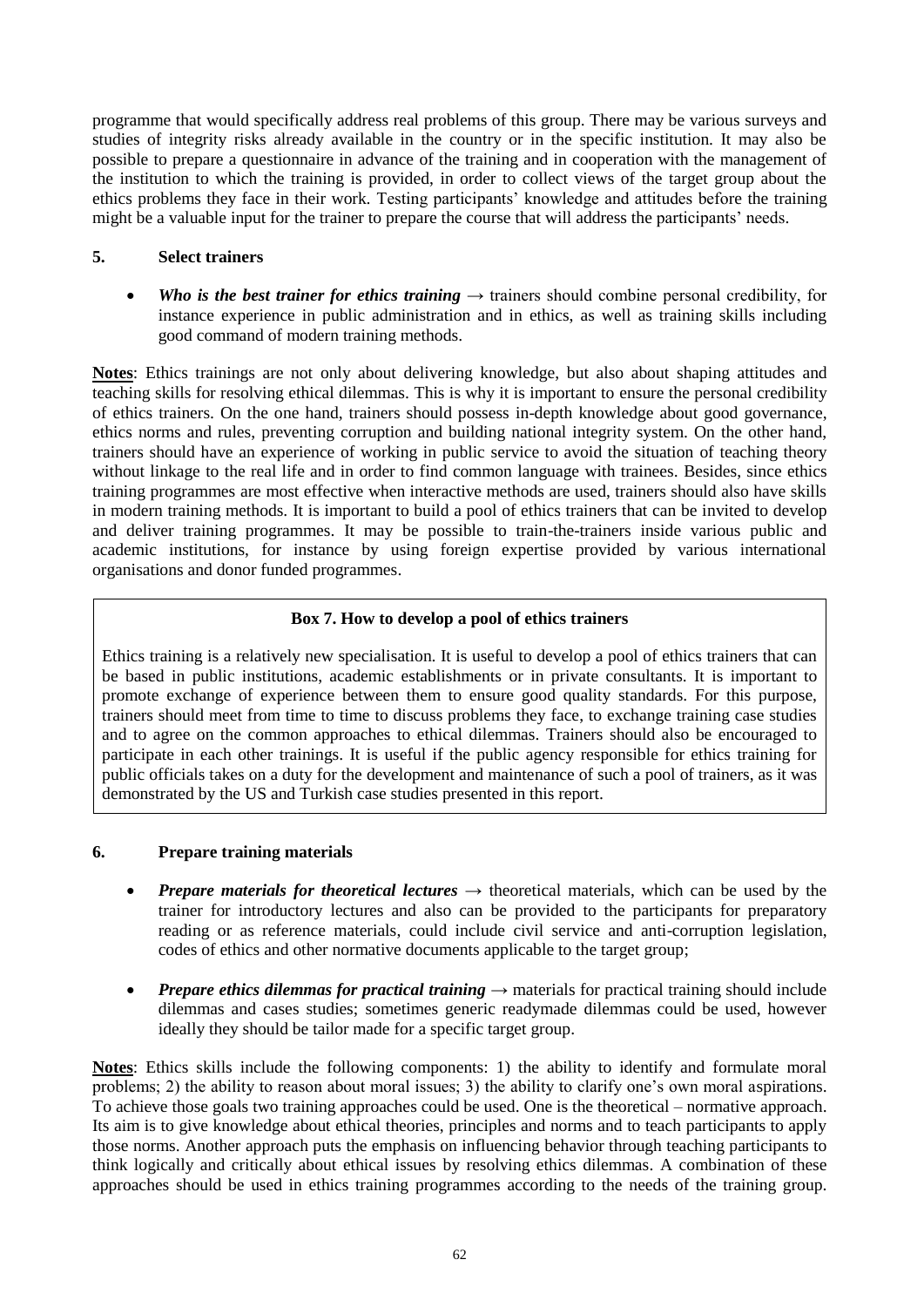Dilemmas and case studies are the most effective training methods for development of practical ethical decision-making skills. Dilemmas can be developed by trainers, in consultation with the institution for which the training is provided, and using the needs assessment questionnaires.

## **Box 8. How to prepare an ethical dilemma**

Ethical dilemmas should be developed individually for various target groups and for various training events. In some cases it is possible to use existing dilemmas for similar target groups. There are many ways in which dilemmas can be developed. Below are few suggestions:

If there is no time to prepare the dilemmas before the training, they can be developed during the training. At the beginning of the training, the trainer may invite all participants to name 1 or 2 problems that they face in their daily work in a public institution. The trainer may record all the suggested problems on a flipchart, or invite participants to write their ideas on stickers and then stick them on the board. When all suggestions are on the board, the trainer may analyse them in order to identify which problems are ethical problems, and which ones are related to bad management or other reasons. The trainer should explain this analysis to the participants. For instance, the below list of public service problems was generated in such a brainstorming recently in one of the Central Asian countries; problems related to ethics are marked with \*:

Selection of candidates for the public service is based on personal connections, belonging to a particular group, or personal loyalty to the management \*

- 1. Weak incentives for moral behaviour\*
- 2. Low level of salaries of public officials
- 3. Lack of trust in public officials and state bodies by the citizens
- 4. Low professional competence of public officials\*
- 5. Poor communication skills of the management and of the public officials
- 6. Poor knowledge of state and official languages in countries where two languages are introduced in parallel
- 7. High turnover among public officials
- 8. Insufficient use of information technologies
- 9. Lack of attention to the key principles of public service in state bodies
- 10. Different management styles and different levels of discipline among different state bodies \*
- 11. Lack of clear comprehensive (centralised) human resource policy in state institutions \*
- 12. Lack of a system for assessing ethics of public officials\*
- 13. Weak incentives for effective work of public officials\*
- 14. Bad image of public officials due to poor uniforms and clothing
- 15. Inefficient, wasteful use of public resources\*

Following the identification of the ethical problems, the trainer can invite the participants to discuss one problem in detail. For instance, the first issue on the list can be selected – corruption in entry to civil service. The trainer may ask the participants to provide a typical example of this problem from their experience. For instance, a middle ranked public official discovers that there is a vacancy in his agency, and that a relative is promised this job through rigged competition because he is going to marry the daughter of the boss. Based on this specific example, the trainer may invite participants to assess the situation from the point of view of ‗compliance' logic: which laws, rules and regulations should be applied in this situation, what sanctions can be applied for the violation of the rules. The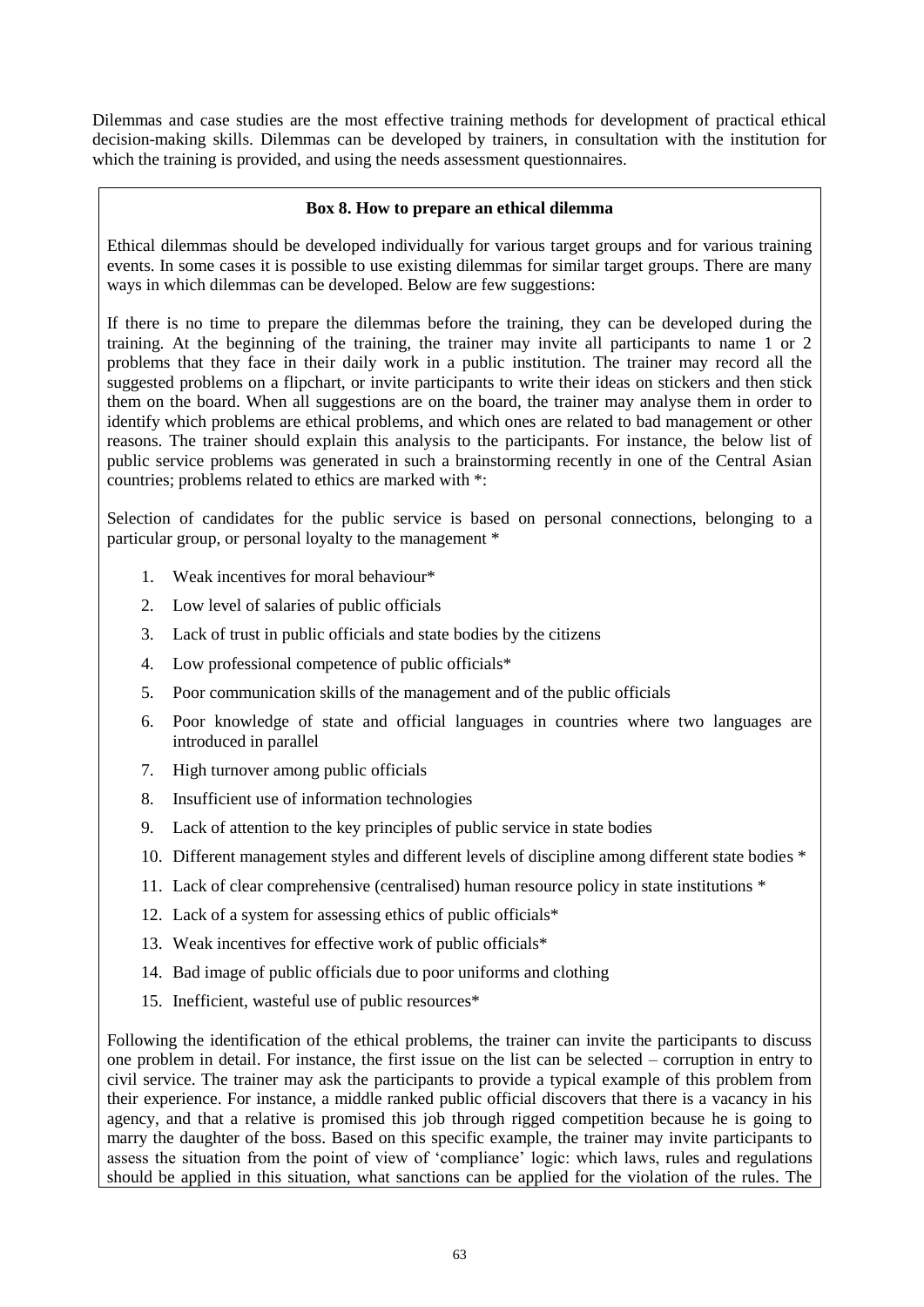trainer can further invite the participants to discuss the situation from the point of view of 'values': which public service values are violated in this situation and what damage this causes to the public service and the society. Based on this discussion, the trainer may invite the participants to propose ethical decisions for the situation for various involved parties, as well as to discuss the obstacles which may prevent these various parties from taking the ethical decision.

If there is sufficient time to prepare ethical dilemmas before the training, the trainers can use various sources of information to learn about typical problems in the target group. For instance, participants of the training can be asked to fill out questionnaires about their typical problems and views on ethical problems. Trainers can also use various media stories and articles debated in the society at the time of the training to develop case studies and ethical dilemmas. There are often some ethical problems debated in the media, e.g. in one country in Eastern Europe the draft law on judiciary was hotly debated because it proposed to forbid judges to undertake teaching work during working hours. Media also reported that judges did a lot of teaching work in commercial universities for very high fees during their working time. This media story can be used as a basis for an ethical dilemma for ethics training for judges. The dilemmas can be prepared in a form of paper copy hand-outs and can be distributed to the participants during the training. For further inspiration for such dilemmas, please look up the Estonian and the Turkish cases presented in this report.

When time and resources allow, the trainers may develop videos or computer based dilemmas for ethics training. For examples of such case studies, please look up at the US case study presented on pages 51-61 of this report. Creative trainers may also use various videos available in internet, e.g. [www.ethicslearn.org,](http://www.ethicslearn.org/) search for ethics dilemmas on [www.youtube.com,](http://www.youtube.com/) or commission such videos to their local broadcasting companies

## **7. Prepare logistics**

- **Prepare the training venue**  $\rightarrow$  make sure that the meeting venue is well adapted for the needs of interactive training methods;
- **Prepare the budget**  $\rightarrow$  if necessary prepare and control the budget and ensure that all necessary expenditures are covered;
- *Remind all participants about the training*  $\rightarrow$  make sure that participants are informed about the timing, location and objectives of the training;

**Notes**: Training can be delivered in the workplace or in the training centers; while training in the workplace case save travel time, it might be better to use training centers to focus only on training and not to be disrupted by other responsibilities. It is also good to go to the regions, closer to the public officials and to show importance of those trainings. Classrooms with hard-to-move tables are not the best option. It is preferable to organise smaller discussion groups with enough space for group discussion.

The costs of ethics trainings may include the costs of developing training materials, marketing expenses, and expenses for running the course, including travel and meals for participants, use of meeting rooms and equipment. It is also important to think of the costs of the services of the trainers. The financial resources for the ethics trainings might come from a) the state training budget; b) the organisation's training budget; c) the projects of international donor organisations, or other non-governmental funds etc. In all cases, attention should be paid to the terms and conditions of financing. Financing of ethics trainings should be fair and transparent not to discredit the subject matter of the training.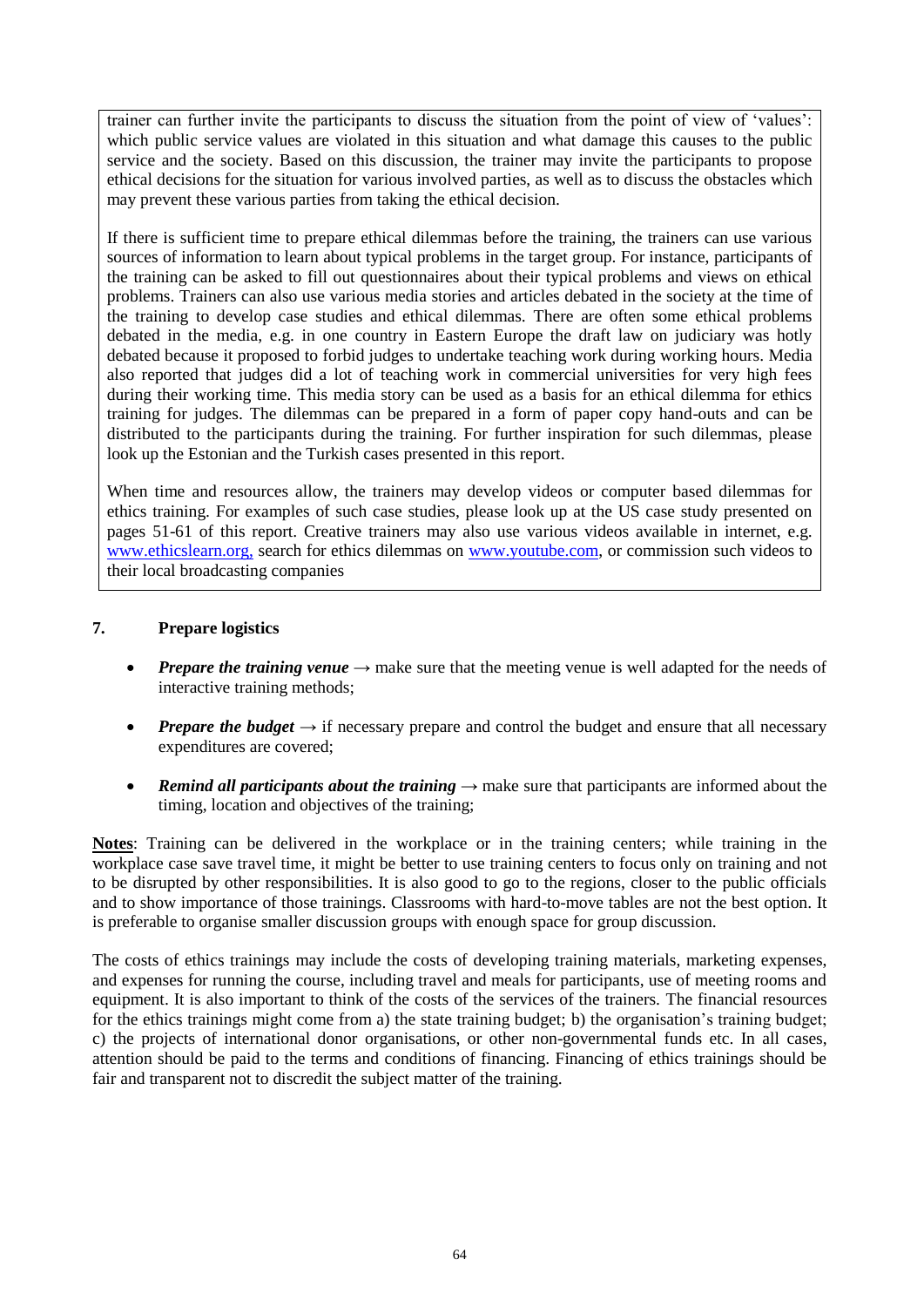## **8. Deliver the training**

- **Introduce the training**  $\rightarrow$  at the opening of the training it is important to ensure that participants and trainers have a clear understanding of the objective of the training and about the training methods and rules:
	- prepare and introduce the agenda to ensure effective time management and to allow for flexibility in order to respond to any real life questions that can be raised in the course of the training;
	- invite all participants to present themselves and to clarify their expectations from the training, provide feedback as to how the expectations can be achieved to clarify the objective;
	- it might be useful to invite a senior manager or an ethics official of the institution for which the training is provided at the beginning of the training to demonstrate commitment of the organisation to the subject;
- *Deliver the training*  $\rightarrow$  it is important to ensure good quality and balance between theoretical and practical elements of the training, with priority given to the practical training:
	- *Theoretical part*: present an overview of public service principles, requirements of civil service and anti-corruption legislation, requirements of conflict of interest legislation and codes of ethics, other special laws, rules and norms in the public institution.;
	- *Practical part*: organise practical training based on ethical dilemmas where participants are given a hypothetical case study or a situation involving integrity and corruption risks, and where they need to provide ethical solutions and determine correct behavior for public officials; discussions of ethical dilemmas are best organised in small break-out sessions which allow everybody to participate in the identification of the problem, its assessment and search of solutions;
	- *Open discussion*: open discussion and exchange of views among the participants are useful to make links between theory and practice; trainers should ask participants to offer their own solutions, reasoning and argumentation, and to make links back to theoretical standpoints in explaining best solutions; trainers should also give their own feedback and validate correct ethical decision-making;:
- *Conclude the training* → wrap up session is equally important to ensure sustainable impact of the training:
	- consider organising tests and issuing certificates, especially in the continuous training programmes for risk groups to assess change in attitudes over time, and for programmes that aim to train the ethics trainers;
	- organise evaluation of the training course by participants;
	- consider follow-up measures if the training is a part of a continuous anti-corruption programme in a specific institution; follow-up measures which can be used by the participants and the management of this institution after the training and may include individual action plans or recommendations to the ethics officials of the institution on specific follow-up measures.

**Notes**: It is not necessary to divide trainings into lectures and workshops. When lecturing or providing information, it is necessary to involve the participants in the discussion. It is possible to ask about reasons of certain norms in a law or to ask about the implementation obstacles. Lectures without interactive